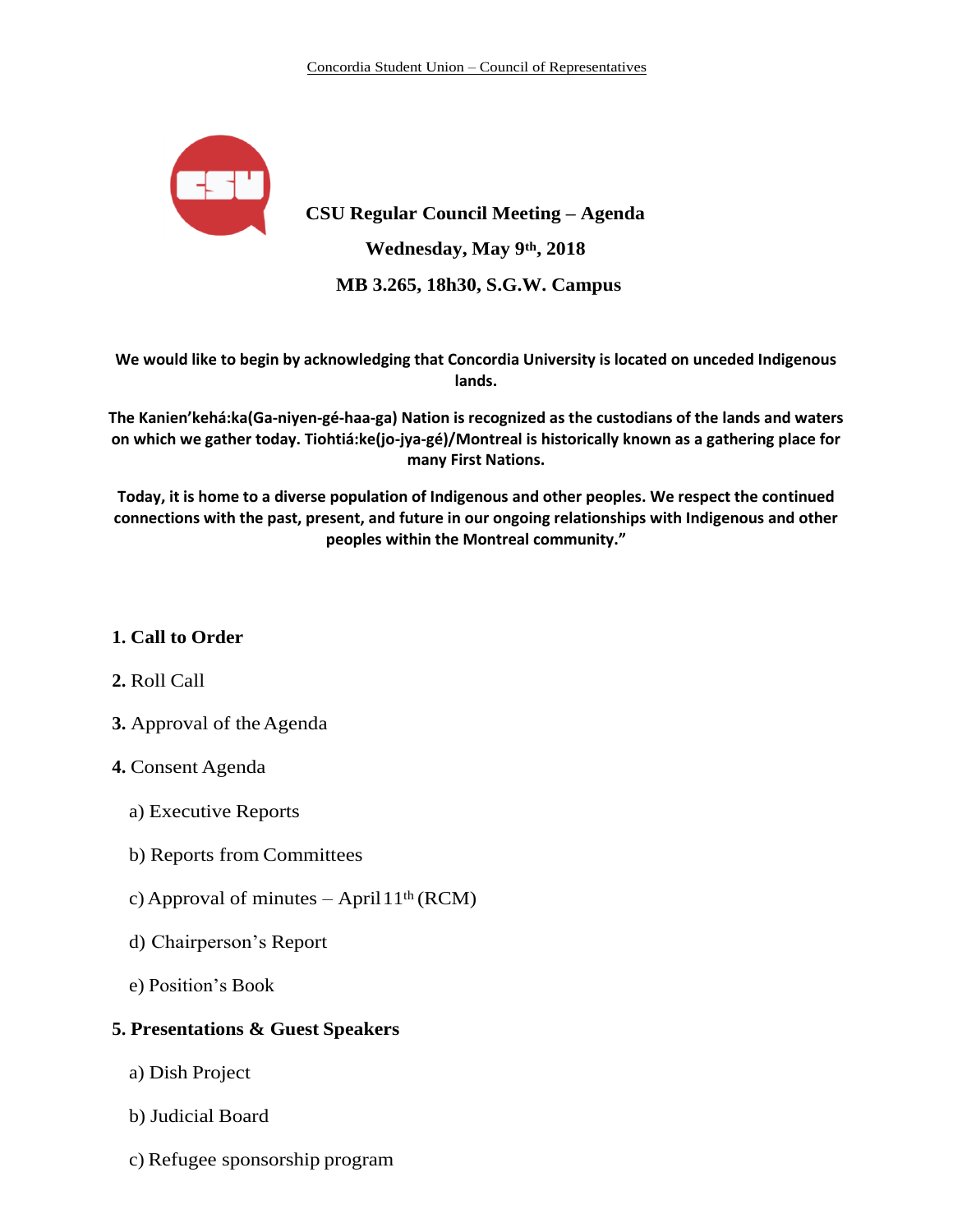d) 7th Floor equipment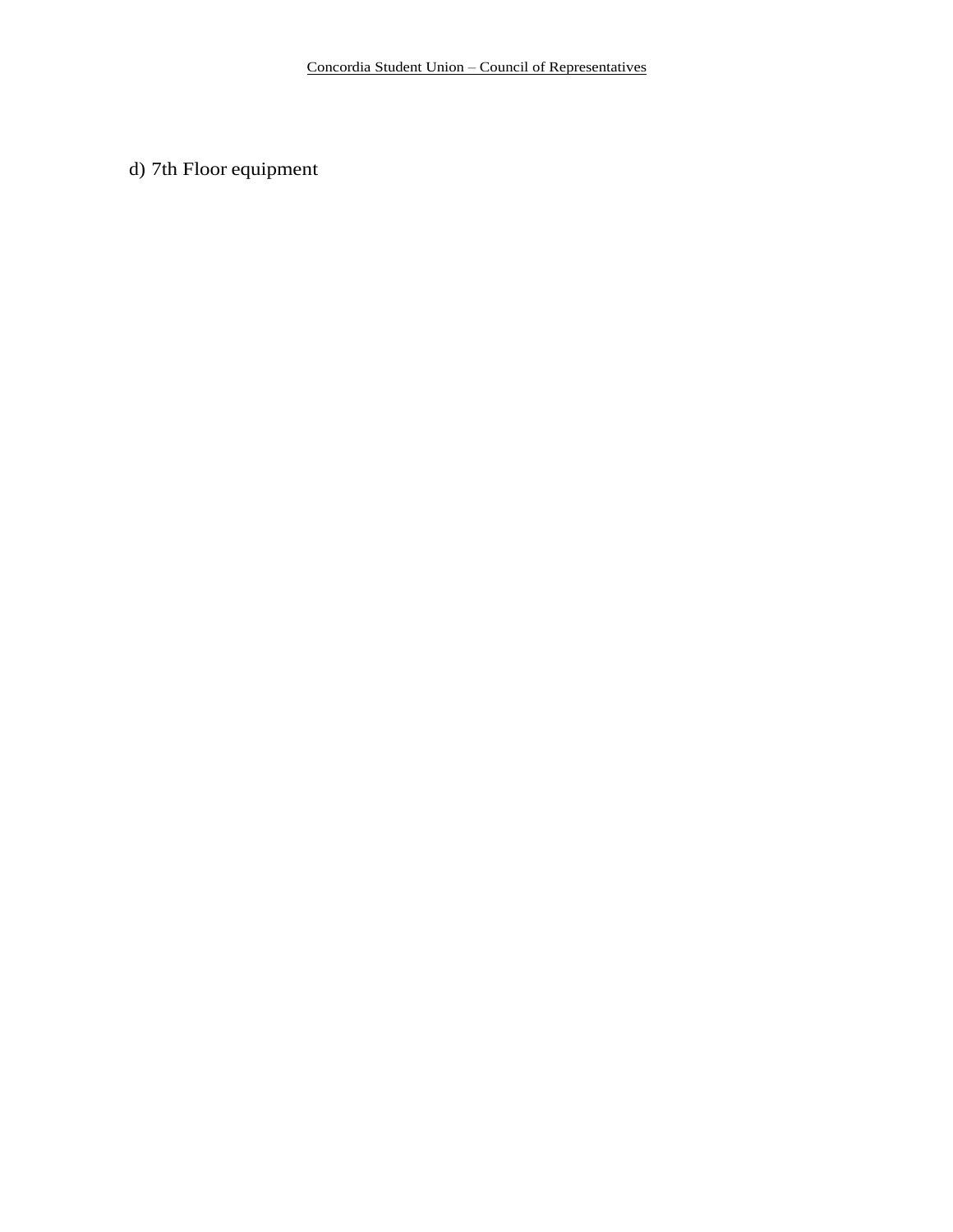- e) Our Turn Funding
- **6.** Appointments
- **7.** New Business –Substantive
	- a) SystemicRacism
	- b) Executive Salaries
	- c) Executive Bonuses
	- d) Chair and Minute-Keeper Pay
	- e) CSU Lounge Equipment
	- f) CSU StudentCare Letter
	- g) Executive Salaries
	- h) CEO
	- i) Fund Committee Report
- **8.** New Business Informational
	- a) Sustainability Coordinator Report
	- b) Academic and Advocacy Report
	- d) General Coordinator Report
- **9.** Question Period & BusinessArising
- **10.** Announcements
- **11.** Adjournment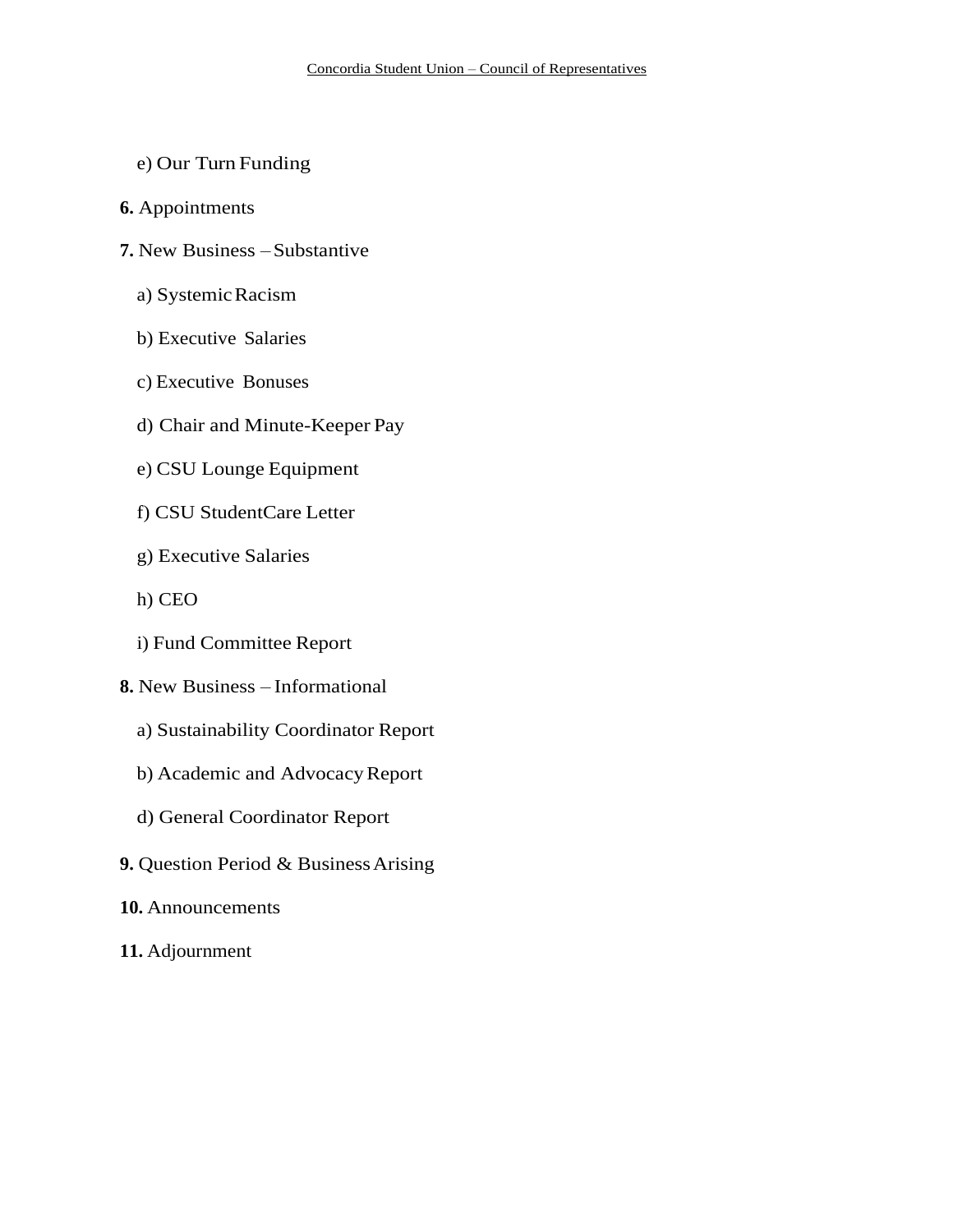### **1. Call to Order**

*The meeting was called to order at 18h46.*

# **2. Roll Call**

*No excusals are required for the final meeting of the year.* 

### **3. Approval of the Agenda**

#### **4. Consent Agenda**

*C. Thompson-Marchand moves to approve the agenda and items under Consent.*

*P. Magallanes seconds the motion.*

In Favor: 15

Opposed: 0

Abstained: 0

*The agenda and all items under Consent have been approved.* 

### **5. Presentations & Guest Speakers**

## **A) Dish Project**

V. Macri: Hi, I am Vanessa Macri. I am the coordinator for the Dish Project. We lend out reusable table wear to faculty, students and staff for free. We provide a sustainable alternative for disposable dishes to enable people to reconnect with their waste. We engage our on-and-off campus communities to help them engage with their sustainability.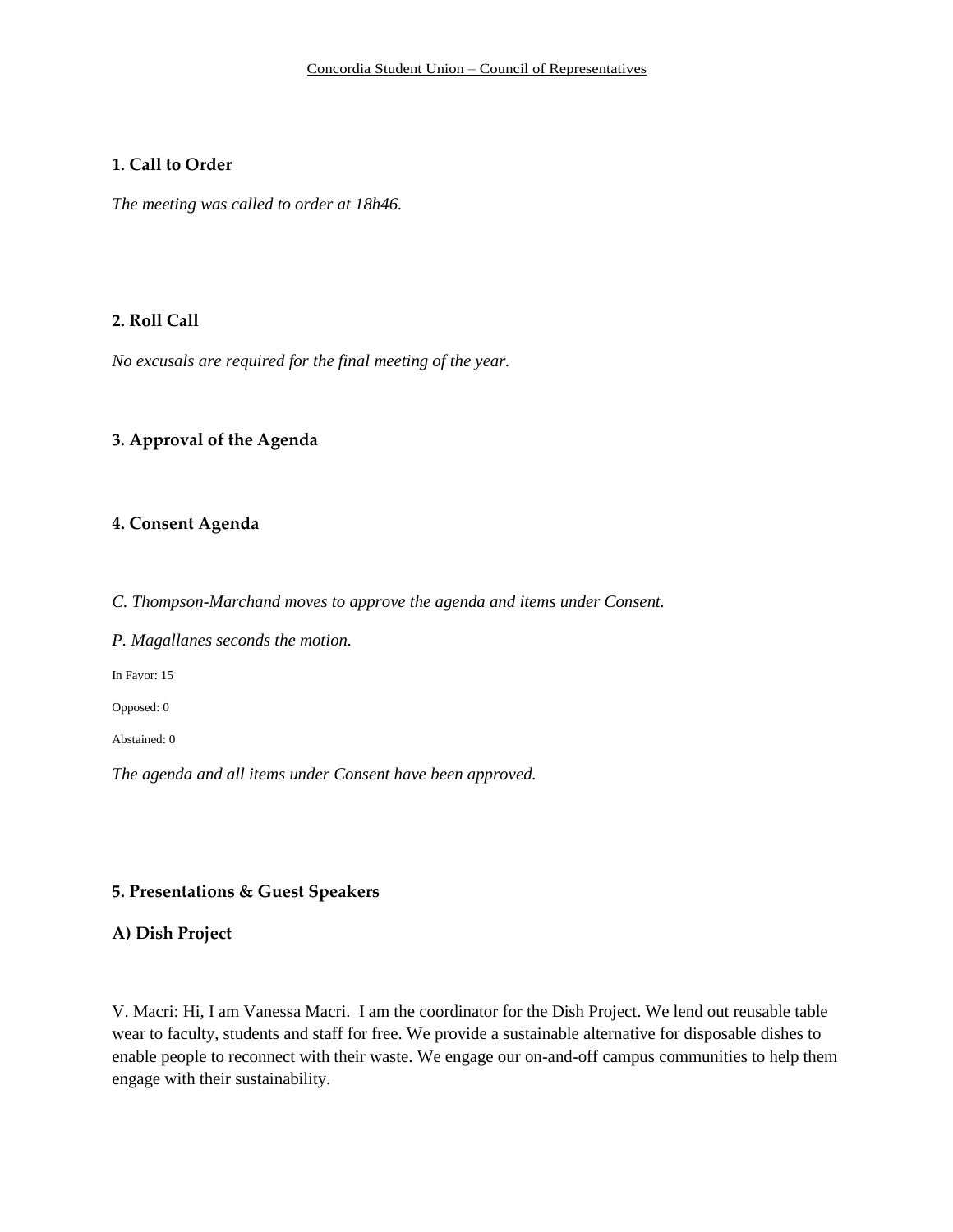In April we signed a contract that came into effect in June in the amount of 24,400\$ for a five year contract. There are four years remaining. We have some metrics to go through during this presentation. We worked on growth and engagement, our outreach and engagement coordinator was amazing. We were able to use workshops, increase engagement with volunteers and the Concordia community. We had two events, the Zero Waste Week and the Waste Not Want Not composting events, screenings, workshops and successful events. We learned a lot and had a great turnout, and had the opportunity to have two internships one each semester thanks to CSU funding. Currently the whole web development team is revamping our website, and we want distribution services partner with us to help transport our dishes oncampus. That way students can book table ware for their events and distribution services can move that forward for them. I want to present some metrics, I know numbers can be a game changer with things like this. This is the amount of waste we've diverted since 2013, an upward trend from landfills every year through the use of our projects. This last year was our greatest, a 45% increase which coincides with a 45% increase in people using our services. We were able to keep track of this growth, and thanks to the funding given for my position and my own salary I was able to provide knowledge and training for more volunteers. We are confident next year we will hit 200 users. We have a 26% up in new users using the Dish Project, and roughly 80% are Concordia Users. 20% are non-Concordian users, and we charge outside communities small fees so we can put that back into the project for students.

This was the original budget we drafted for 2017-2018, and I worked with the previous Loyola Coordinator Marcus Peters on this. Most items are 1,000\$ or under, the biggest costs are coordinator salaries which are needed. We needed to hire a coordinator to keep things from falling into the cracks, and it has been uphill from there. The coordinator funding is collectively 20,000\$. The rest is for honorariums, workshops, our phone bills, website hosting, volunteer amenities, marketing and meetings, and so on. They're small amounts for running an organization. We have a breakdown here, can anyone see?

On the right hand side we have the dish lending services which the coordinator takes care of, and on the left we have the funding budget. That was what we did this year, and if you look at our expenses (which is what we base our budget on), we budgeted for a total of 197\$ as a surplus. We were right on there, and that was us being frugal. We probably should have budgeted more for certain things, that's kind of what I'm here for today.

Our fees for websites and marketing and honorariums would benefit from increased assistance. As you can see by the numbers and the things we have done that we have been unable to do before, we have had a lot of growth. We had to turn down opportunities because we were unable to meet greater demands. In addition to item replacements, telephone, contingency fund, amenities, are in the amounts of a couple hundred dollars. I want to be transparent with this request and its breakdown. The things that have changed are red, the things that haven't are in green. The biggest changes are the coordinator funding. Although we receive 15\$/hour, as an organization we need more. I did an estimate of 19\$/hr times 20\$/wk, increasing our hours from 15 to 20 to increase our annual workload. We might not use all 20 hours, but we'd like to ensure they're available in case we need them. This is the new funding request and if we put them side by side you can see the changes. The final amount I'm proposing for in our request is an increase of \$15,080. It's my proposal and my justification for the additional funding and Kamden has a motion prepared, unless there are questions?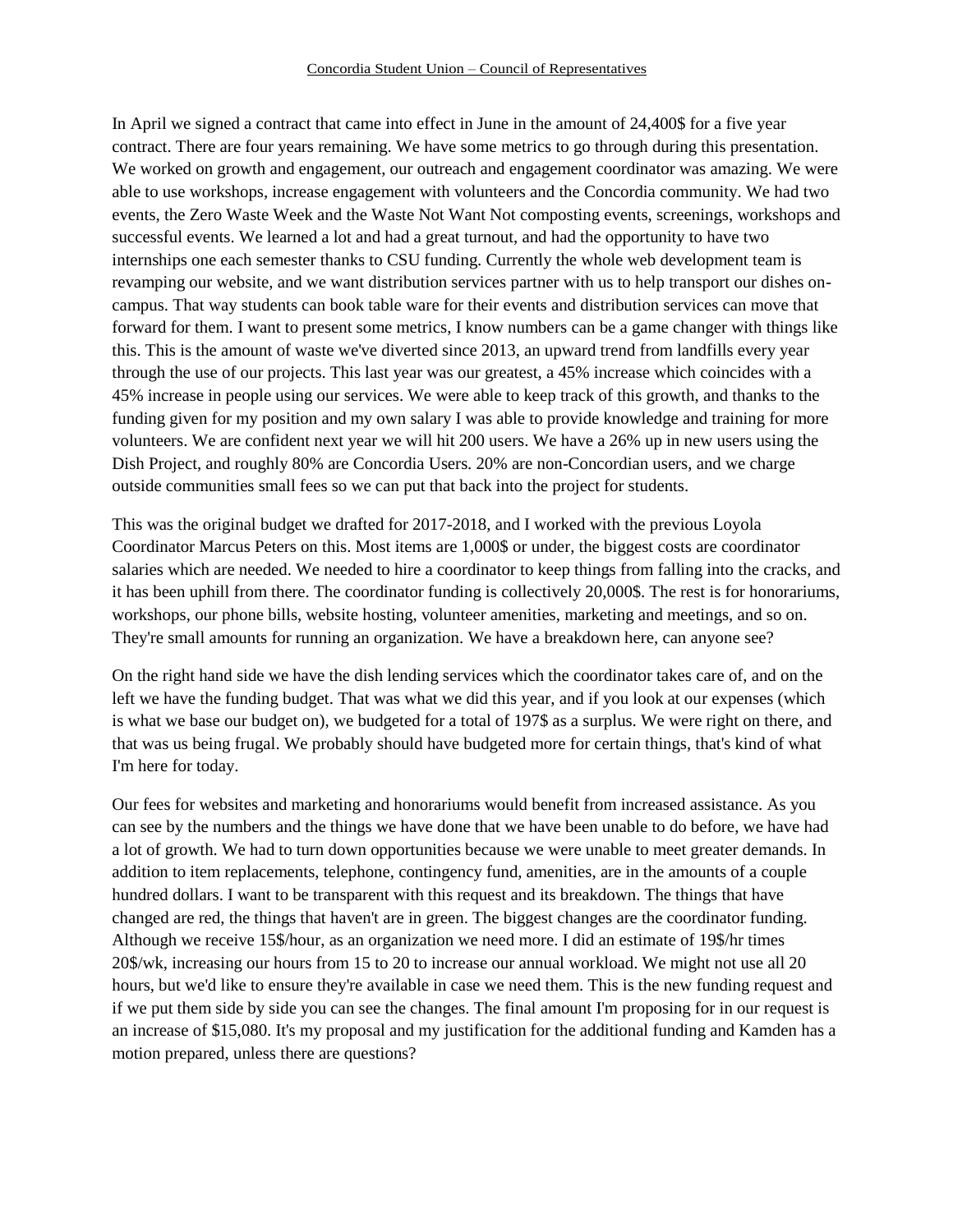D. Applebaum: How many hours do you have budgeted originally?

V. Macri: Fifteen for me and 10 for our General Coordinator, she would go over about 2-5 each week by trying to meet demands. We had to say no to a lot of tabling and collaboration because we created her position last year, and that position didn't exist before. We didn't anticipate the growth we'd experience and the interest in the events, we thought budgeting to increase those hours would be helpful.

M. Rossi: You increased your budget by 65%, what kind of growth are you anticipating?

V. Macri: Sustainable Concordia would fund is between 15-20 thousand dollars per year. We anticipate an even greater jump for the following year, up to 200 orders. We need to get out there even more and with additional resources we could do that.

M. Rossi: How many orders were you required to reject?

V. Macri: I don't have the exact numbers but insufficient inventory and just my hours. If my hours were up, I could go overtime as well but it's not always feasible. I want to say anywhere between 10-20% of orders could not be fulfilled.

M. Rossi: 78% comes from Concordia specifically? Do you have a breakdown of the faculties? Any faculties not being met right now?

V. Macri: I have all the different groups, and I can pull up my order list. I know JMSB and Arts and Science are very strong, Engineering a little less but recently Women in Engineering used us for the first time, and will use us for their next student association meetings. They invited us to speak over the summer.

### *K. Biggart presents the following motion:*

*"Whereas the Dish Project is a service on the SGW campus that aims " to make events more sustainable by providing reusable dishes as a free and accessible alternative to disposable products" while "promoting the adoption of zero waste practices by providing practical resources to the greater community, encouraging people to rethink consumer culture in solidarity with those most impacted";*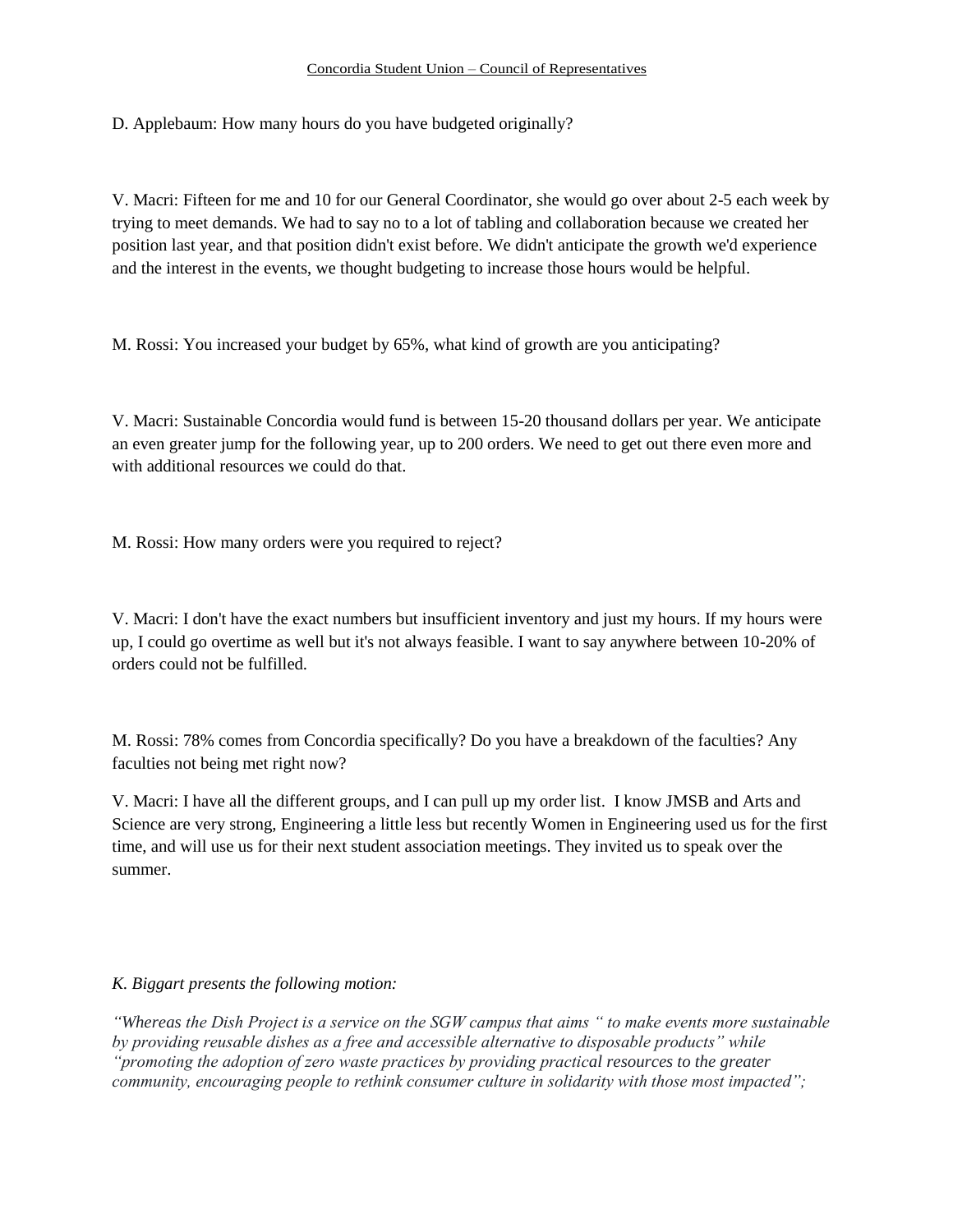#### Concordia Student Union – Council of Representatives

*Whereas the Dish Project has shown considerable growth in both their number of orders and number of new users from 2016-2018.*

*Whereas in order to accommodate they require additional funding to coordinate the increased demand for Dishware lending services as well as the need for increased education and outreach activities.*

*Be it resolved that the CSU grant an additional \$15,080 in funding to the Dish Project to be used as stipulated in their 2018-19 budget proposal.*

*Be it further resolved that the contract between the CSU and the Dish Project be amended to reflect the changes in funding."*

*O. Riaz seconds the motion.* 

K. Biggart: I met with Vanessa earlier this year and it's a great project. Sometimes you don't even know they're involved with events, they have nice dishware. It's a useful service.

O. Riaz: I would also like to motivate in favor, CASA told them this year they'd cover the costs, I'd suggest you'd perhaps associate it to ASFA to use it.

D. Abrams: Are you only on SGW?

V. Macri: We're on Loyola as well, we also want to create a Loyola Coordinator internship and will be expanded in the coming year.

M. Rossi: I'd like to Dylan's point. If the other supporting governing bodies could also support it.

*D. Applebaum moves to call the question.* 

In Favor: 16

Opposed: 0

Abstained: 0

*The motion carries.*

V. Macri: Thank you for your time and voting yes!

## **b) Judicial Board**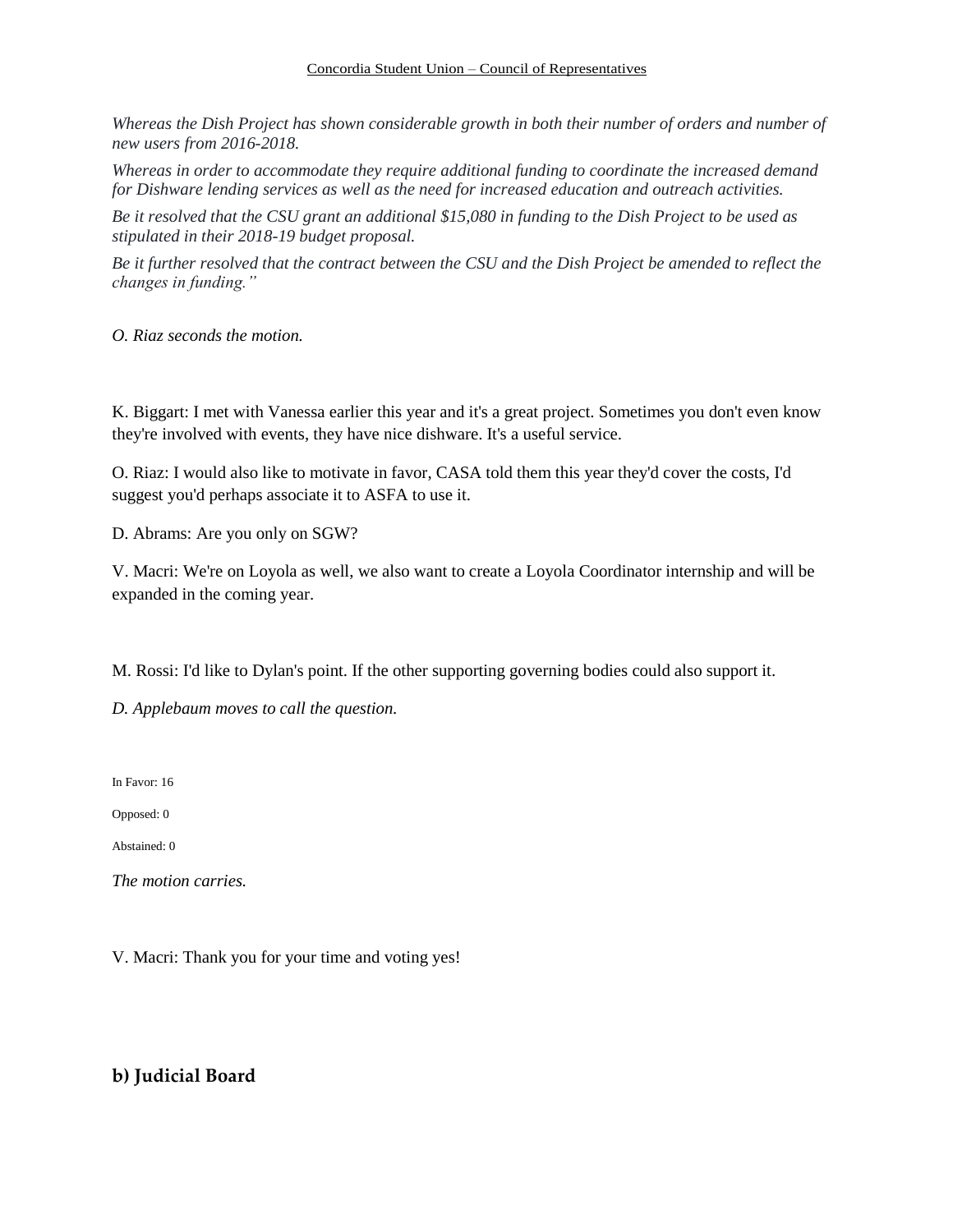#### M. Braems: Hello I'm Mathilde Braems,

S. Mazhero: I was the former chairperson of the Judicial Board and current member; We're here today on behalf of the Judicial Board to make a request.

M. Braems: The Judicial board has the final say and their decisions affect the union profoundly. The Judicial Board requests compensation for the hard work they did during the 2017-2018 academic year. The board asks for an honorarium of 1,000\$ per member per year. And three credits per semester per member. The board asks in addition an hourly pay of 14.25\$/hour worked on election cases only. And finally the board wants to keep its former budget.

Here are the following reasons they should be compensated:

During ballot recount for example, Ballot clerks, CEO and DEO get paid for their work. The Judicial Board are required to be there but are not compensated for their work or their time. During the December 2017 recount, 3 members were required to supervise for a total of 4 hours, this semester it was 6.5 hours, and as each recount took place during the end of each semester it had negative effects on their academic performance. If it were indeed academic work it should not neglect their academic positions. They have also turned down executive positions in student clubs and so on, and we advocate for our positions not to be considered volunteer anymore.

Another reason is the special conditions of these elections. During the first semester of its mandate the board received many complaints with difficult circumstances. We received 212 emails and had to hold many last-minute meetings on request. The board has also had special meetings weekly to solve issues raised by students, clubs and elections and have been acknowledged as being professional, timely and dedicated .We have dedicated 350 hours on election cases.

S. Mazhero: I will move on to point three, the Judicial Board has received a lot of emotional pressure that has affected board members. We are aware the position demands dedication, but it has taken a higher toll on members. Two members suffer from anxiety disorders, and being scrutinized on social media for working late nights has made it difficult to function with deadlines. We had been harassed for information and people on Facebook calling us privately. We were attacked during the public hearing April 6th. We recognize we are an entity of the CSU, we are recognized as one. The Judiciary Branch of the CSU holds a crucial role and should not be undermined or discarded. Point number five, the Judicial Board was given no guidance once our mandate began. We had to find our own legal advisor and gain access to our mailbox, we had no contacts. We recognize that though it is volunteer work, with the hard nights and hearing it is no longer volunteerism. The Judicial Branch has huge impacts on the Union. Although it's stated as being important, it is not getting any recognition monetarily. Thank you for listening to us and considering our request.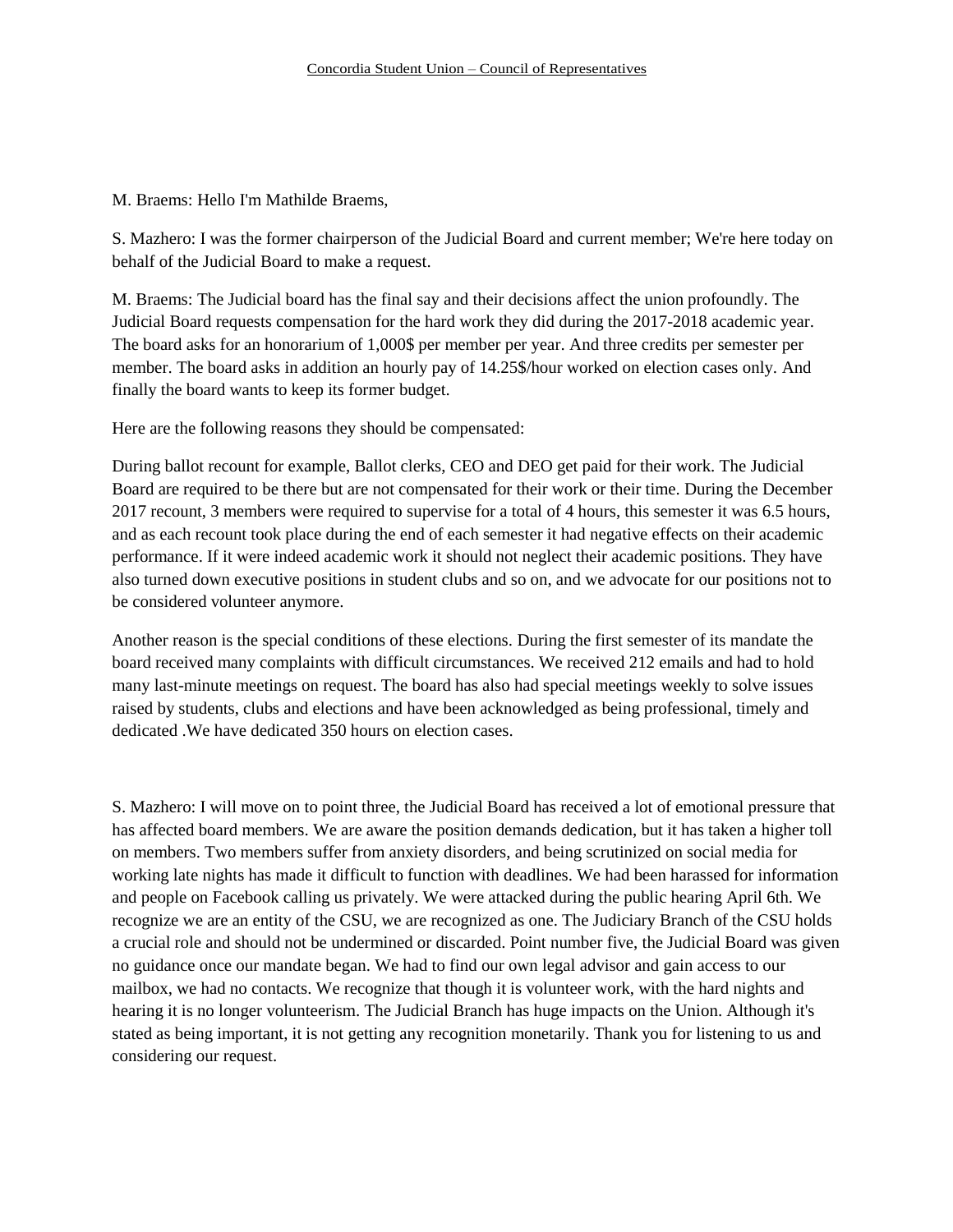#### Concordia Student Union – Council of Representatives

M. Hafiz: Can we have it in writing? Thank you.

A. Zebiri: Was the Judicial Board notified they can send their documents beforehand? Thank you.

Chair: Before we open discussion we will wait for the documents.

M. Clark-Gardner: I would like to say I think this is a very important thing to consider, something needs to be done. You're right in that there are many pressures, especially this year. It's hard because right now we're getting a lot of things without reading them. I think we should have a discussion, but I don't want this to be a trend. You don't necessarily know the procedure, we need to have time to review things. This needs to be dealt with, it's a lot in one thing. It's a big thing to consider and we want to make sure it is done properly.

M. Hafiz: I agree. There is a lot of content here and it's important but as mentioned, you guys were notified and we need it in advance. I do want this to be tabled to next Council Meeting. We need to be well-prepared to have a good discussion with you guys.

M. Hafiz moves to table the motion to the June meeting.

J. Haas seconds the motion.

In Favor: 9

Opposed: 2

Abstained: 5

*The motion to table the discussion to the June meeting carries.* 

Chair: Anything to add for now?

L. Sutherland: You mentioned three credits, is it written in this proposal?

M. Braems: We will update it to include that.

R. Gaudet: The next council meeting will be a new council so expect to really present this.

O. Riaz: You mean monetary credits, worth three credits? Because we can't give credits.

M. Braems: Yeah, I guess so. We thought it was a possibility.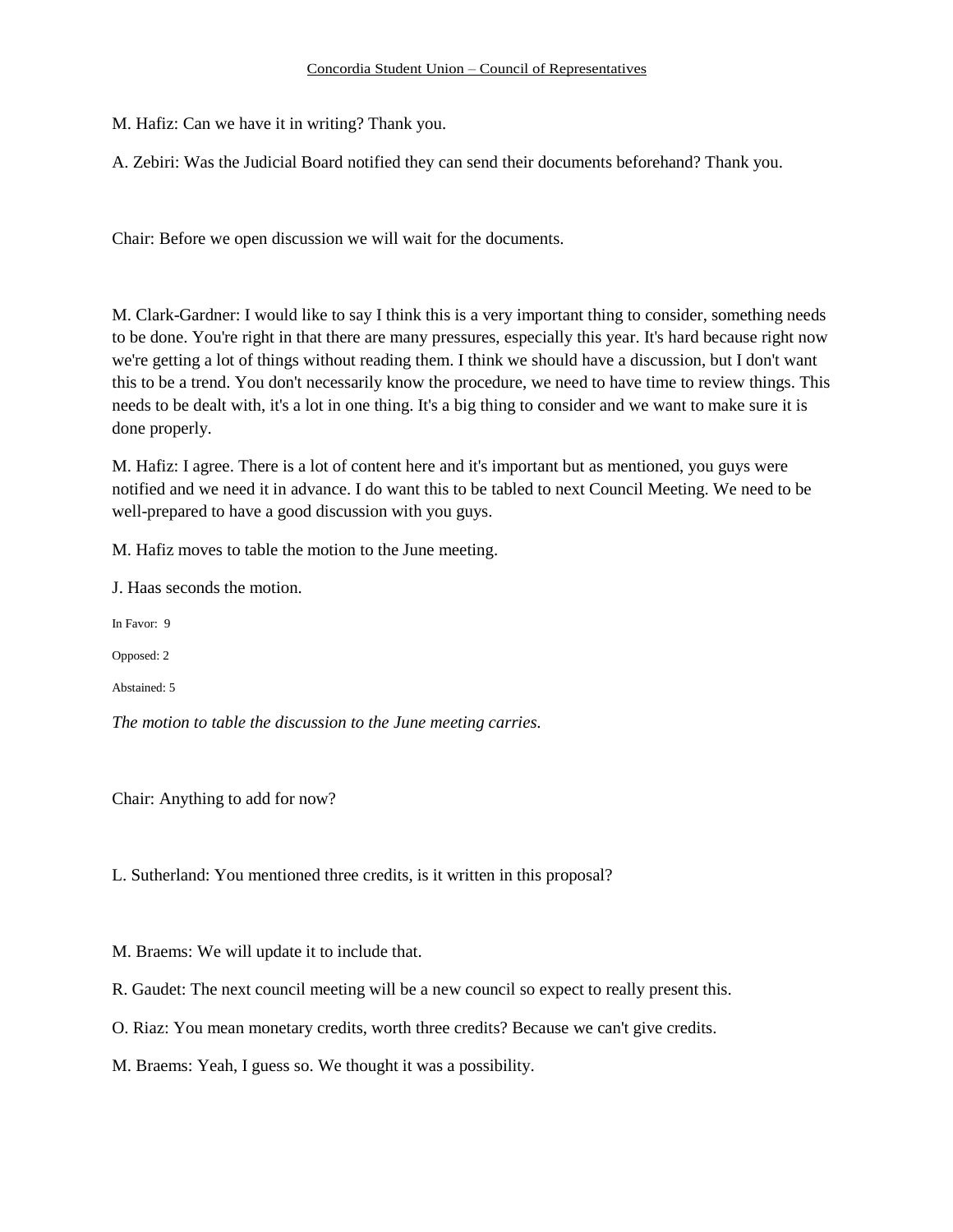L. Sutherland: I would suggest for things like that, to meet with the following Executive. It's important and needs to be developed as a proposal. Talk with councilors or executives, we'd be happy to help.

S. Hough-Martin: I would add that we'd love to discuss how you feel your workload could be ameliorated.

Chair: Thank you for coming. To clarify for the Judicial Board, if ever you have anything like an issue with someone using your number or anything like that, please come to us. It's not okay that Judicial Board is being harassed.

# **C) Refugee Sponsorship Program**

Guest Speaker: I'd like to thank everyone, I'm Antoine the director of the refugee initiative.

I'm here to talk to you about the refugee sponsorship program. Before we started we studied what services are offered to refugees. What we found out is refugee services are lacking for incoming refugees in Montreal and Quebec. The English examination for admittance into university, job training and academic programs. Within our first year, we've helped over 150 refugees get admitted to Concordia. We're on our second year now and we're almost at 100 again. That's just from our English proficiency examination program alone. I'm not sure if anyone knows how refugee partnership works. The government presents two options besides asylum. One is refugees selected by the government, capped at 20,000 per year. This past year it was 40,000. Then there's the private sponsorship program where people pool resources to sponsor refugees that the PSR deems in need of assistance. That amount varies depending on age and family status. To give you an idea of how many there are in the world, there are 65.6 million. Only 0.8% have been resettled. If you can imagine, there is an abundant amount. The program was started by the Canadian government.

People have been discriminated against either because of their identity or status. Who can be sponsored includes anyone identified as a conventional refugee. We'd like a collective partnership with the CSU to sponsor refugees to come to Canada. What does that mean? One part is financial responsibility. If you were to sponsor one refugee over the age of 18, it would be around the 12,000\$ mark.

While we could apply for this independently, the amount would be small. If we entered collectively with the CSU, ambitiously we'd be able to sponsor up to 200. The CSU's part in it would be as a partner in name and offering support. All the resources we'd need to sponsor refugees would be raising funds externally and from the CSU. We'd like to ensure those we do sponsor become Concordia Students. We've been doing this for the past two years and we feel we can continue with our success.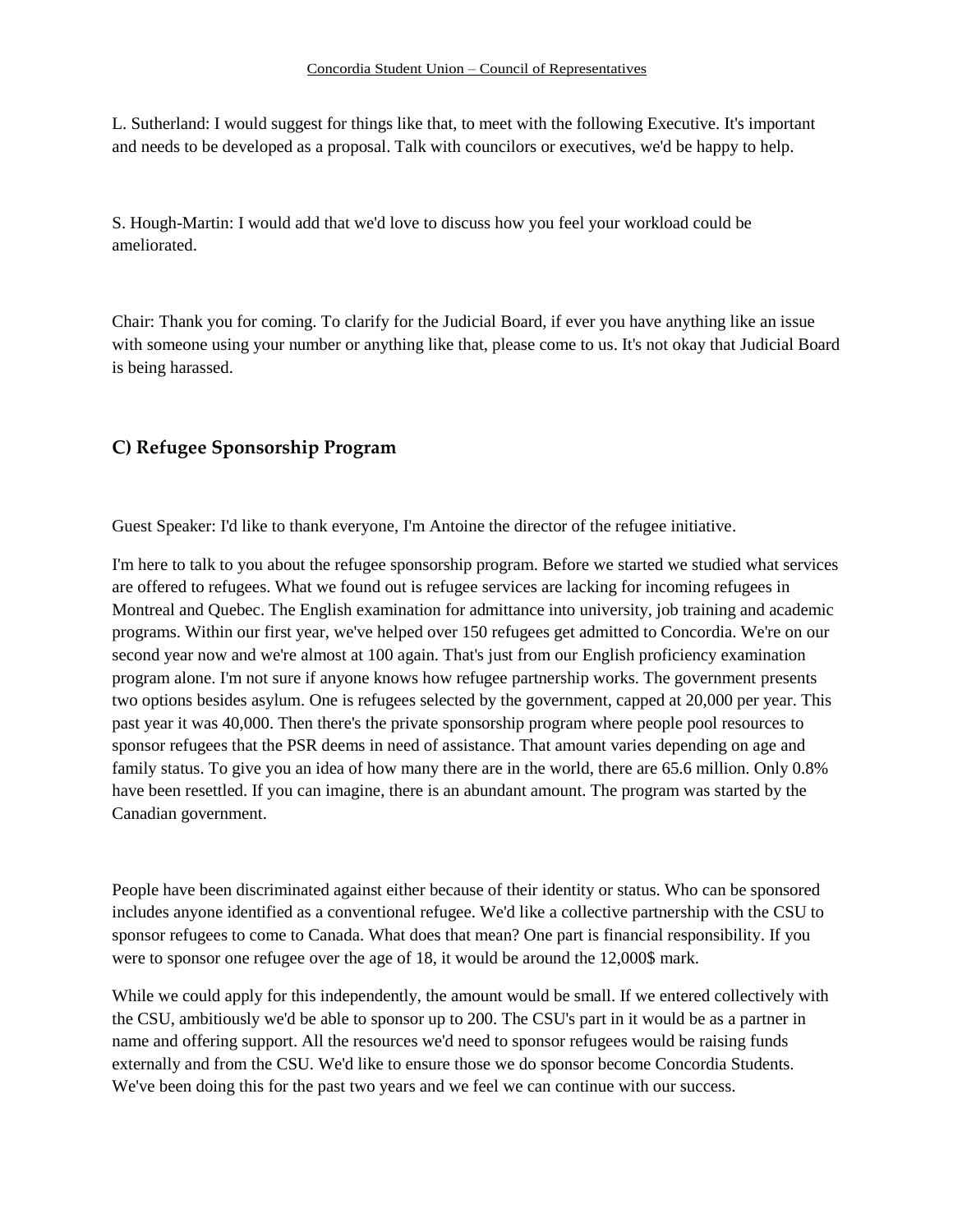Guest Speaker#2 (Jean Francois): In the news you hear a lot come from the US. Right now we help them with their legal processes. Inside Canada it's different. We help them find work. At the moment they wait forever for a hearing. The needs for them to find employment and get work permits, the refugee center does that at the moment. With this program what we'll be doing is to prepare for their arrival. In this program they are outside a country of origin, living where there is no war. If I'm a refugee and I have a sponsor in Montreal, for example, CSU, it takes years for them to arrive. Sometimes they need internet and so on, and we can help facilitate their integration. War is booming these days so we're not missing applicants, it's the unfortunate truth.

Guest Speaker 1: The key factor is the two-year period. It takes two years for those applications to come through. We can communicate with them with online systems, and we built partnerships with banks to help create them bank accounts. We build networks with housing organizations so they can find a place to live to attend University. Those things need time. We'd be grateful to have it to be more efficient to ensure they get their due justice. This is something the CSU has already taken a position on; it's in the positions book. This is a subject the CSU has vocalized support for, and it's something we want to do with the CSU because it would increase the quota for who we can help and two, it would increase student involvement. The amount of hours needed to ensure this goes through swiftly and smoothly especially for such a culturally diverse University would be easier with public support from the CSU.

Guest Speaker 2: A couple of weeks ago we had a family from Columbia, five people, we don't speak Spanish. We got a translator from the student population, we can show them around. They arrive with a suitcase; they don't know how to take the metro, and so on. The students help, it starts like that. At Concordia we have associations for the sponsorship programs, people from Pakistan and so on, they can raise a levy fund. It's how it can reach the student community.

Guest Speaker 1: Not to go into how it would look like, the refugee center would take on all liability. What the government expects: That you are financially liable for the refugee for the first year. There's a set amount of money given to them in stipends throughout the year on a monthly basis. To make sure no one takes advantage of them, there's a lot of that in housing. This is a safety measure for them. The refugee center would hold the whole responsibility for that, we're a continuous body, whereas the CSU changes each year. In order for a sponsorship to be approved, it would have to be approved by the CSU. A signing officer could deal with it, we can discuss that in detail if we do agree to this. We can't say we're sponsoring 200 and the CSU doesn't know about it. So it's something that would go on between the CSU and the refugee center throughout the entire process. Pierre Luc is our legal representative and has done over 400 of these cases, he is very experienced.

Guest Speaker 2: At this moment the Quebec program is suspended. There's no liability there. It might reopen in August. All in all, this program will change, there will be more regulations and it will be harder for refugees than it was before. IT will be my personal fight.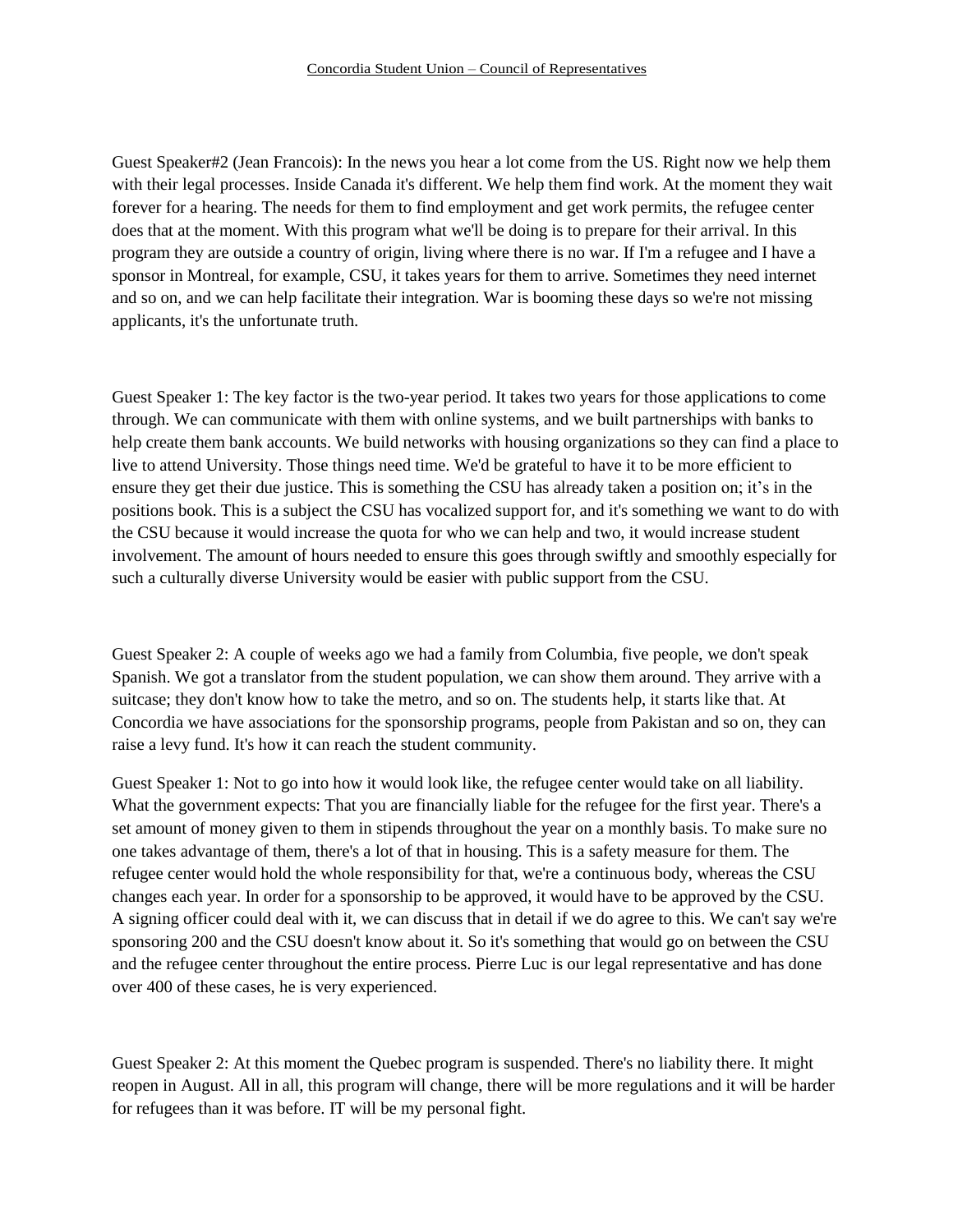Guest Speaker 1: So right now it's closed but it will be reopening in August and that's when we hope to make our application. This is dependent on the Government approving our collective agreement. Even if we enter this agreement, it's not set in stone the government will approve it. While the Canadian refugee Initiative helps Refugees before the come to Canada, this would help them once they're here. We feel it is a more efficient way. We pinpointed placed not offered direct Visas because the government did drop the ball. A lot of people who arrived had no idea what to do, or how to apply to university. If it was not for the options presented to them through our outreach, we wouldn't have been able to change their mind. Any questions?

K. Khánh Trân: Every time you'd raise enough to bring in one refugee, you'd speak with a CSU executive and then they'd see if it'd get approved?

Guest Speaker 1: The Government wants to ensure the funding is there. The funds would go into a trust.

Guest Speaker 2: All the liability is one us and I'm the first person who's got to be over the person's file. We have to ensure for one year. To apply, you have to ensure you have those funds or what'll happen in two years someone will arrive and need welfare. We'd have a penalty of paying back the welfare. Usually it's the family who will talk to me, and say "I have a brother in Lebanon, we have 12,000\$". We put that in the trust. And for the year they arrive, they will be fine. That's usually how it works. Rarely, the problem is people question whether the person is a refugee. I don't send a demand if I am not sure. You send it to those programs to see their stances.

A. Zebiri: You get profiles from where?

Guest Speaker 1: We've been working with a bunch of organizations who have profiles and given to us based on resettlement needs. Some have been displaced from their family members and want to sponsor their families. There are many different scenarios but the government does its own background checks as well, that's why it takes two years. They do vet people extensively to ensure they are indeed refugees.

Guest Speaker 2: We don't do the security check, but when it comes to finding the refugees they generally come to us for help. When it works with one you have a domino effect of people asking how to apply.

A. Zebiri: Since you have a restricted capacity, how do you screen or discern who gets to be served first?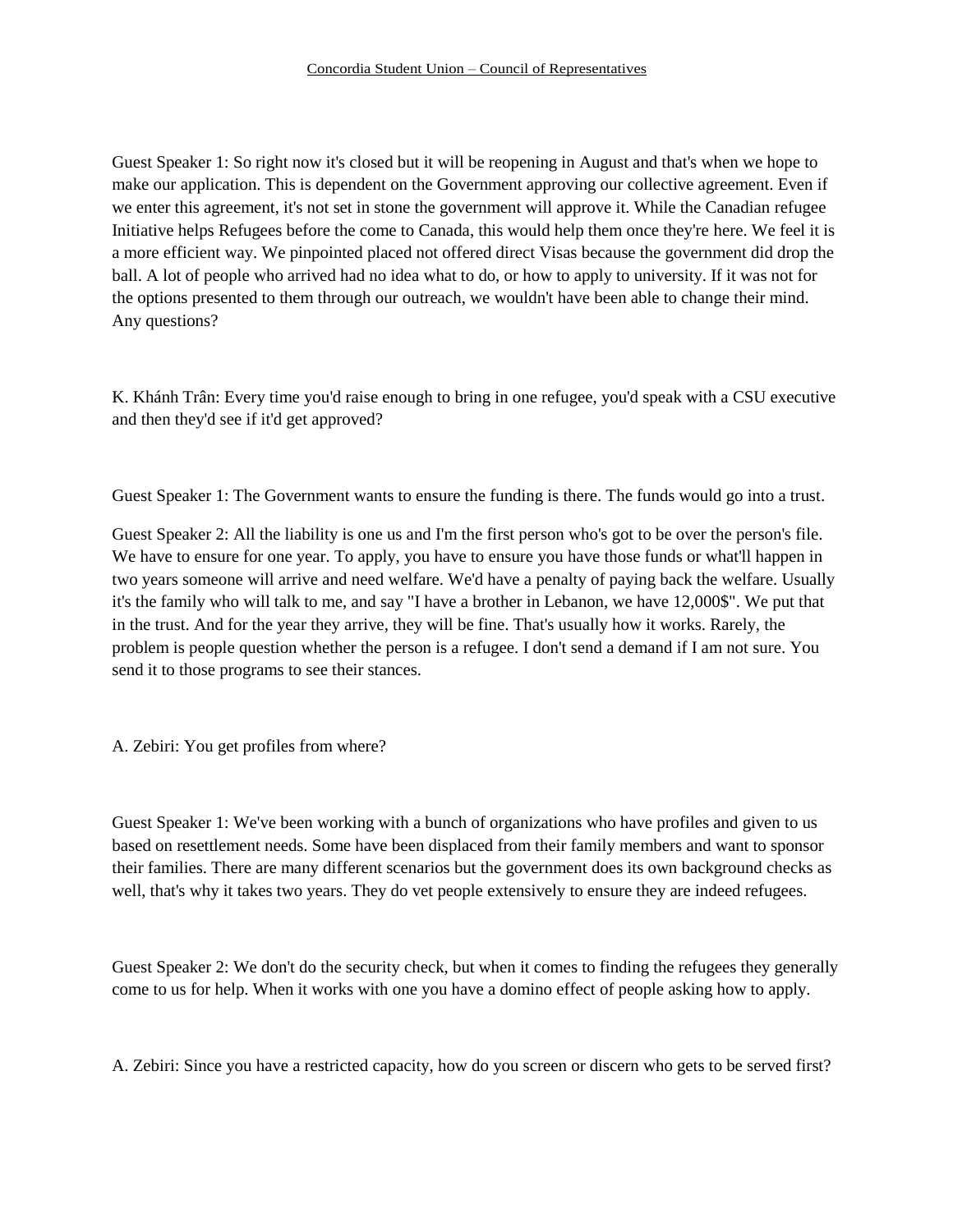Guest Speaker 1: By priority? For example it's tough when you have limited spots. If we were to go into this alone we would have maybe five spots, ten if we're lucky. And then that problem would arise. If we were to go in with the CSU because of its history as a corporation, it would open up to 200 spots. We're not going to have 200 people knocking on our door, but it would help us not have the problem of prioritization.

Guest Speaker 2: If someone is disabled, their needs are through the roof so we try to accelerate it. The way it works I receive demands, and usually they're very simple. A family of four to five. Sometimes some cases are a bit more extreme, usually Lebanon, Turkey and Jordan. I also get flagged for them. But wealthier countries we vet a little, it's the most we can do for "life distress".

D. Applebaum: There's possibility for collaboration, but I'm unsure of cosigning is the position the CSU should be taking. As of right now there is no indication you'll get the funding to get the additional people. If there were a better cosigner, it might help. For people to use our resources and services as the CSU, maybe focus on the resources we can offer and seeing as new executives are coming in working closely with them. In time when you have that foundation, then maybe cosigning would come back to the table.

C. Thompson-Marchand: I'm confused what you're asking, a line to be open for..?

Guest Speaker 1: the government has a private sponsorship program. You can do it independently or with other organizations cosigning allowing a set amount of spots. If we were to do it together between us, it would be a lot smaller. But collectively with the CSU, we'd get more spots. We're not asking the CSU for any financial support. We're asking for cosigning. All the financial organizing would be done by the refugee center, we ensure the funds are there before the refugee is sponsored. We'd showcase the funds have been reached and who we'd like to sponsor.

C. Thompson-Marchand: Would it be like the Guarantor? Kind of?

Guest Speaker 2: It would be us taking the responsibility. C'est "sponsor". We wouldn't show up today to bother you if we did not have the strong belief we could not handle the demands of more than five refugees, trust me. If I say we have five spots, tomorrow morning it would be full. Demand is very high for these. As a sponsor the CSU would be the name because how the government works, they need an organization with enough financial capacity and experience, existence. We're too young. If I have no basis and I take on 200 people, in the box on the refugee center, what do we got? No building, not much assets but guaranteed income. But the CSU has been there forever, in the 'worst extreme case' the CSU will have 600 bucks a month for welfare times 200 and that amount is their closing amount. The point is, it's on paper for public servants to say "I approve" for the people to be sponsored on the basis of the most extreme circumstances. We're sure we'd be fine, but we're not going to send a demand with an attorney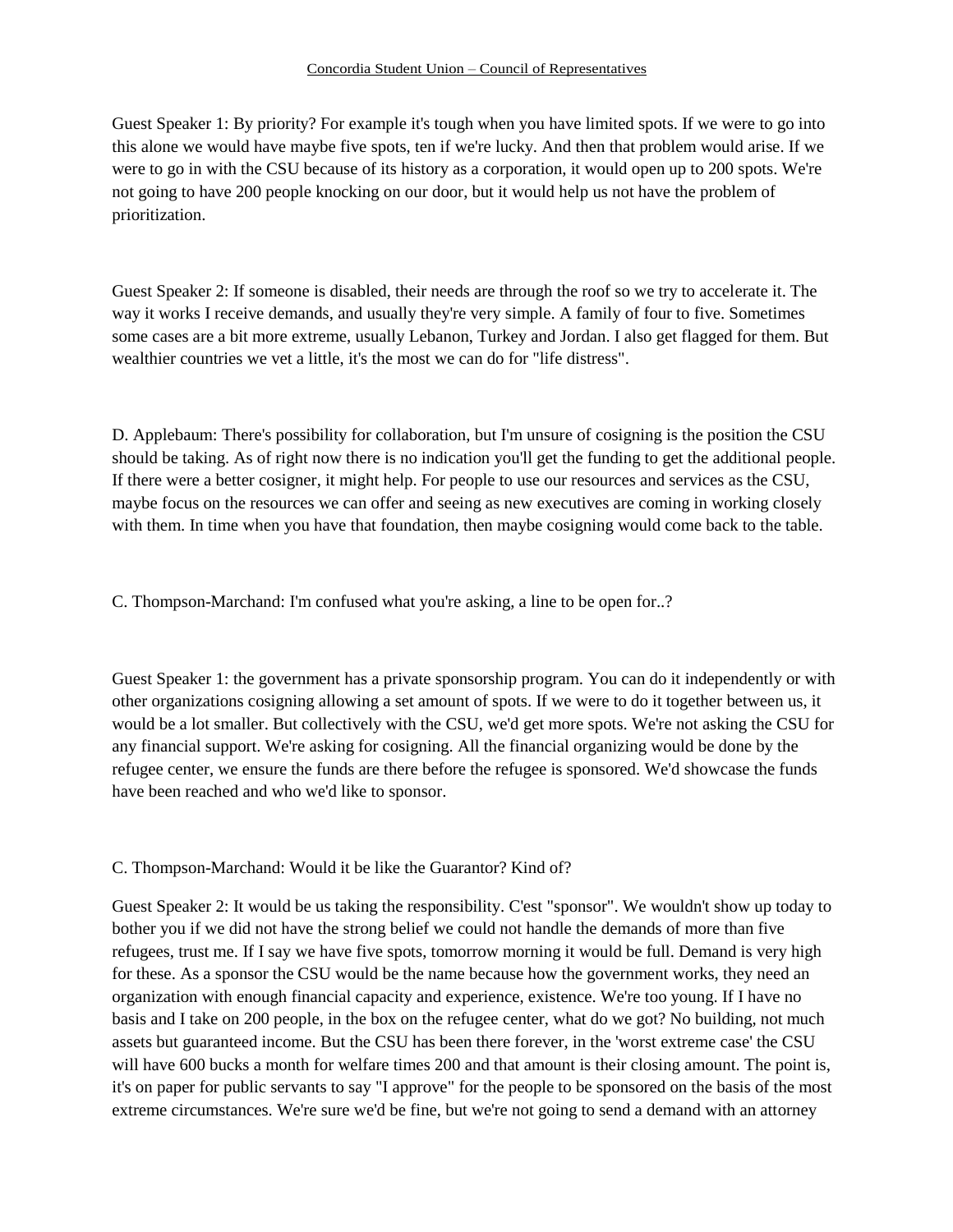being checked by the syndicat, I'm not going to just sign everybody up "no problem". There's a vetting process. We wouldn't be here if we didn't think we could.

G3: We wouldn't have come if we had the services to help that many individuals on our own.

K. Khánh Trân: The CSU has no financial liability, you're just using our name in order to expand your number of applicants.

Guest Speaker 2: Not the nicest word, using, but

K. Khánh Trân: But it would allow you to make 200 applications, you're raising that money on your own. Okay.

Guest Speaker 1: No sponsorship claim would be made without CSU approval.

Guest Speaker 2: If the CSU wakes up one morning and says "I don't like that guy" and you remove that person, it's the end of it.

A. Zebiri: Dylan's not here but it's toward their point, I don't think it would trouble the refugee center to find other sponsors. There are fee levies, and they're part of the Concordia community. We have a friendly relationship we can build with them to work on this initiative to help decrease the trouble they can go through. If they want to see other sponsors again and again, it would waste the time of people in war zones.

M. Hafiz: Because it's cosigned on the sponsorship application, in terms of the individuals, what they do after the fact, are you responsible for the actions of anyone?

Guest Speaker 1: The government only requires the financials for one year.

Chair: We don't have a motion on the table right now.

A. Zebiri: The motion was sent to you.

Chair: Good!

Guest Speaker 1: We can't sponsor anyone without the CSU's approval. We'd have an automatic update each time.

Guest Speaker 2: How it works in reality it's the first time we open it, we'd have a rush. A lot of people will want to apply. Then we'd fill up to our capacity which will be depending on a lot of variables, it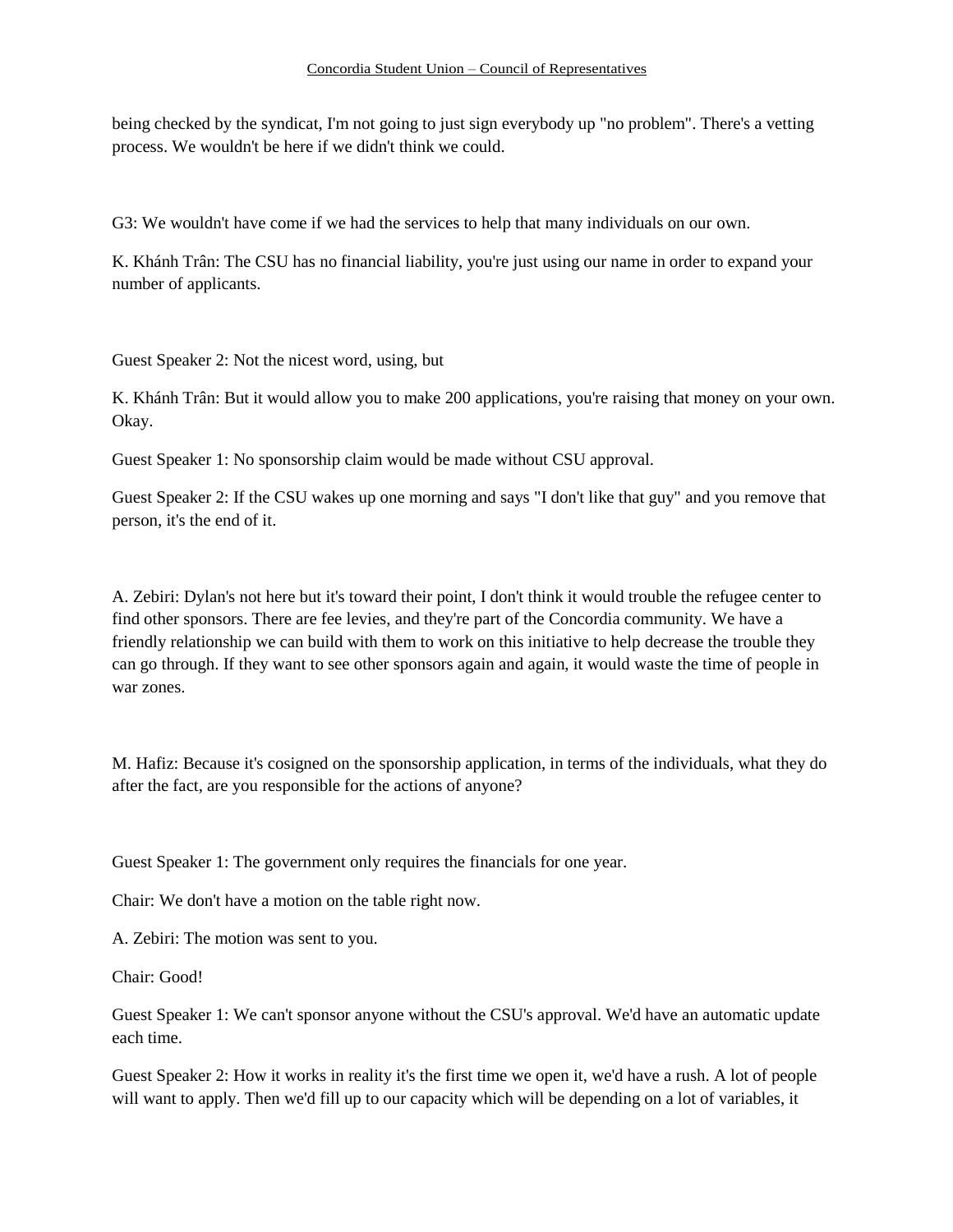rushes then we wait, and wait until the Government sends us a letter that says "accepted", it takes another year, and then they arrive. It's like they arrive one at a time. A family a month, and we have to report and so on. You'll get the full disclosure. One family takes a lot of energy and resources, family doctor, kids at school, job, rent, and so on.

*O. Riaz presents the following motion:*

*"Whereas the refugee center has supported refugees and immigrants since its established to resettle in the Montreal community through its various services and initiatives*

*Whereas the Concordia Student Union passed the following positions:* 

*\* That the CSU call on the international community to work collaboratively to accommodate refugees from all parts of the world seeking asylum. [Adopted September 16, 2015]* 

*\* That the CSU supports the efforts to institutionally address the issue of refugees and the adoption of policies at the provincial and federal level that would increase the openness of our borders in times of crisis. [Adopted September 16, 2015]* 

*Be it resolved that the Concordia Student Union enters in the collective sponsorship program under the Quebec government with the Canadian refugee initiative as presented on May 9th*

*Be it further resolved that the Concordia Student Union supports other initiatives aiming to help refugees in Canada or outside of Canada when possible*

*Be it further resolved that the CSU and the Refugee Center sign a contract where the Refugee center agrees to take on any legal and financial liabilities associated with this program.* 

*Be it further resolved that the CSU is only a partner in name and will not provide any financial support.* 

*Be it further resolved that the Refugee Center provide a copy of an account which holds sufficient amount to sponsor refugees, for the total amount, before they arrive, which cannot be used for any other purpose."*

*C. Thompson-Marchand seconds the motion.*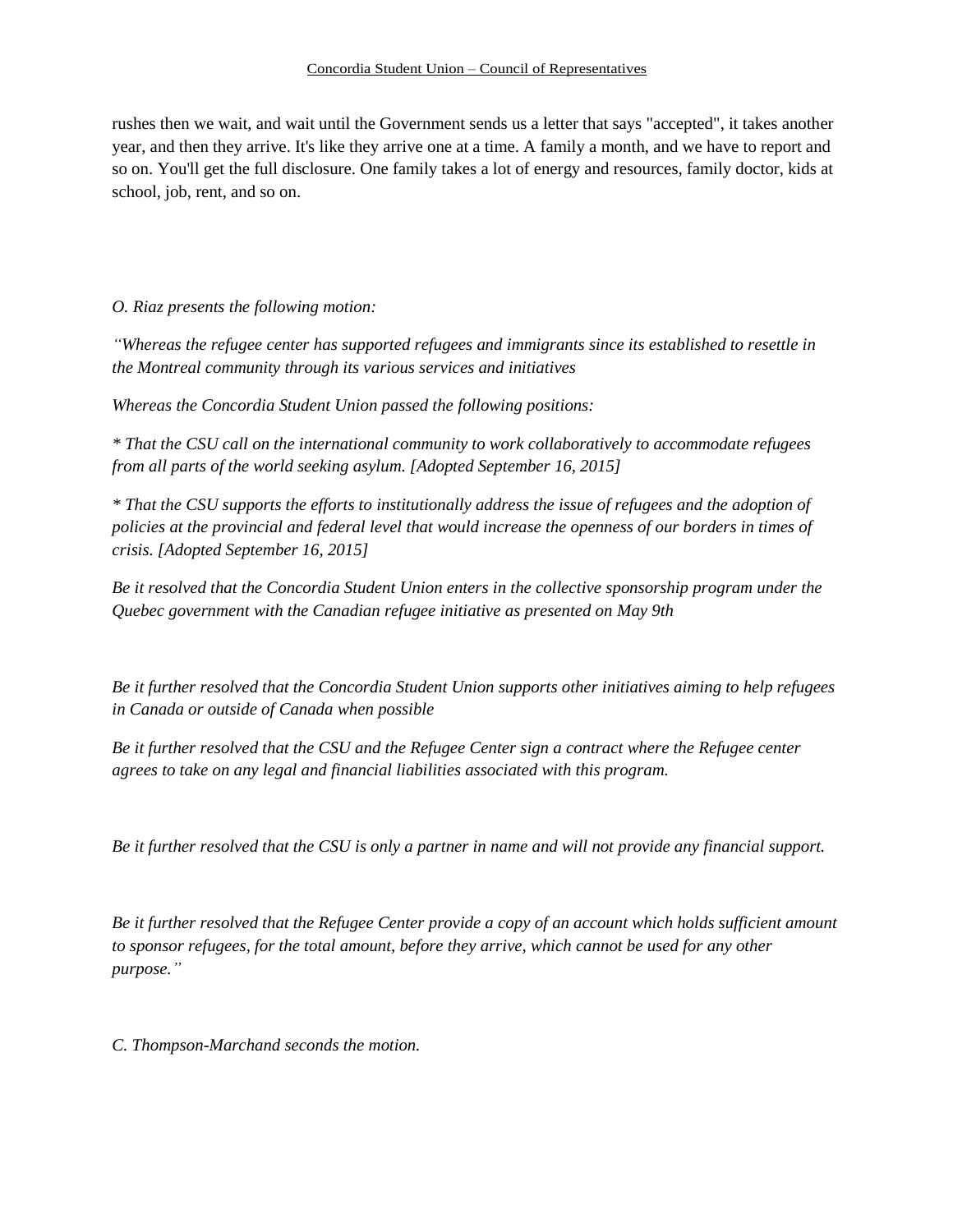O. Riaz: I think the presentation covers a lot of it; it's within our positions book to take part in initiatives such as the one presented today. There are no financial liabilities, and it's worth the CSU's support.

R. Blaisdell: If we can foresee ourselves deliberating over five minutes then we excuse the presenters and discuss before we vote, limit discussion, there's an empty classroom we can move to. We could deliberate there, it's my proposal.

Chair: A motion just came on the table so it might speed up the process. Who wants to speak to the motion?

M. Hafiz: To clarify it would be the CSU cosigning, it wouldn't be Council?

C2: You take whoever you want.

M. Hafiz: If it's Council who has to approve it, it would slow things down a lot.

Guest Speaker 2: Anybody you want, as long as you have somebody permanent.

Guest Speaker 1: To clarify, there is a general manager of the CSU who is permanent? We understood they would be responsible.

R. Gaudet: Question for Omar, was the motion they presented the same posted on Facebook?

O. Riaz: It's in the comments, the clarifications.

Chair: There is no more speakers' list; there is a vote on the motion.

In Favor: 15

Opposed: 0

Abstained: 1

*The motion carries.*

Chair: Any more discussion on this point? A few were on the speaker's list.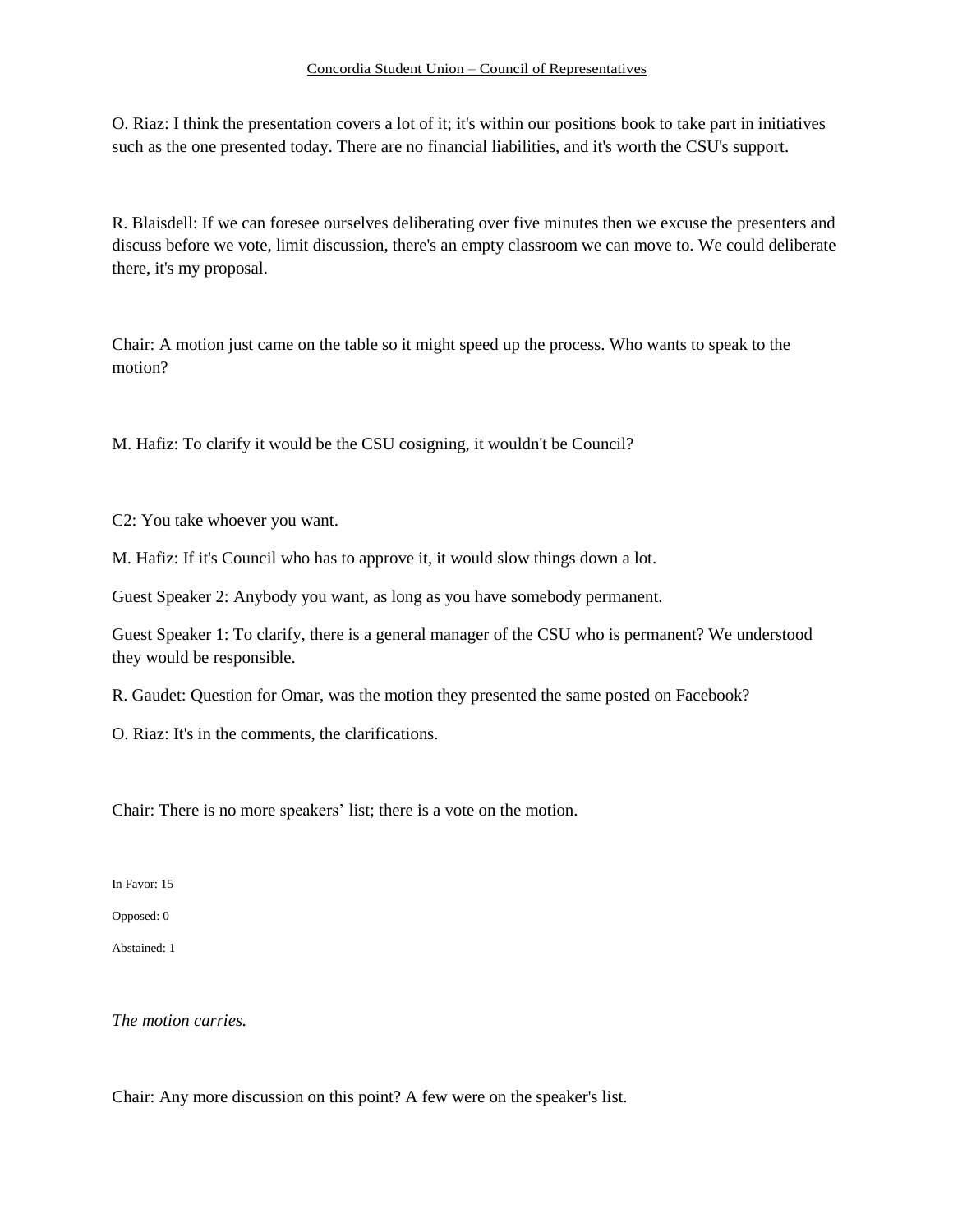O. Riaz: It's important for us maybe, that you be notified who the signing authority would be. Do you need to know now?

Guest Speaker 2: It's not an emergency now; the second part of the process is if you want a written agreement. We checked with our lawyers, and they were fine with it. But you might want to find out. I did it with my great Aunt who is a nun in Quebec City, it takes a long time. If they're unsure of someone, they bump the undertaking. In the day to day, if they don't like a candidate they reject it.

A. Jemma: Depending if there is an agreement or not, maybe something to suggest is to get a partnership with students regarding tutoring, people good in math.

Guest Speaker 1: We already have a lot of that, it's been very helpful.

O. Riaz: The contract is not for us to say "we don't approve" of given refugees, I think it's understood but it's important that it be formalized.

Guest Speaker 1: One of the next steps is to speak with the CSU's legal counsel and ours, moving forward to ensure everything we discussed is in place.

Chair: Thank you for coming.

*(At this point, Council changed rooms, to MB 3.430, and returned to session at 8:28 pm)* 

# **E) Our Turn**

*(Presented prior to point D)* 

Caitlin Salvino: I'll go through what we do, I'll probably defer more to Asma for the motion. If you have questions, feel free to ask. I'm chair of Our Turn, one of the co-founders and I am nearing the end of my mandate. The rest of the national committee will be continuing, and Asma is one of our members. Our turn is an independent survivor organization independent from other student organizations. We partner with others, but we are independent. We support anti-sexual violence efforts and take a holistic approach; prevention, support, and advocacy on the campus, provincial and federal level. At the provincial and federal level we advocate better standards, such as in BC, Ontario, Quebec, NS and PEI. I'll get into the Federal later.

We have an anti-oppressive, intersectional approach to anti-sexual violence work. We do not have a onesize fits all prevention campaign. We try to work with individual student groups, we helped the CSU and Carlton to create prevention programs. We worked in BC to present a communique to the government. I spoke about it briefly but when we talk about survivor-centrism, we try to centralize the rights and needs of survivors. We try to provide practical examples for policies, we use the term survivor based on how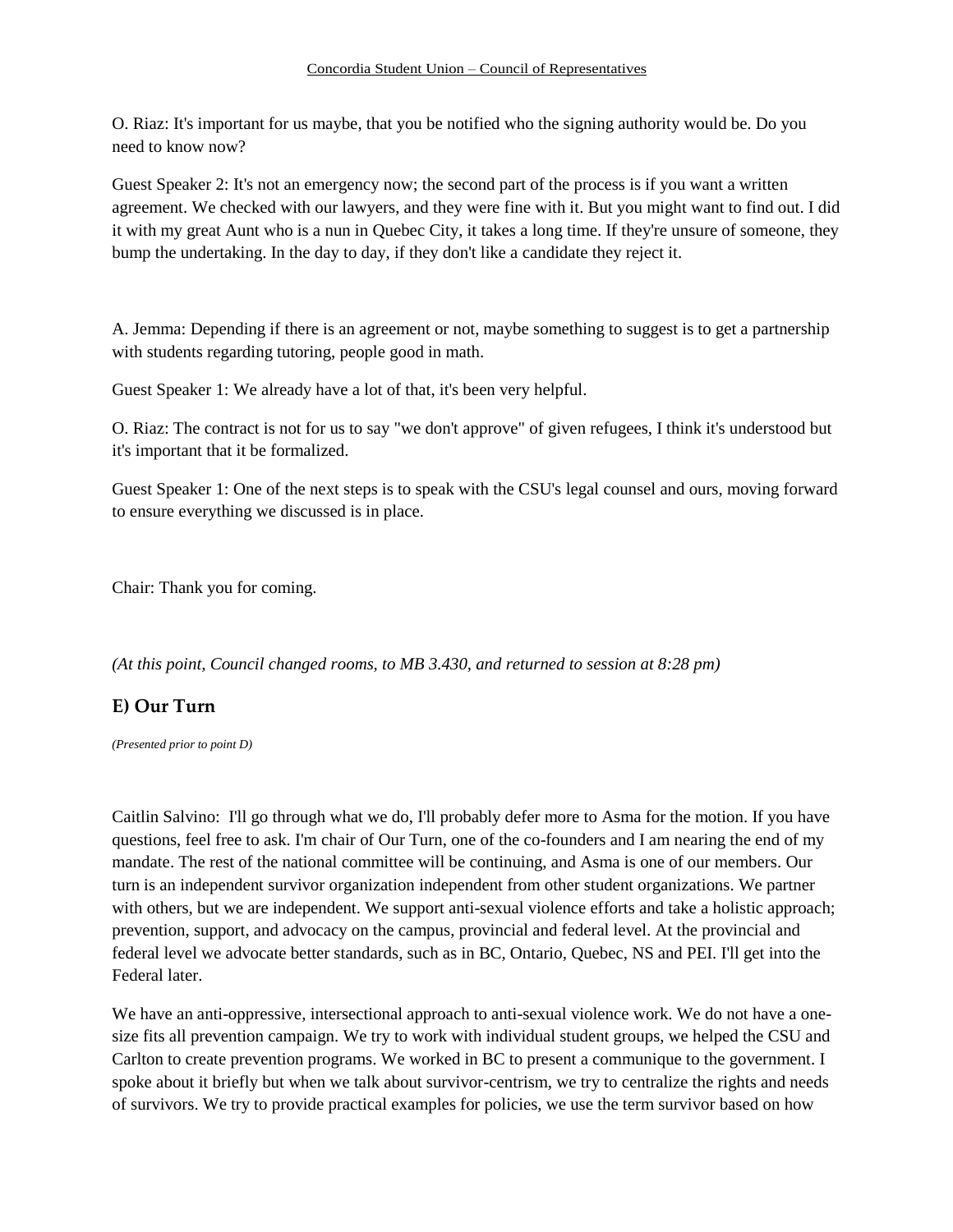people chose to self-identify. We respect that do not identify as such. Something central to our work is intersectionality, acknowledging the voices of marginalized groups and that they experience violence in higher rates and in different ways. In our policy committee on the national team, it is incredibly diverse and we are always trying to see how it could be better. If you've already heard this, I can skip ahead. But Our Turn originated similarly with what happened in Quebec, Bill 132 required all Universities to have sexual violence policies. But they did not create any minimum standards, every campus in Ontario has its own sexual violence policy, and some of them are terrible. In Quebec we're trying with Bill 151 to ensure this does not happen again. Prior to Our Turn I was involved in writing an open letter signed by student groups and hundreds of students and we were locked out and they passed the policy anyways. The language used in administrative meetings, was that there was no "appetite" for reform of bad policies. People are harmed, such as this person who was harmed in spite of these policies and left the perpetrator with the survivor for ten days. When we tried to develop policies we felt unsupported and alone, and that's where Our Turn came from. We tried to organize the student groups at Carlton, and we recognized that other groups across the country had these needs. The CSU was the first group to help and sign on, and then we toured and got other student groups as signatories. We have a nice bilingual action plan for student groups to implement prevention, support and advocacy programs. We work one on one with 29 student groups to get what they need. It can all be found online in our Action Plan. One of the models we work with, and some student unions work is Tasks Force .We created a sexual violence prevention and support hour and a half training and linked it to club funding. In order for Clubs to receive the second half of their funding, they'd need five members to complete this training. We are working on a handbook to bring to the national level, and in terms of advocacy one of the things we're most well-known for are the gradient policies. We have many partners, representing over 500,000 partners. In Quebec we work with the CSU, SSMU, AVEQ., SRC, PGSS, and we will be expanding undoubtedly in Quebec with the upcoming implementation of bill 151. The thing we're more well-known for is the Policy Score Card, measuring 45 different criteria for campus sexual violence policies. We worked with the CSU policies, grading Concordia with the worst sexual violence policy with our grading. The administration was very unhappy with this scoring. It is a point of contention at Concordia, Concordia has a policy regarding sexual violence but it also refers to the student code of conduct. For the students we work with, we need it all to be in one policy. The ability to report to police without being suspended, to have a review period less than three years, policies that define consent, that concern faculty...

S. Hough-Martin: I've been reading a lot of the policies the last weeks, the Concordia policy refers to itself as their own standalone polices.

Guest Speaker 1: And McGill does, too! It has a policy against sexual violence, but when you read it there will be six different policies to go to. It's unbelievable for someone vulnerable navigate these spaces is bad. To have it centralized and coordinated is needed. When you have a coalition of 29 student groups, it's much more powerful when we say we need a real policy. There is no policy in Canada against "stealthing" (the removal of condoms without consent), and other similar issues. We have scores on whether the people involved are trained, if they'll appoint external investigators instead of untrained Deans, I can go through everything but it is comprehensive and that's how we grade these policies and those are some key concerns. Concordia was very unhappy to say the least, it is at least not the case across the country. When we published the action plan many schools did not comment publicly but silently revised their policies. The University of Winnipeg and Manitoba went under huge upgrades. To have 45 points where a University can improve on is incredibly helpful. I don't want to take too much of your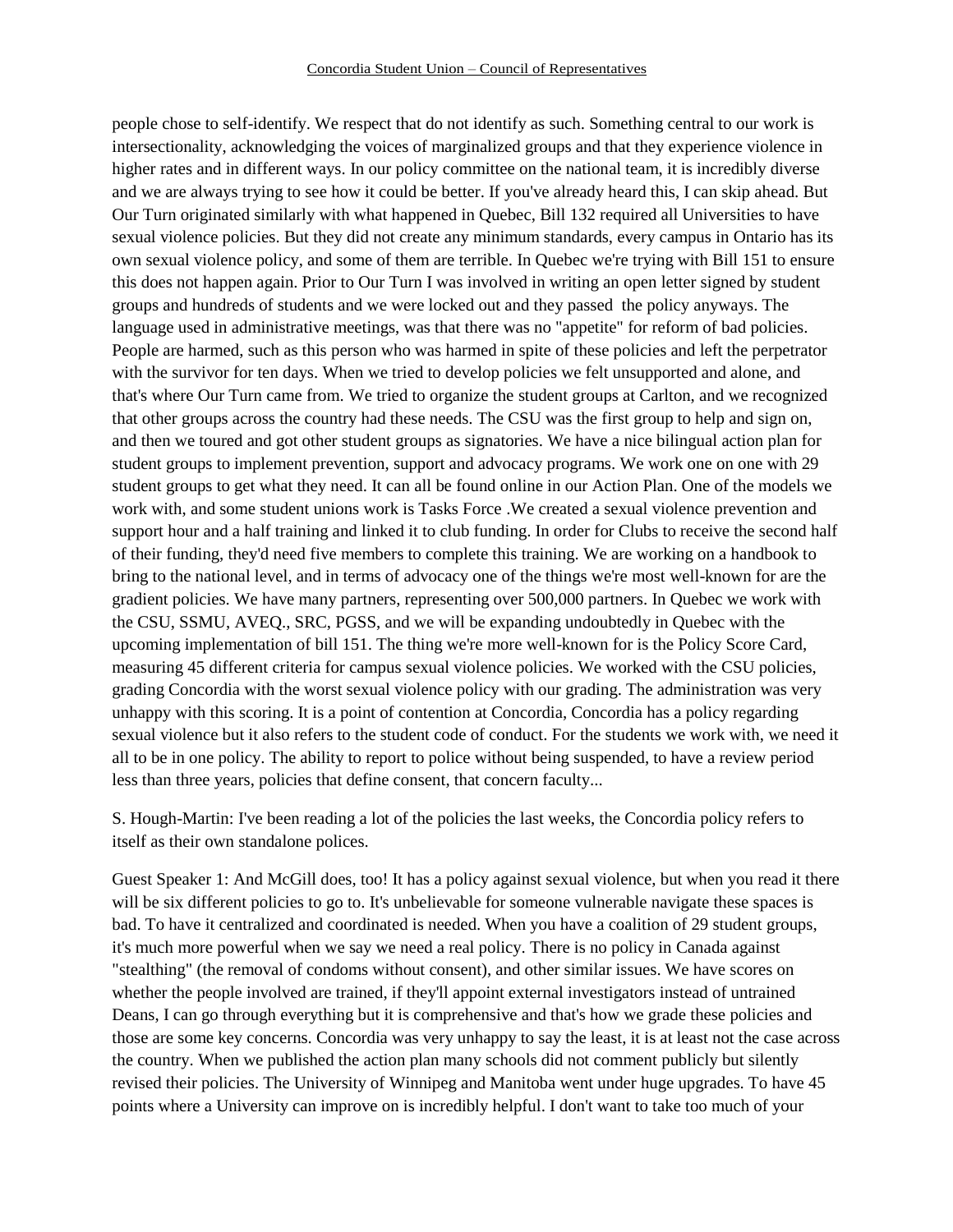time, but I want to validate some of the CSU has done and their efforts to make the campus a safer place. We presented at the Bill 151 community and tried to get student interests in the bill before it was passed. We were present and spoke at the press conference the CSU picked representatives for the committee for successfully. We called on the Minister of Education to come up with a plan, and called them out for purposefully excluding students for four months. We worked with McGill and Concordia's walkout. In Quebec we've been one of the few groups critical of the government in their approach to bill 151. They pass legislation without considering the nuances, so we need to continuously call them out and advocate for the best practices. This impacts Quebec but we are also pushing the federal government to budget for dealing with campus sexual violence. To fall back to the motion, it's about funding. All this work we've been doing is unpaid. All my work this summer has been unpaid. I am leaving so this would not be for me, but for the new time. Many people ask us why we're asking the CSU for this. Every student union asks "why not someone else". That's something we've struggled with. Another thing we're dealing with outside of the context of Quebec is we don't feel comfortable creating a fee for what we do. Some student groups, like those in PEI don't have the means to do that. Those trying to leave the CFS are terrified by fees, and that's understandable. The funding is to compensate some of the labour of the national committee next year. The work we do is by and large that of individuals, our committee is comprised with people who are traditionally unpaid. We have people who are marginalized, people of colour, people who are struggling to cover their other bills while doing this labour. If we could begin to compensate them it would be huge. We'd never be able to fully compensate the, but it would be a great start. I'll defer to Asma, thank you.

### A. Mushtaq: Thank you for your presentation.

### *A. Mushtaq presents the following motion:*

*Whereas the CSU acknowledges the existence of rape culture on campus and commits to taking action to prevent sexual violence, support survivors and advocate for needed reforms.*

*Whereas the CSU holds positions to end sexual violence and has signed on to the Our Turn action plan, committing to sharing resources and accessibilizing best practices.*

*Whereas the Our Turn National Committee has been operating without payment for their labour in the last year.* 

*Be it resolved that Council approve the allocation of \$13,825 to the Our Turn's national committee to ensure the continuity of its work and in recognition for the living wage.*

*Be it further resolved the CSU create a Student Taskforce on Sexual Violence to coordinate student efforts to create an environment free from harassment, discrimination and violence, with the following mandate:* 

*- To speak out against behavior and practice which perpetuates rape culture such as racism and sexism, the perpetuation of rape myths*

*- To contribute to the prevention of, intervention in, and effective response to any form of sexual violence.*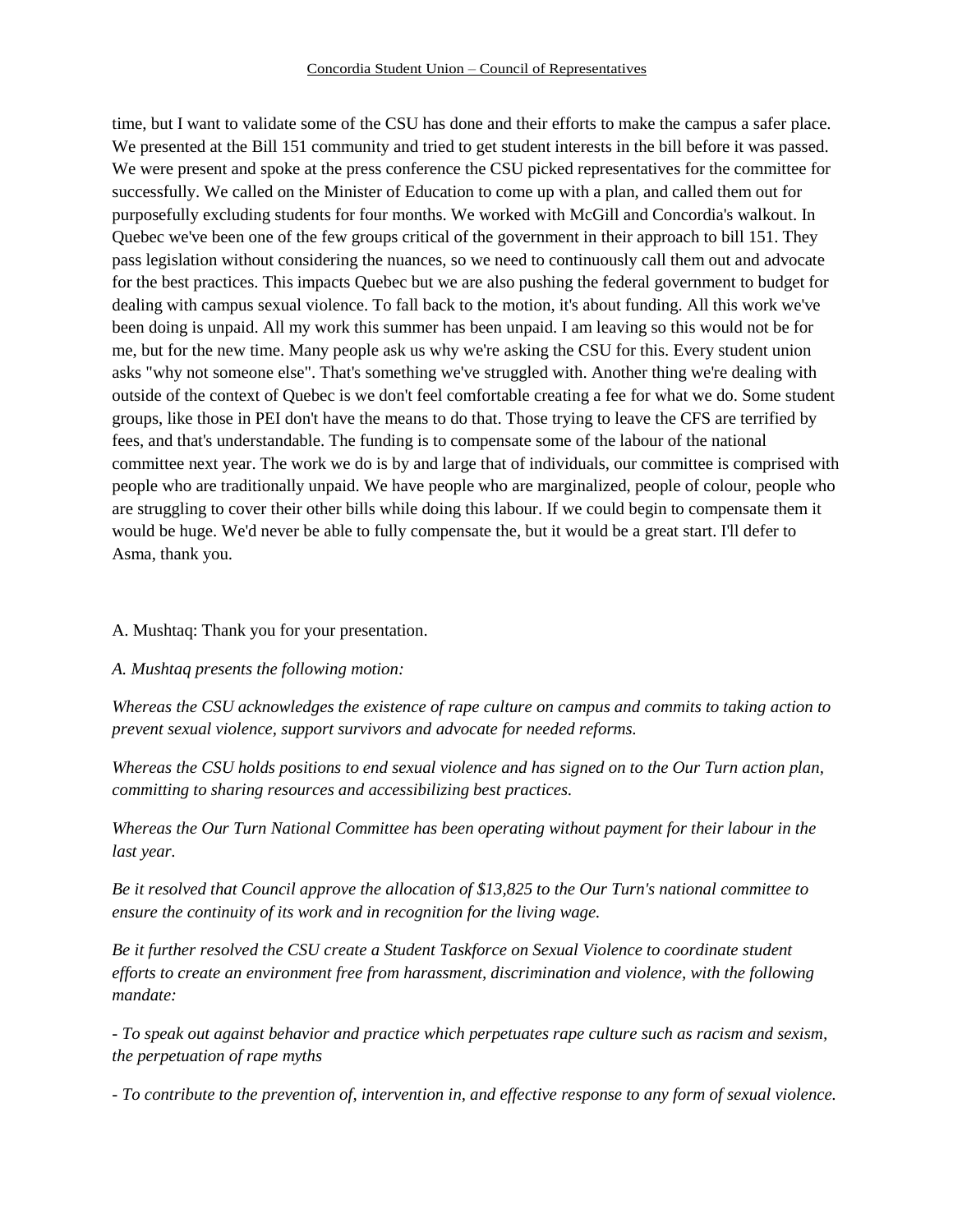#### Concordia Student Union – Council of Representatives

*- To work collaboratively with community members towards the building of just, social and educational environments*

*- To engage students at large to ensure their views are reflected in the policies and processes that affect them."*

## *L. Sutherland seconds the motion.*

A. Mushtaq: A lot was covered by Caitlin's presentation. Many people end up taking on the labour while being economically disadvantaged. It's beyond their ability to secure grants and funding in that context, looking at their personal costs in the documentation, it would be incredibly useful to assist them. Developing this work is critical, and it would cover their work. If we look at how this work has benefitted the campus, it's worth it.

R. Blaisdell: Thank you for your presentation. Your request for 13,000\$, I'm going to assume keeping in mind we're one student union. There are others who can fund as well, if you weren't asking for that funding with that in mind, how much would you actually need to cover Our Turn's expenses in total? You're only asking for us for a small piece of a pie. What is the whole thing? 13 is nothing for us. When Leyla introduced it to me, I thought it was 30,000, and I thought it needed more. Could you give us your total needs?

A. Mushtaq: Did everyone get a chance to see the budget? The last documents the Chair sent out includes its operational budget.

O. Riaz: The motion's for the 13,000\$, and 45,000\$ for the CSU, CSU BIPOC is 5,000\$, CAF fund comes out to 13,500\$, the motion read out does it cover those?

A. Mushtaq: That would be for a different component, not for what was brought to council.

O. Riaz: Because the total budget is 35,000\$, then 13,000\$ and another 13 through other channels?

A. Mushtaq: BIPOC has been approached, I'm not sure if CAF had applied to, these are not amounts that have been secured. This is the total cost at this stage, if Council could consider that it would benefit it.

O. Riaz: I understand the total cost, and that 13,000\$ is being requested, but if we did approve it would you continue to ask for 5,000\$ from BIPOC and CAF?

Guest Speaker 1: It would cover the living wage of the chair and the honorariums for the vise chairs. The rest would be for the other members of the Our Turn team and the rest would be worked on.

R. Blaisdell moves to amend to increase the amount to 25,000\$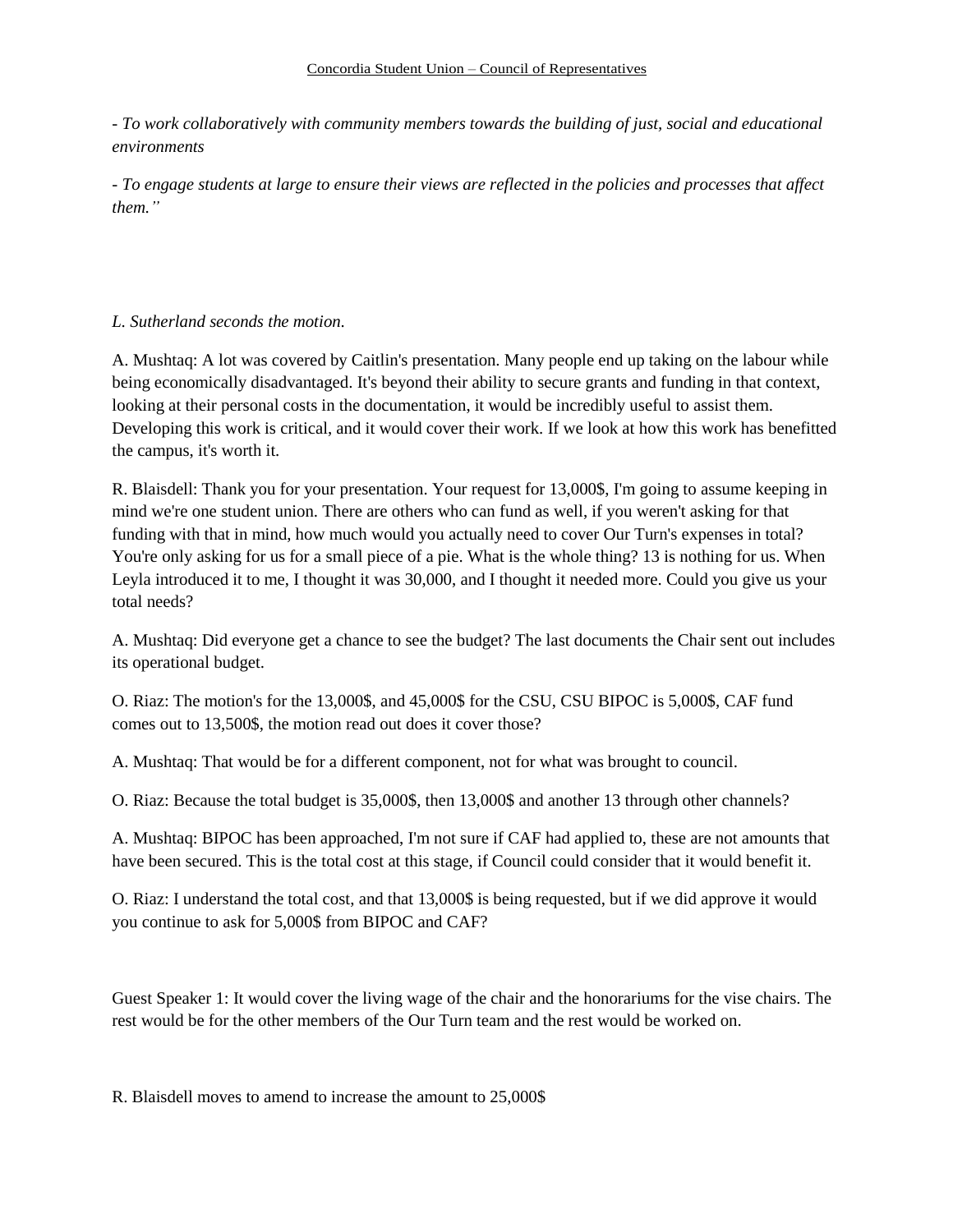### R. Gaudet seconds the motion

R. Blaisdell: Looking at their budget, they've already explained this is a shoestring budget. This is their start-up. In order for them to feel any sort of financial security to take on new initiatives they need that cushion. Giving them 25,000\$ is very reasonable for the CSU to do. The benefits we see on this campus from supporting initiatives comes back tangible for students.

Chair: Can the amendment be considered friendly? Thank you.

## *The amendment is considered friendly.*

A. Jemma: Not an opposition, but it went from 13,000 to 25,000, I'd like to know why.

R. Blaisdell: I'd known the budget beforehand, they explained the 13,000 covers just their personnel, Chair and Vice Chairs, nobody else included. This is three people's work and if you have 10-15-20 people working nationally that amount is nothing. I think 25,000 is minimal. Their entire budget is 35,000, and they should be growing.

D. Applebaum: The only thing I'm confused about, is it just for Quebec, Concordia Initiatives, what's the scope of this budget?

Guest Speaker 1: The labour Canada-Wide, but we work closely with Quebec. We have 2 Quebec representatives and one of our vice-chairs is based in Quebec. This work can't only just be Quebec Based. What's powerful about our work is our research and best practices from across the country. We can use different policies and provinces to make the best outcomes.

L. Sutherland: I want to speak strongly in favor of this. I brought the original motion to co-sign Our Turn. They've been a huge resource, we wouldn't have been able to do a lot of what we needed to do with tackling sexual violence without them. If we had to use other nonprofits or external sources we could have easily spent this amount of money or more, and we get the insights of people all over the country for free this whole year. We'd hope to see their work distributed across more communities and universities. We were the first to greatly benefit from Our Turn, it would be fitting to help them.

Chair: We are speaking to the amendment to increase to 25,000\$.

S. Hough-Martin: I'm in favor of what Rory is suggesting, they are asking for a very small amount. In terms of why we should do this, the CSU adopted a position on feminism 12.3: That the CSU add power to the voices of women and gender-nonconforming persons.

As already mentioned, this would go toward paying who are traditionally unpaid for these efforts.

D. Applebaum: I believe they do amazing work, but they are coming back to the CSU for additional funds and revenue sinks through BIPOC and other committees. Giving them the 13,000\$ would give them the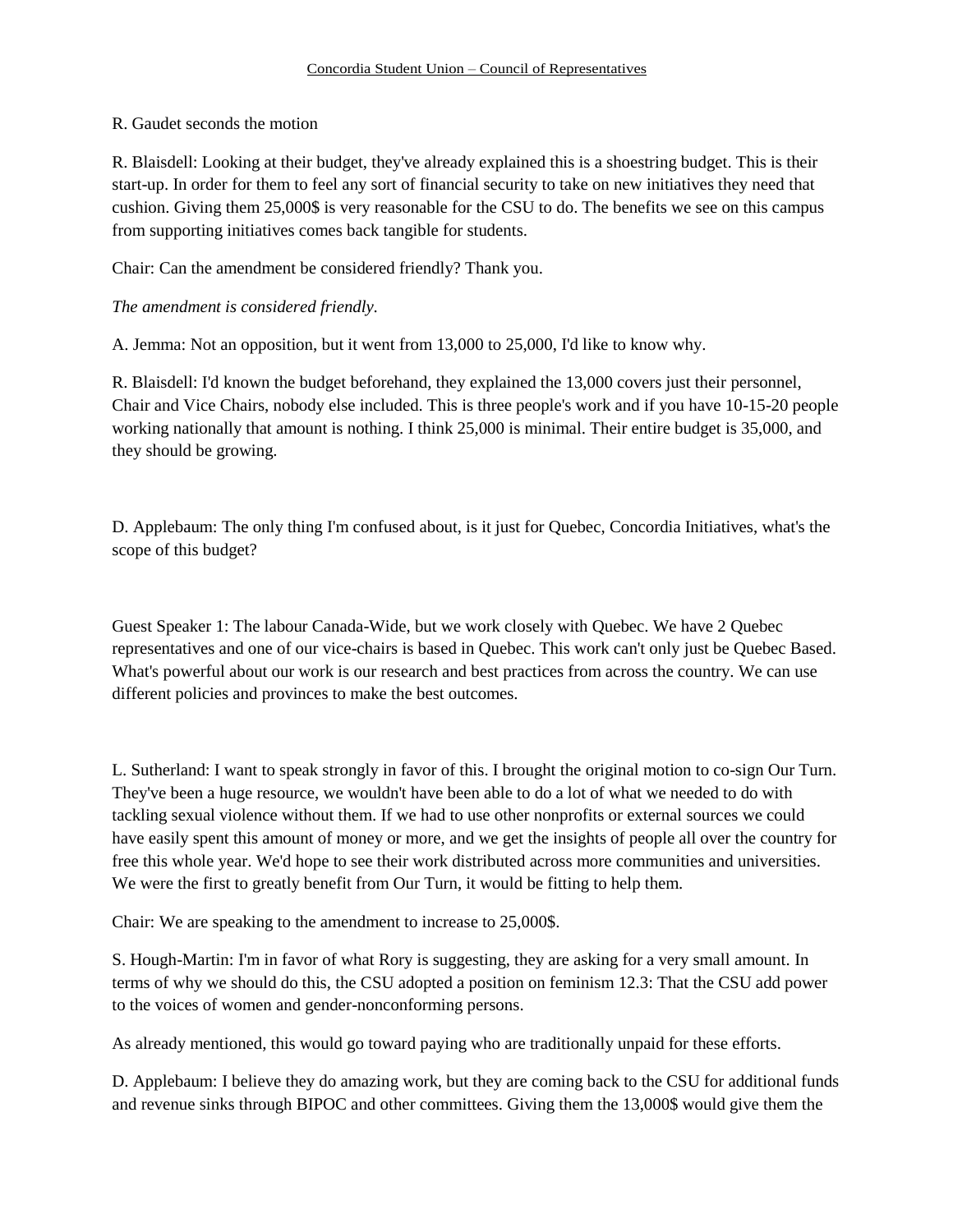additional funding they need. At the base level, getting the additional funding from other universities and then coming back for additional funds to scale up. If they would receive those funds right now, they'd have their pay for the chair and two additional people. They'd already be coming back for at least 7,000\$ and you will likely get it.

A. Jemma: I believe the program is very good, I am wondering, I would like a breakdown of how much they need.

L. Sutherland: There's a document.

A. Jemma: I'm a bit confused, it says CSU 6,000\$, maybe one that is more precise?

C. Thompson-Marchand: I think the CSU should lead by example and what I'm hearing is that "oh it's a start up project; we should wait for other universities". If all universities do this, they will never get the funding they need. The work they've done only by volunteers really impresses me. I can only dream of what would happen if they got the funding they deserve.

A. Zebiri: I want to comment on what Dylan has said, I don't know if they've been on any committee that gives funding. BIPOC would consider the money we'd give them today and analyze whether the additional funding makes sense for them. It's not a problem at all. They've been working for free, if we do not support them financially their work to get other universities on board will be a big struggle.

D. Applebaum: I was speaking to the motion on increasing the amount to 25,000 not the original 13,000.

D. Abrams: How many volunteers do you have?

Guest Speaker 1: 12. We work with different student groups on the ground and we don't impose on them, a lot of this labour fell on about six people. We are trying to expand to bring more people in to make it more sustainable.

D. Applebaum: If you got the increased amount, would you reach out...how would your operations change from the original 13,000?

Guest Speaker 1: Receiving 25,000\$ would help us breathe. It's really hard, this work is really hard. Even coming here speaking to you today, every single student union is my free time. To be able to have all the labour and compensation covered would take off this burden from us so we can focus on making it sustainable moving forward and work with our student unions to figure out more. This year we wouldn't come back to the CSU, as we transition.

M. Bokesmati: We saw the example of the university whose grades improved, something I'd like to see in my grades! As a student union we are representatives of the students as we analyze their needs. It's unquestionable, the need for the upgrade for the points in Concordia University. I'd like to see this as an investment, to comment on the increase of funding. I'd like to see that as an investment with the interest of the CSU to increase our grade and have a more staunch policy in terms of affecting sexual violence on campus.

*O. Riaz moves to call the question.*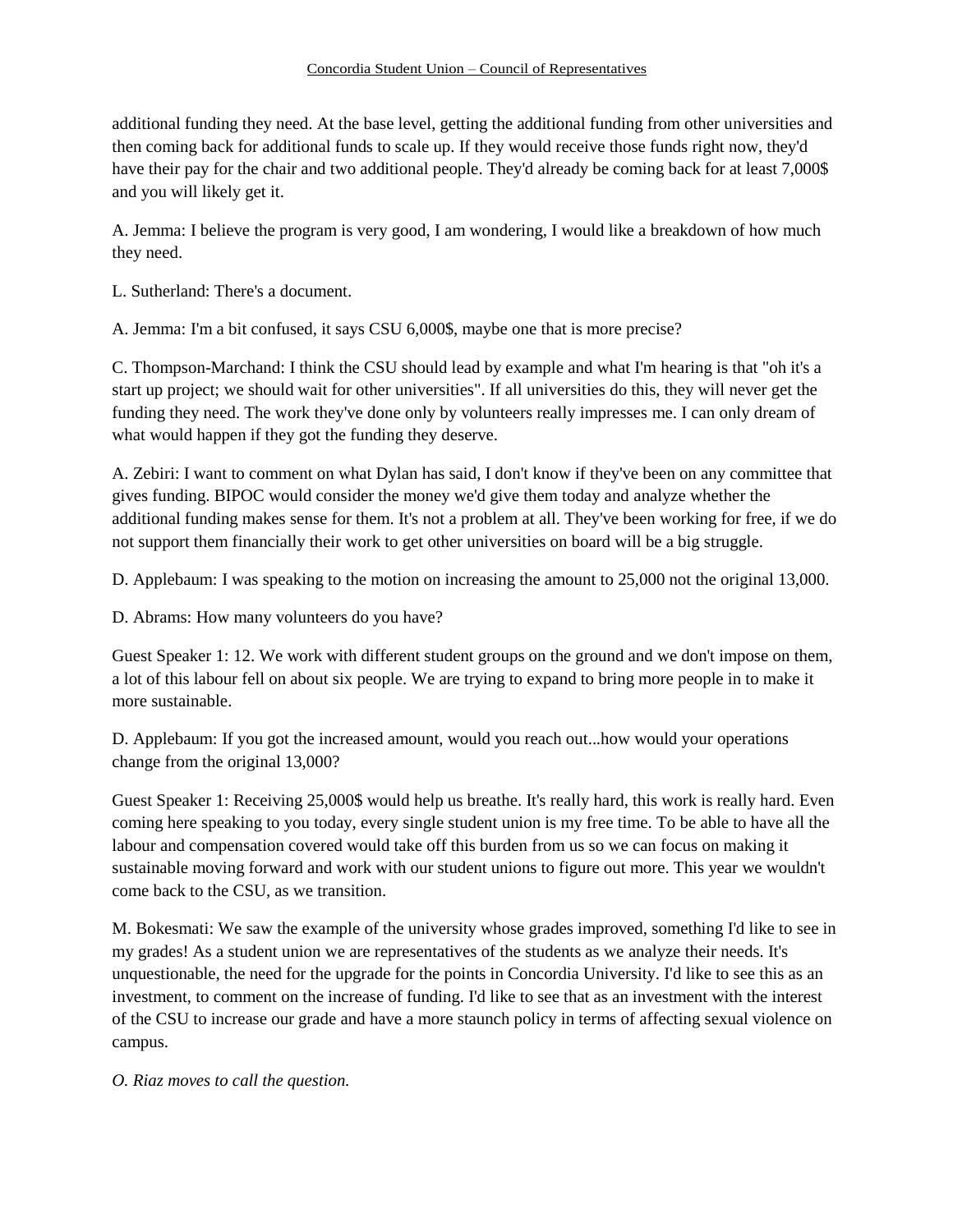*A. Sherra seconds the motion.*

In Favor: 15

Opposed: 0

Abstained: 0

*The question has been called on the amendment.*

CR: So the motion is now regarding the funding of 25,000\$.

In Favor: 12

Opposed: 0

Abstained: 4

*The amendment carries.* 

C. Thompson-Marchand: I had a question concerning the point on the Task Force, how it would relate to the current Task Force and the Gender Advocacy Committee?

A. Mushtaq: I had mentioned it, regarding consistent representation concerning sexual violence in an intersectional manner. These are issues that are critical for students to look at, and need to be centered in an organized way. This would be different than University Task Forces, we have no control over those. We only have feedback and we have a certain timeline to address them. We need a mechanism for gathering support from students at large. Having more students sitting on a Task Force would provide direct feedback.

K. Khánh Trân: Is there a way for the CSU to have a joint task force to work with Concordia? It might be confusing for students to have two things named the same.

A. Mushtaq: If renaming it is useful for preventing the comparison, but the Concordia Task Force will end its mandate in June. They have a small scope, and a planned review to continue until the fall. For ourselves when it comes to when the University listens to the federal recommendations. An appointment we tried to have in October was rescheduled so many times is only going through this week. If we wait for the University, nothing will happen in due time. If we do it through the CSU it's securing the base and not replicating the efforts of the university.

### *D. Applebaum calls the question*

*C. Thompson-Marchand seconds the call to question.*

In Favor: 15

Opposed: 0

Abstained: 0

*The question has been called.*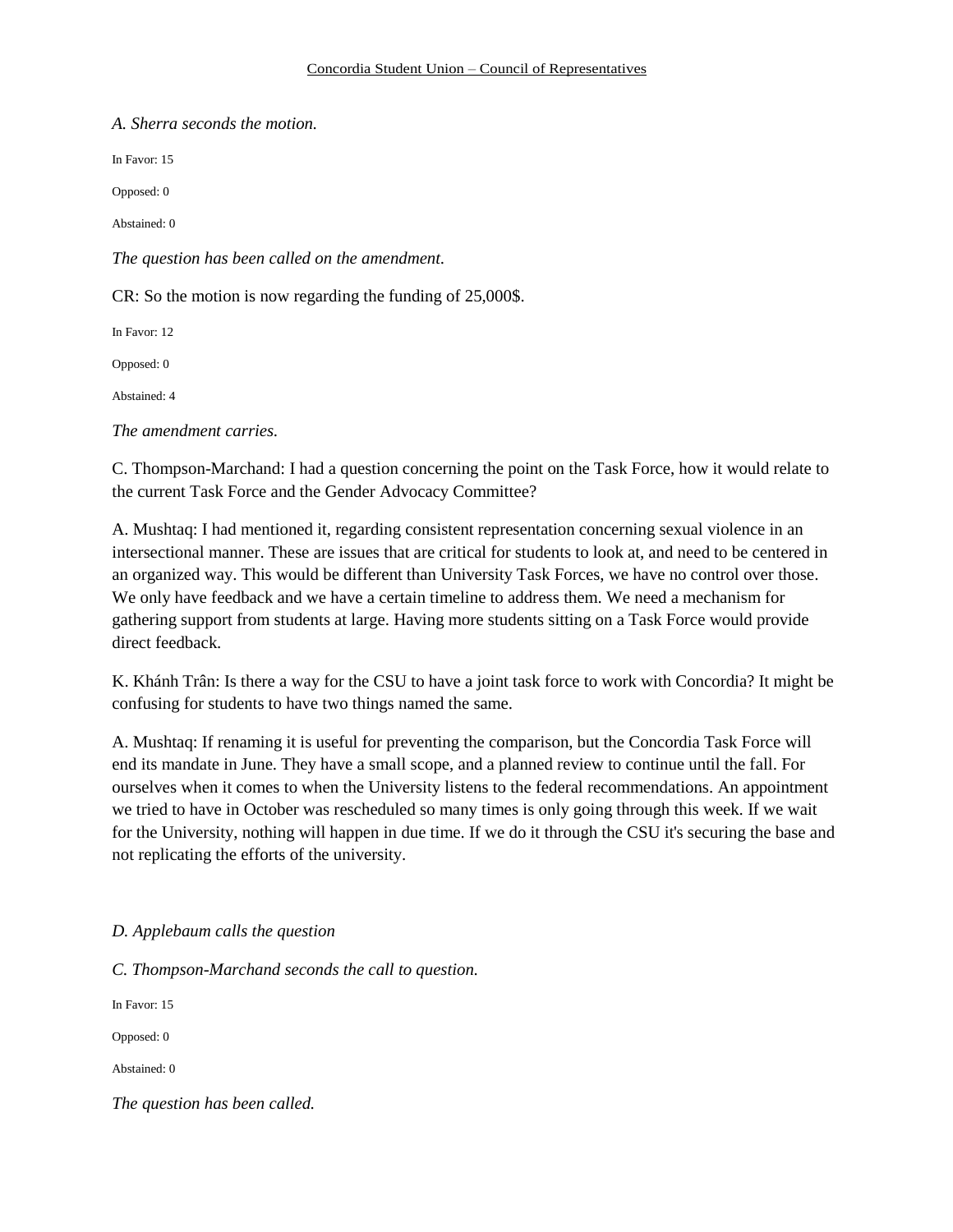#### Concordia Student Union – Council of Representatives

Chair: The motion on the table is the one Asma read out, regarding 25,000\$.

In Favor: 11

Opposed: 0

Abstained: 1

*The motion carries.*

Chair: Any more discussion for funding?

C. Thompson-Marchand: Concerning sending this motion late, I received this email at five today. It's an hour and a half before council. since it's money, it should be sent beforehand. thank you.

Chair: Thank you for coming and presenting.

Guest Speaker 1: Thank you so much. This is huge and I am excited to tell everyone.

Chair: Ahmed agreed to move their point down.

### **7. A) Systemic Racism**

*A. Zebiri presents the following motion:*

*Whereas the Concordia Student Union has adopted the following positions:*

*Adopted by Members*

*● 15.1 That the CSU opposes racism in all forms and rejects all values, structures and behaviors that perpetuate systemic racism;*

*● 15.2 That the CSU actively works to dismantle racist systems, policies, and practices, locally and globally, including within the Union;*

*● 15.3 That the CSU support anti-racist work on campus and in the broader community by actively identifying and challenging racism, and changing systems, organizational structures, policies, practices and attitudes with the goal of establishing greater equity;*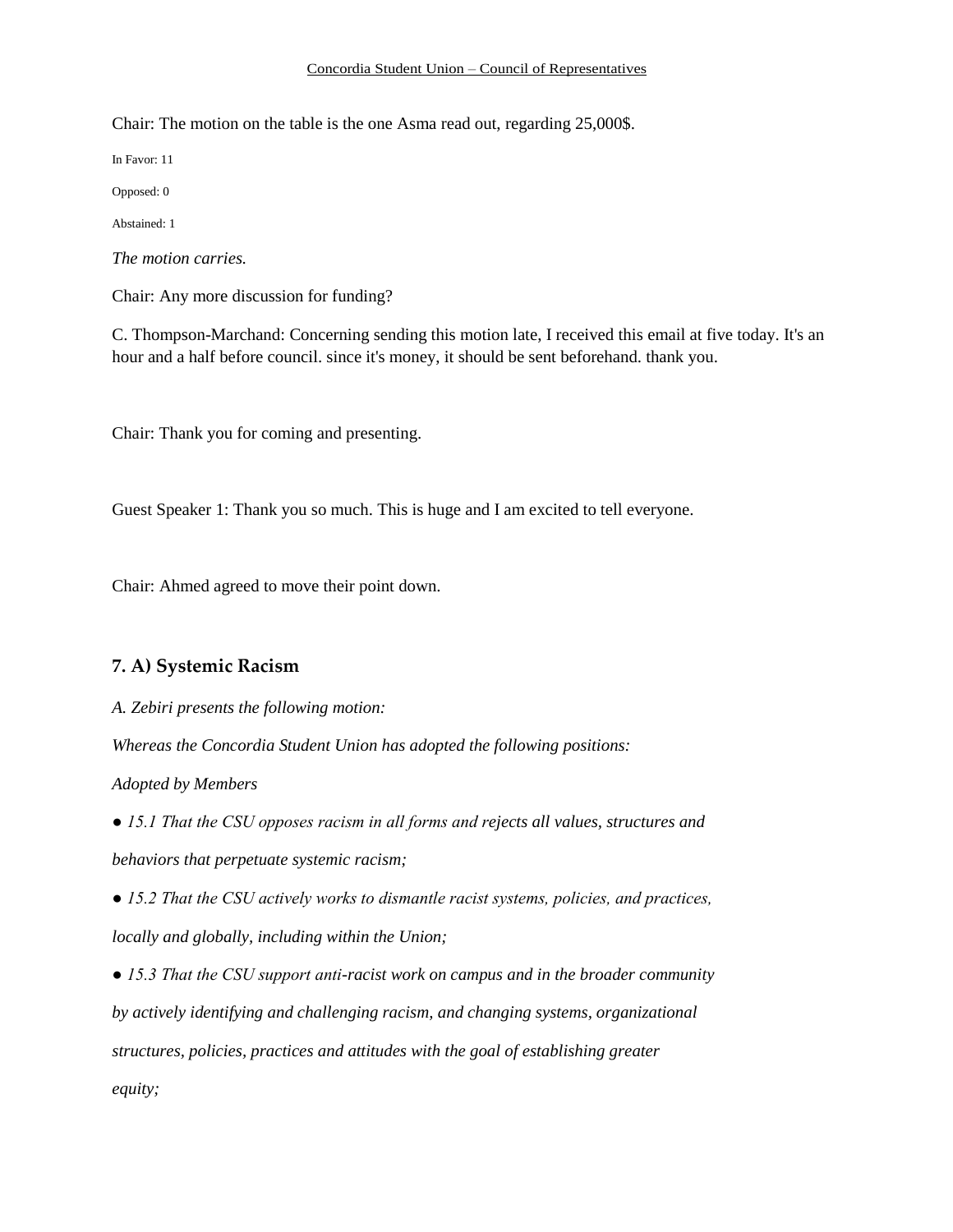*●*

*● 15.4 That the CSU recognizes that systemic racism differs from individual acts of racism by the presence of systemic policies, practices and economic and political structures which place minority racial and ethnic groups at a relative disadvantage. [Adopted during the November By-Elections, 2017]*

*●*

#### *Adopted by the Council of Representatives*

*● 15.5 That the CSU oppose the rise of fascism and its current manifestation as the alt-right both locally and internationally and that the CSU support local groups which carry a similar mandate. [Adopted by Council of Representative on September 20th 2017]*

*Whereas the Centre for Research-Action on Race Relations and other racialized individuals filed a petition to the City of Montreal to hold a public consultation on systemic racism and discrimination with the goal to adopt a comprehensive strategy to ensure diversity, equity, inclusion and to eliminate and prevent discrimination, inequality and hate in all areas of municipal life;*

*Whereas CRARR and the petition promoters call for concrete actions against systemic racism and discrimination that is based on intersecting grounds such as gender, disability, religion, social condition, citizenship status, sexual orientation, age and gender identity, which will have wide and positive effects on large numbers of city residents and students at all levels; Whereas the petition has been approved by the City clerk and that the petition has gone to its second phase of the petition process;*

*Whereas the City Council has the discretionary authority to require the collection of 15,000 signatures in order for it to hold this consultation;*

*Whereas the Concordia Student Union has shown its public support to the petition on both press conferences held on February 11th and April 4th;*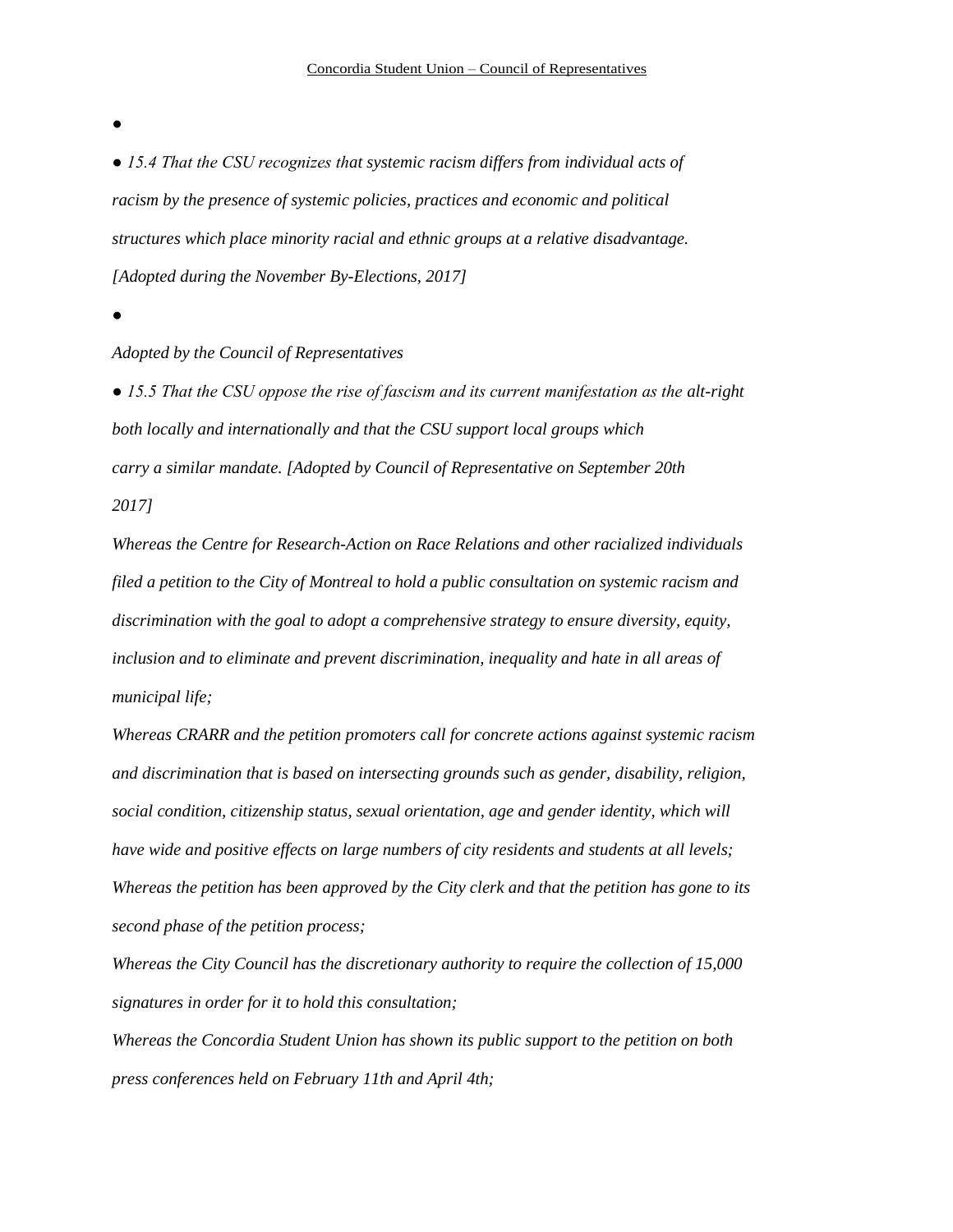*Be it resolved that the Concordia Student Union make a public statement of support and solidarity with CRARR, individuals and other groups advocating for the consultation; Be it further resolved that the Concordia Student Union call on the City Council and the Executive Committee of Montreal to hold the consultation in the public statement; Be it further resolved that the Concordia Student Union supports CRARR and the petition promoters in actively collecting the 15,000 signatures required to move this consultation forward;*

*Be it further resolved that the Concordia Student Union provide financial assistance and support where needed to support CRARR and petition promoters in carrying out this grassroots undertaking;*

*Be it further resolved that the Concordia Student Union call upon other student unions of cegeps and universities on the Island of Montreal to support this petition, to help collect signatures."*

*C. Thompson-Marchand seconds the motion.*

A. Zebiri: At the beginning of the year the Center for Action on Race Relations and other groups filed a petition to the City of Montreal to hold a public consultation on Systemic Racism and Discrimination. Some of the key issues it would address are an accountability framework for employment equity for French and English speaking people and minorities, housing discrimination, religious discrimination for municipal zoning, and so on.

The council of the city of Montreal tried to create a committee to maneuver these issues, but it does not discuss hate crimes, zoning, targeting religious minorities, and so on. The executives of the CSU have supported the petition in press conferences, one in February and one in April. And now the city council has given the petition an official notice that they can start campaigning and forcing the campaign promoters to get 15,000 signatures from the residents of Montreal for this consultation to move forward. To disclose, I do work with the center for research on race relations. I will not be voting on this motion I am presenting. We are trying to get student unions and community groups to collect those signatures. We got support from the Dawson College Student Union and Vanier Student Union and others, officializing their support of the petition.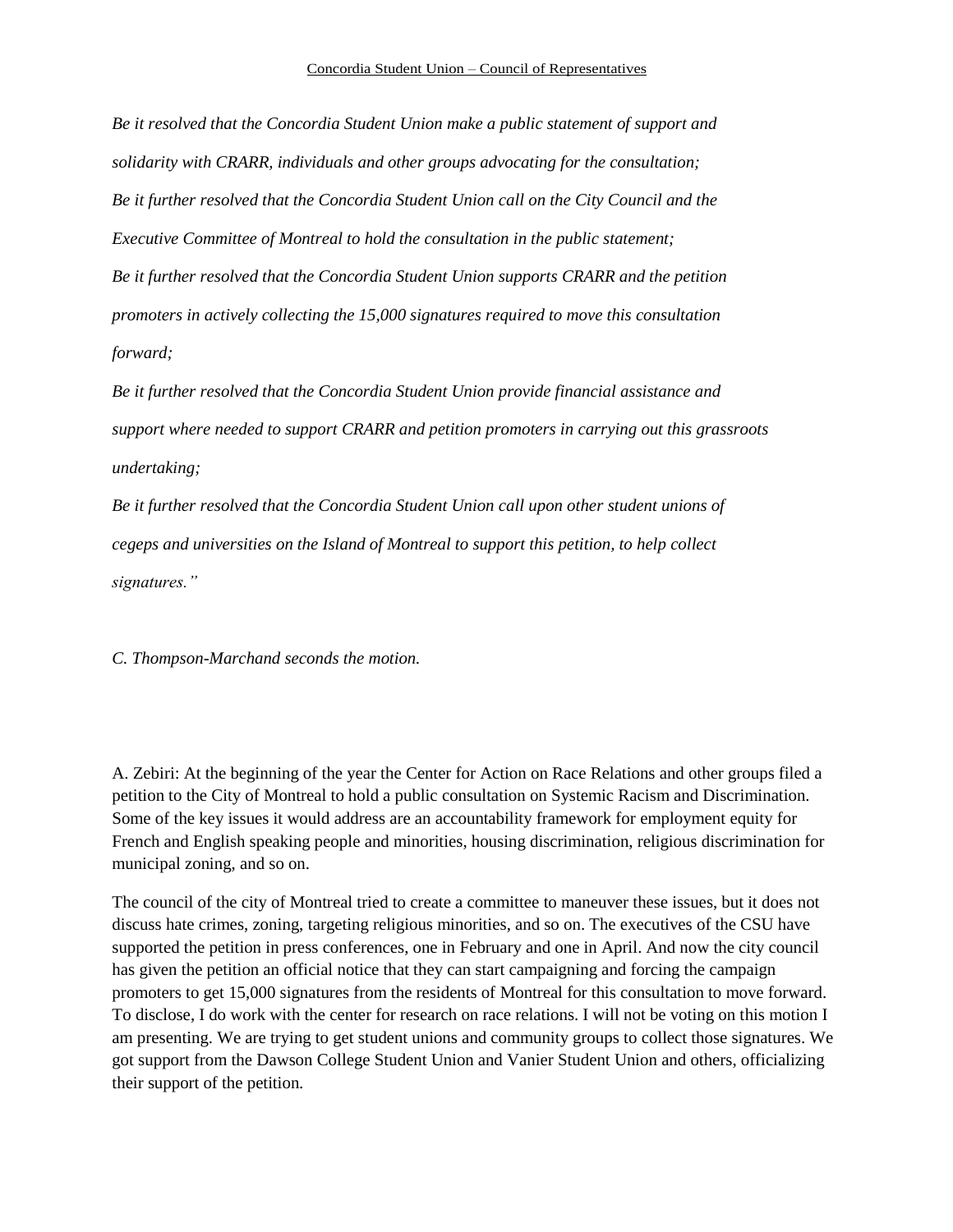Chair: The speaker's list is open.

In Favor: 13

Opposed: 0

Abstained: 1

*The motion carries.* 

Chair: We can move on.

#### **5. D) Seventh Floor Equipment**

A. Badr: I tried to report all the items to ensure what equipment we need. We concept is for the CSU lounge to be turned into a cinema type of room, so we'd have visual and audio equipment. I have posted the presentation on the council group, so I will start with the first item, the visual equipment. A laser projector, it's approximately 11,000\$. The reason why, it's laser is so we can project during daytime and make use of the CSU lounge during the opening from 10-6. We can have presentations, workshops or even movie screening. Why a laser projector, the space is large and I believe the large lounge is about 108m squared, and the smaller lounger is 16m^2. It's similar to the ones in classrooms here at Concordia. Different sized rooms need different projectors. The second item is a switcher, it has inputs, and 4K and HDMI inputs. You have the same in outputs and analogue. We can use anything, memory sticks, laptops, and project with it. The third item is the CD and DVD player. We can use it for wireless presentations, there is an input for internet connections and the last one is the screen itself. It's similar to what we have.

The second item is the control system for media presentation. I met someone from IITS and they told me this equipment is kind of old, they have newer versions. They made this estimate back in last year. I'm not sure about some parts, but they said it was to have more connection. On slide #12, we'd need to secure the equipment. Moving to the sound system, we have a mixer with 8 inputs. And an amplifier, speakers, we need four for the large lounge and then we have the ceiling speakers needed for the smaller lounge. Then a multi-line input for the sound system and here we have a remote control. Moving to slide #16, it's client input for Microphones. And finally the microphones themselves, six wireless ones are recommended with a receiver. Slide #18, the second receiver and slide #19 for four mics. Again, the reason why I was thinking about this project, it's a reflection on this year. The CSU had many events and booking venues was one of the biggest challenges. Most classrooms are used at peak times. Concordia turned the exclusive event rooms into classrooms. I take classrooms in rooms that fit 600 people, booked during weekdays and most of the time between 9 and 8 and in weekends they are in high demands. I have to move events or cancel them when I can't find venues. The VA cinema as well is in high demand, they are used as classrooms. The cost for them in slide #24, it's expensive especially for small groups like CSU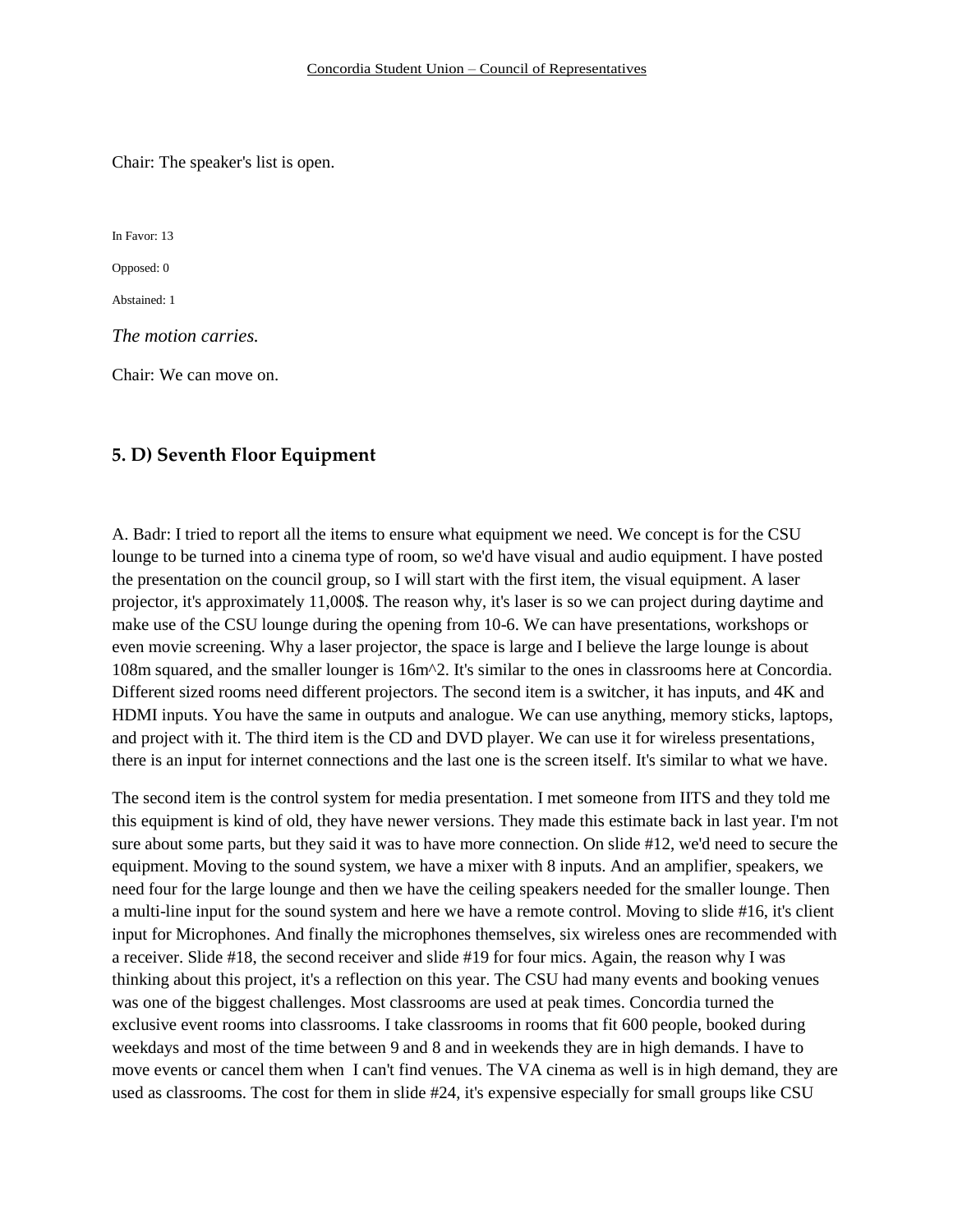clubs with small budgets. Organizing events and rending the H rooms will raise their costs. H11-10 costs around 750\$. Finally, the lounge: The benefit of this equipment in the CSU is that it's accessible for everyone. We provide food and drink, we're allowed to have it there unlike classrooms. The CSU lounge is flexible, it can hold different formats of events without rental fees, available year-round. Any questions?

D. Applebaum: How did the selection process for that type of equipment? A conversation with the university or external references?

A. Badr: I had a discussion with a CSU employee, last year they said they had this project in mind and asked someone from IITS to take the measurements and work on this project. They gave us all these estimations based on the equipment they're using.

Chair: Thank you. There was no motion, correct?

A. Badr: I believe I have it on page 20, but I can read it now.

Chair: Yes, please.

A. Badr: I would like to add also, to add to this project we figured out we have 12 windows we were working on adding 12 blinds. And since the CSU lounge is an open space, we'd like curtains similar to theater curtains for privacy for workshops or whatever they would reduce the noise...going to the motion...

*A. Badr presents the following motion:* 

*"Whereas the CSU lounges is the only space that CSU has control over* 

*Whereas the two lounges are available for booking at no cost for clubs, fee-levy, university departments, and affiliated non-Profit organization during the University's opening hours.*

*Whereas the recommend changes will increase the use of the Large and Small Lounges. These* 

*changes revolve around installing a permanent audio-visual system, retractable curtains to close* 

*off the area, and roller blinds to block off light.*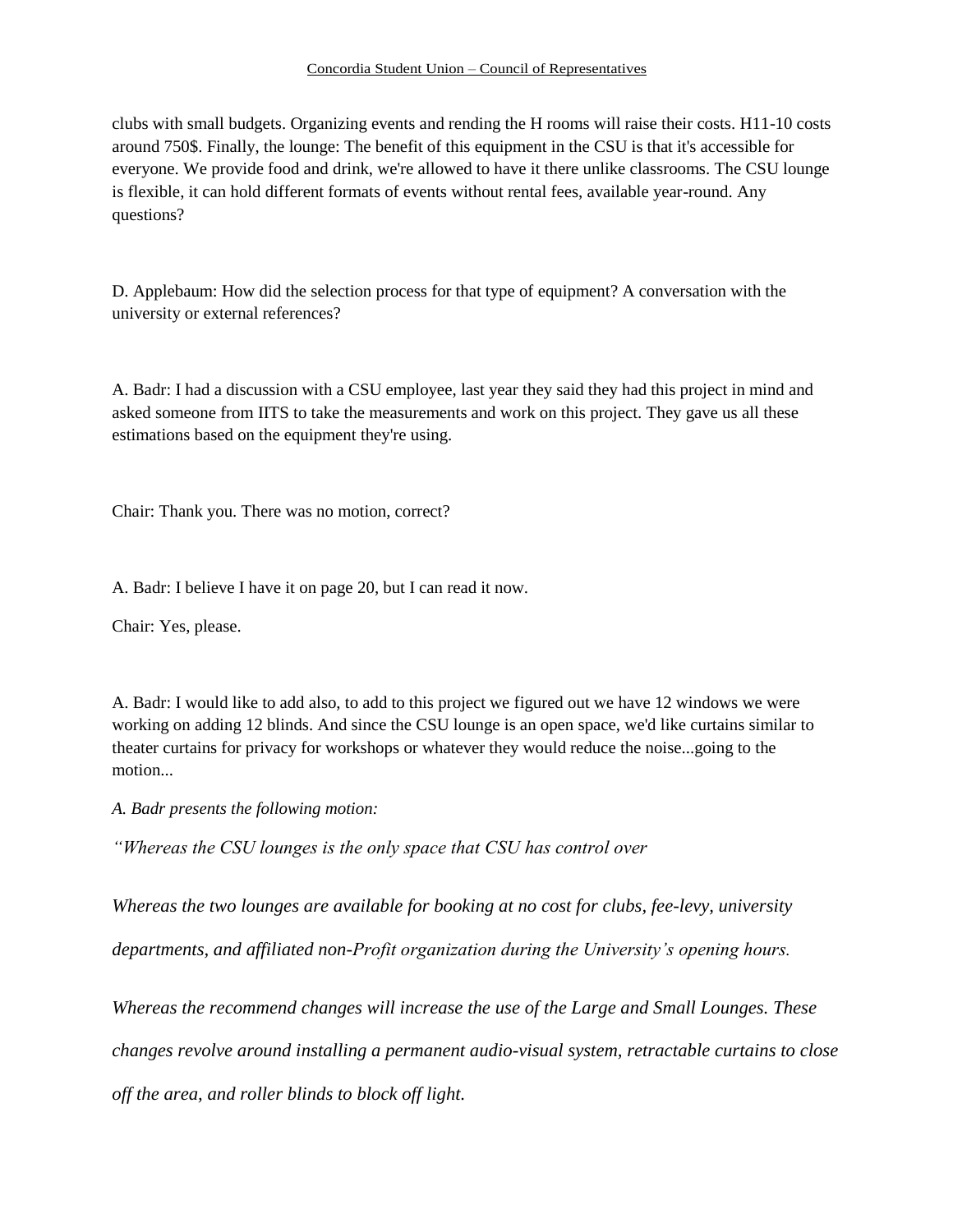*Be it resolved that the CSU will allocate \$47,000 for the A/V system, \$10,000 for the curtains, and \$2,200 from the SSAELC fund as per as the 7th-floor renovation."*

*D. Applebaum seconds the motion.*

A. Badr: I believe I've said everything, if anyone has any questions?

R. Gaudet: Was this motion sent out in advance?

Chair: Do you have a written copy?

A. Badr: I posted it on the council page.

R. Blaisdell: It's just the motion not sent in advance but all the other documents are in the package, with all diagrams and equipment?

R. Gaudet: My concern was the actual number we're meant to approve.

A. Badr: If you check the Excel sheet, the total is an estimation. We'd normally get three quotes. This is only the best quote in terms of quality. 40,000\$ is our maximum, similar to what we did in the Agenda. We had 60,000 but went for 42,000.

Chair: Any other concerns?

In Favor: 10

Opposed: 0

Abstained: 5

*The motion carries.* 

R. Blaisdell: I didn't catch this in time but I just googled a few things on the list, there's an 11,000\$ projector I found for 3,900\$ directly from the manufacturer. Can we double-check to make sure we're not being gouged? I can buy this stuff on Amazon.

A. Badr: I give the quote because the prices take into consideration the area we'd project into. There are a lot of specifics. It will be similar but different in quality.

R. Blaisdell: But this exact model, the PTEZ 590 online is a lot less. Can we double check some of this stuff so whoever we're paying isn't giving us "their" price. We could go to Panasonic and ask for their corporate rate.

A. Badr: Whenever we purchase anything above 1,000\$ we have to have 3 quotes. Having these quotes to present to finance, these were the best.

R. Blaisdell: We're not just 47,000\$ boom. Okay, thank you.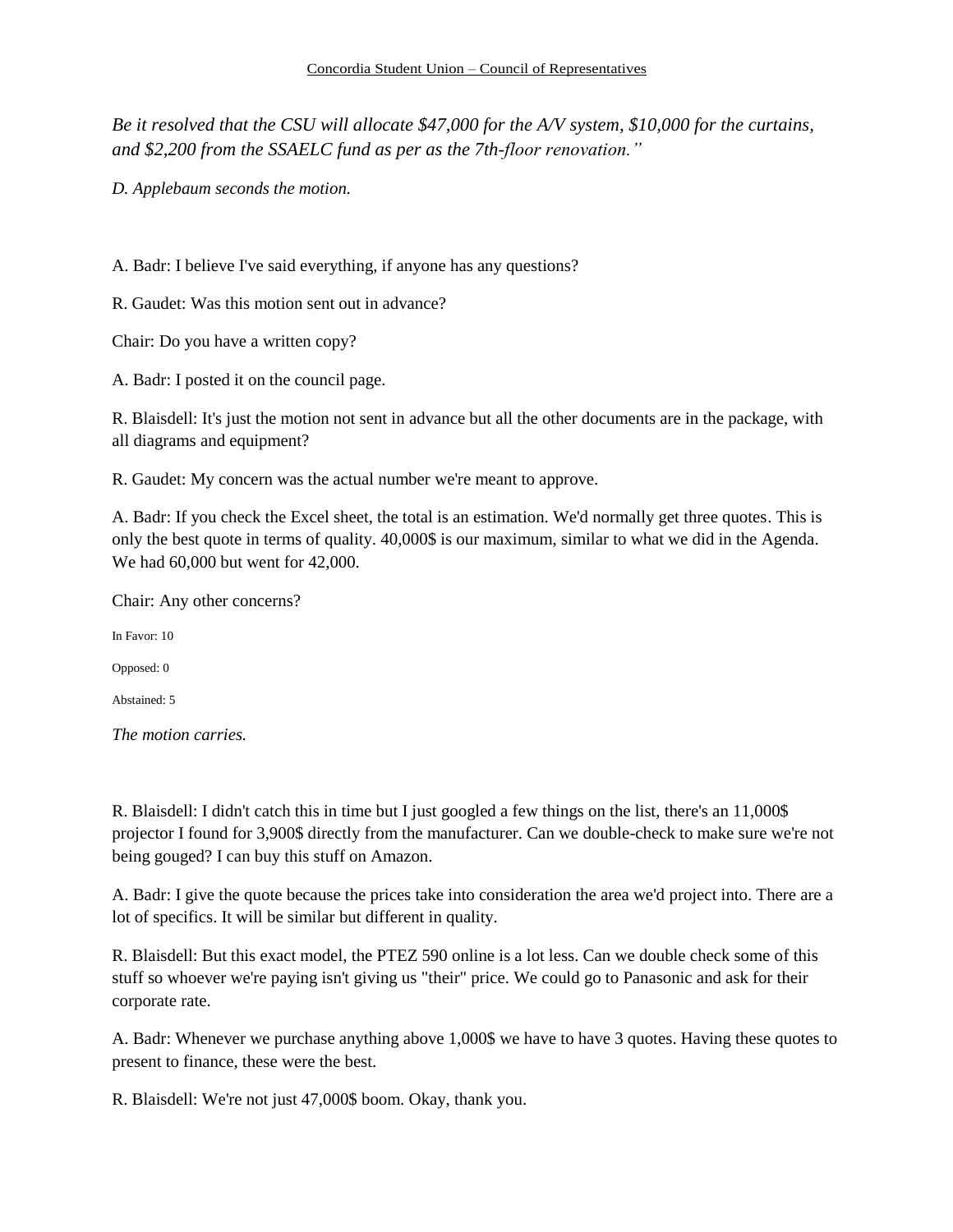O. Riaz: I wanted to say that the University doesn't often go to the cheapest supplier. For example expensive items like the projector the four first through things we can probably order ourselves and ask them to install it.

Chair: If there's no further discussion, we can move on to Executive Salaries.

# **7. D) Executive Salaries**

L. Sutherland: I am going to present an updated motion, so I'll share it to the Council Group.

*L. Sutherland presents the following motion:* 

*"Whereas CSU executives are currently paid a yearly salary of \$27,063.66 before taxes;*

*Whereas this amount to a biweekly salary of \$1,040.91 or 13.01/hour for a 40 hour week (before taxes);*

*Whereas the CSU took a position for a living wage which specifically excluded executives from being payed a living wage (currently \$15.44);*

*Whereas executives' pay should reflect the same standard of pay held by the union;*

*Whereas the current pay does not reflect the positions of the CSU or the demanding nature of the role of an executive;*

*Be it resolved that the executive salary be raised to \$34 074, which would reflect the IRIS recommendation for living salary for a person with 1 dependent, which would amount to the equivalent of \$1310.54 biweekly or \$16.38/hour for a 40 hour week (before taxes);*

*Be it further resolved that this increase be retroactive for the 6 months previous to the passing of the motion.*

*Be it further resolved that the Policy Committee be mandated to re-evaluate the bonus system as it currently stands.*

*Be it further resolved that the Policy Committee be mandated to assess other potential costs-of-living not reflected in the current salary structure.*

*Be it further resolved that the executive salary be re-evaluated on a yearly basis."*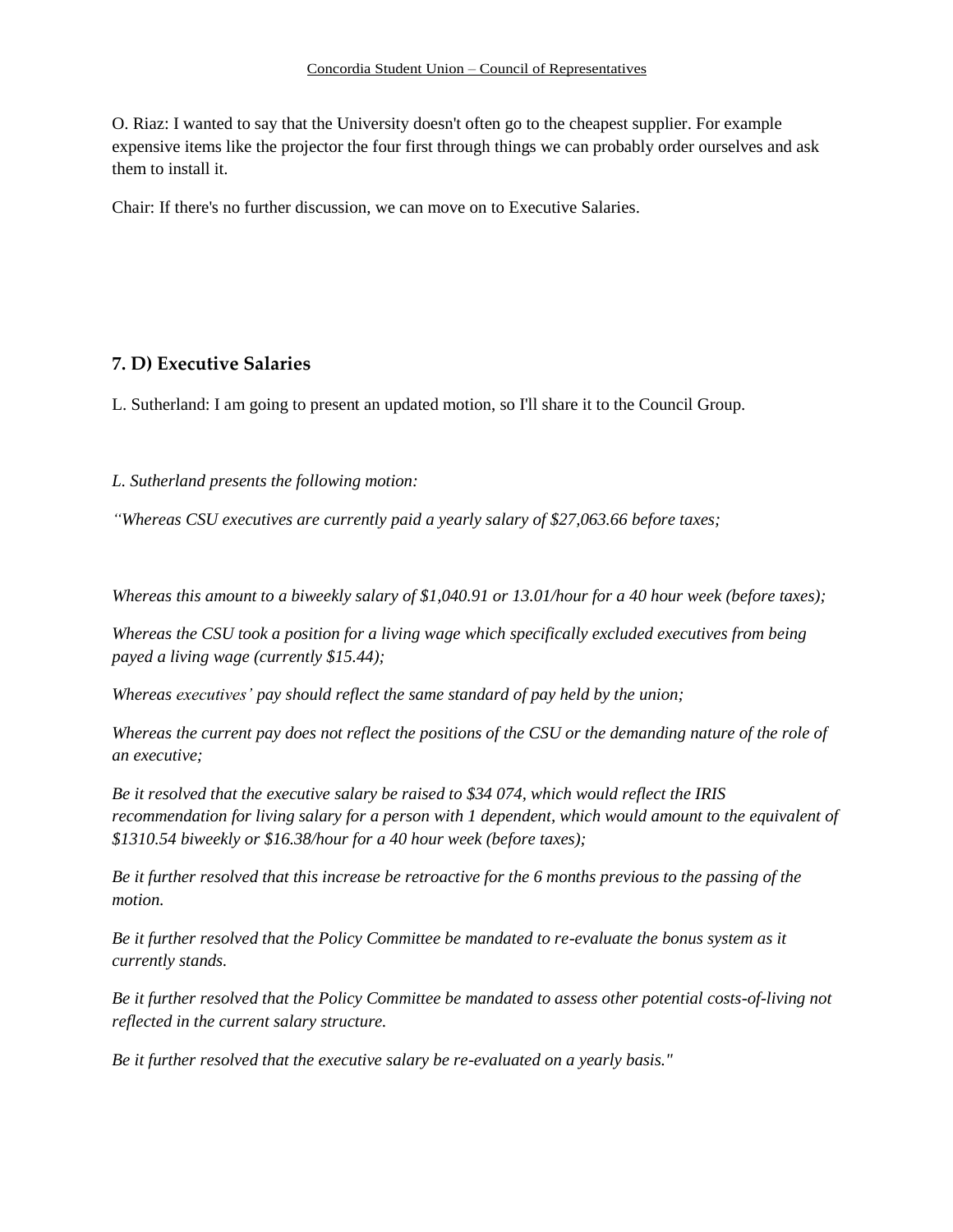## *D. Ellis-Darity seconds the motion.*

L. Sutherland: I have spoken about this several times over the year, that the CSU positions on living wages do not extend to Executives. We'd need to amend the time the retroactive payment accounts for, and the total amounts.

K. Khánh Trân: Why is it only retroactive for six months but not your whole mandate?

L. Sutherland: We spoke about it. There were some concerns about what that amounted to overall. That's something that can be discussed as a Council.

D. Applebaum: My concern with this is that this motion has been changed to get votes on Council. You changed it to make it more acceptable. If we're not accepting of the whole course of the mandate, I don't think we can change the details. If we believe a living wage is what we deserve, we shouldn't finagle\* to alter it to make it more acceptable.

Chair: Finagle isn't the bad word, "you" is!

R. Blaisdell: I know it's been brought up before about the number of hours every executive works and recording hour sheets, you have used the 40 hours a week for full-time, is that what is being reflective across the executive? Do you have the average? Some people work 80 and some people 10? The living wage based on a 40 hour work week. Someone mentioned that you did have that data.

L. Sutherland: That project did not continue throughout the whole year due to a lack of participating on certain executives parts. I broke it down by hourly wage, not by salary. All the positions are understood to be full time positions, so a living wage salary would need to be reflected.

### *D. Applebaum moves to amend the '6 months' to '12 months', or the whole mandate.*

### *J. Haas seconds the motion.*

D. Applebaum: If we take the stance the living wage should apply to the work of executives, it should apply throughout.

L. Sutherland: It changes no figures on the sheet, but it would change the total amounts retroactively. It changes no numbers.

D. Applebaum: It doesn't change the 34,000\$?

L. Sutherland: The retroactive amount is not in the motion so it wouldn't need to be changed.

R. Blaisdell: What do we do for executives who are no longer in office, are we prorating or adjudicating based on the number of hours they put into the job? Open question.

V. Rydzewski: This would include the ex-finance coordinator who still worked and deserves their pay.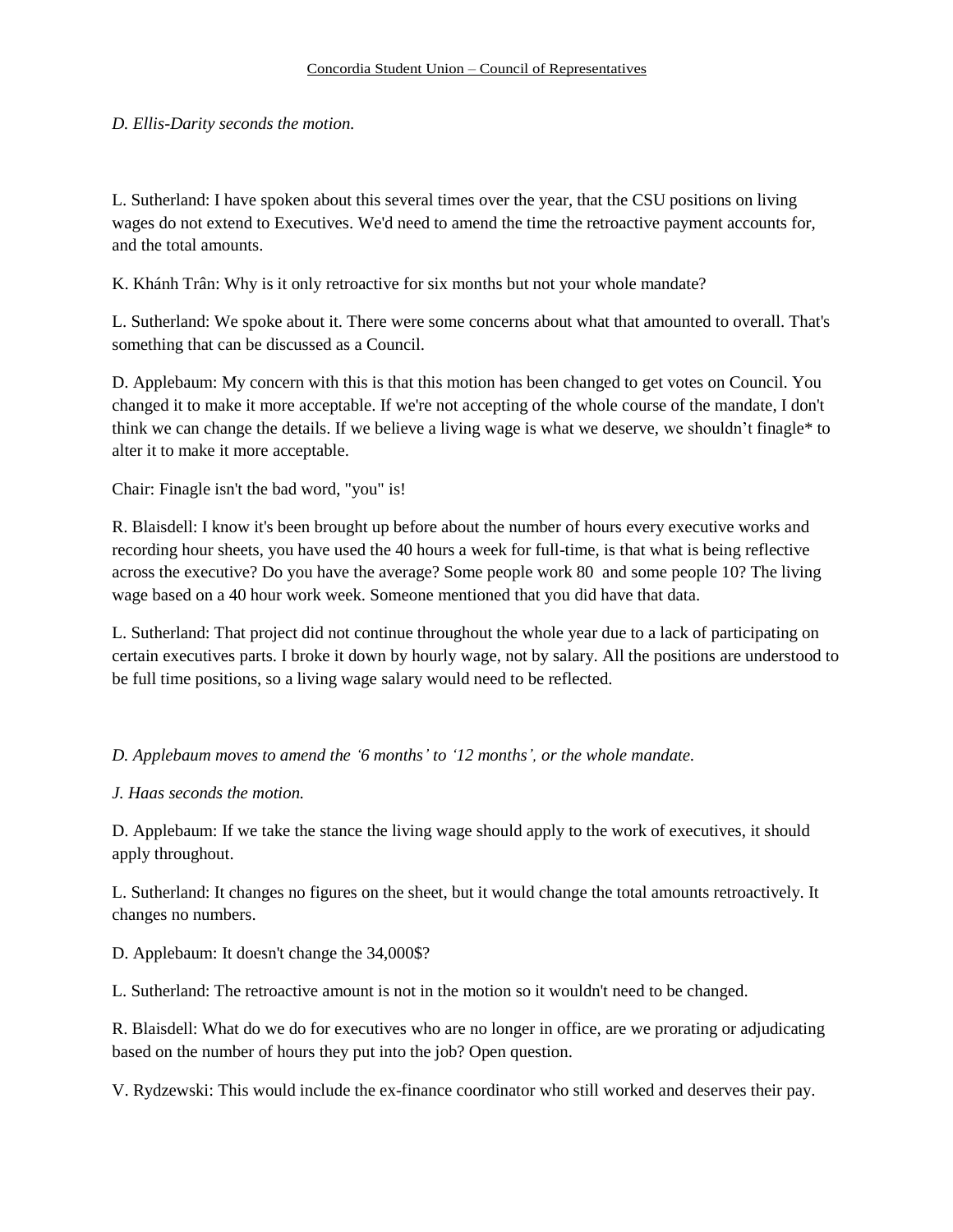O. Riaz: It should be, the Finance coordinator was not dismissed and it would apply to the incoming finance coordinator for the time they've worked.

D. Applebaum: You're considering that you're paid a salary but you're paid on a contract basis, your salary is not dependent on the number of hours worked?

Chair: It's the executive as a whole, please.

O. Riaz: I think your assumption is correct, but it is not that anyone worked less than the 30 hour minimal. The things we can see add to a substantial amount of hours, plus committees and office hours and so on.

Chair: The amendment on the floor is to change from six months to twelve.

R. Blaisdell: I don't disagree with the living wage intention behind this, my only sticking point here is that if we're moving to a system that expects or that is based on a 40 hour work week, maybe not for the previous mandate giving them the benefit of the doubt, moving forward, I know that some people work different schedules it's fine. But we know there are executives who are in their offices more than others, and some who are not. Paying them a salary, I get that, what do we do if one executive is not chipping in but grazing by with another picking up the slack? That happens. That's my concern, I don't know how to amend or fix this right now but I do have a concern paying people 40 hours a week.

S. Hough-Martin: I'm in a weird situation where I am in incoming executive and current councilor. Regarding being held accountable, I think that's super important. Something that's really important to consider with salaried work, it's important to have accountability. It's council-elect's job going forward. Executive reports might be key moving forward, I don't know if this is the motion to find a way to hold people accountable but we should consider it moving forward.

Mikaela: I greatly agree there needs to be something in place where people are held accountable, it's very tricky. I also feel the same way, certain executives work harder than overs and something needs to be in place. The timing of this motion is a little bit bizarre, it's last minute and I know it's been worked on for the entire year. The fact that I know certain executives work more than others, and we didn't have a lot of time to think about this. This is the last Council, I am in agreement with six months about I hesitate on twelve.

V. Rydzewski: For accountability for future executives to log their hours to Council is a good idea to consider.

A. Mushtaq: To address the point about accountability, there are HR practices and firms that specialize with these things. There's a fine line between micromanaging and accountability. It needs to be thought through. There needs to be proper policies and documentations, not on the back of another proposal. There are conversations with the General Manager and an impending meeting with a firm to get them to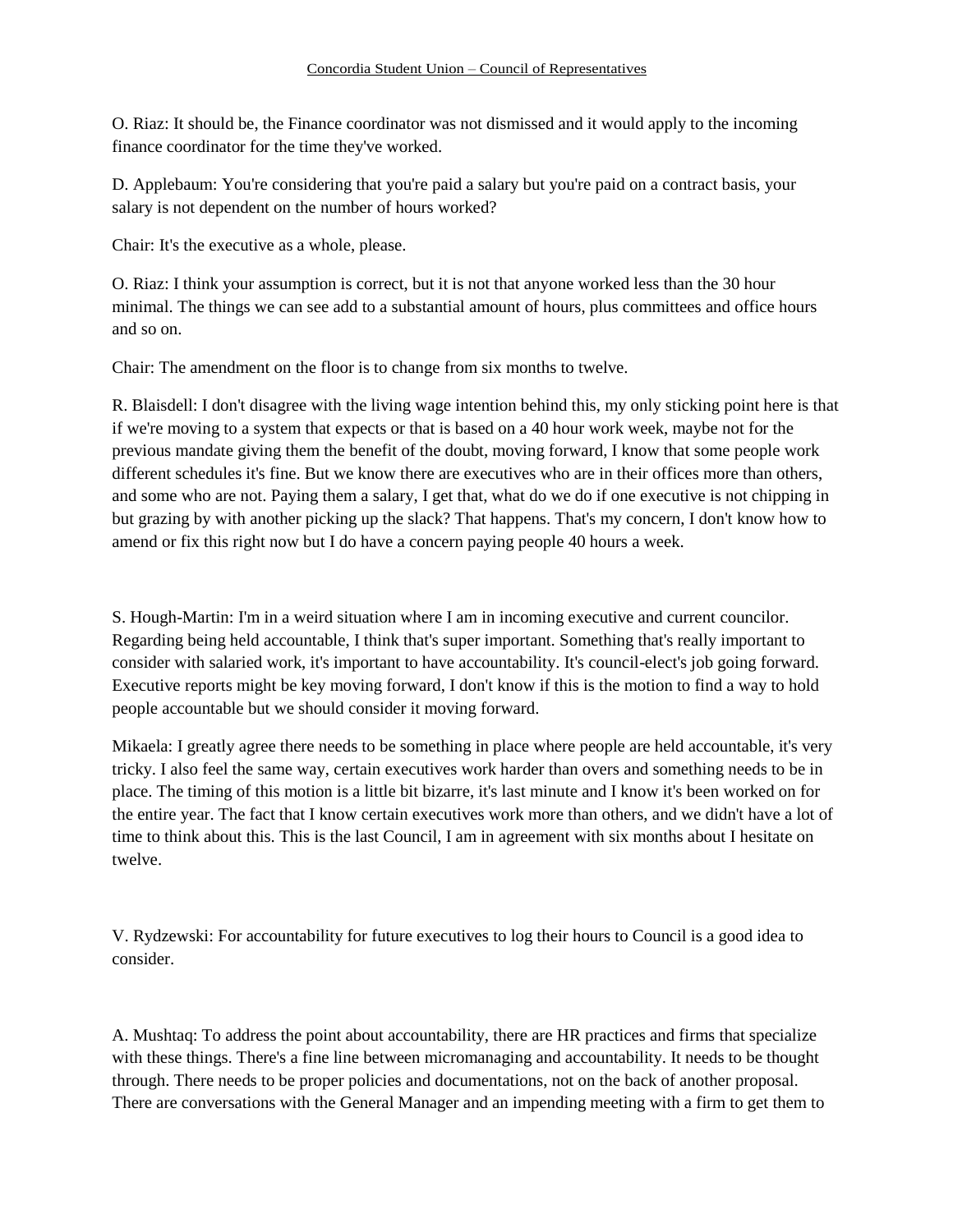work on that. It might be one way of doing it, just as good to explore. This is a point that needs addressing on more than a salary basis and needs weight in an equitable manner, having spoken to previous CSU members.

Chair: We are on the amendment.

D. Applebaum: I want to make sure that when we vote on it, we think about the practicality. We are saying we want to increase the salary because we want them to be paid a living wage for what they've done. In the same context, why would we only pay them for half the year? We're saying they should be paid that, we shouldn't say "Oh sorry, we're only paying you half the year we think you deserve a living wage".

R. Blaisdell: First, let's be clear. This living wage is based on the hours estimate of the work week. If you made an assumption that an assumption is working 20 hours a week due to their course load and working part time, this is no longer "not a living wage". I agree with the intention, but it has to be commensurate with hours worked. If someone has worked 60 hours a week, they should be compensated with a Living Hourly Wage for those hours worked. The one thing we need to keep in mind here is we also give executive bonuses. I don't like 12 months all in one go, it does not sit well with me. But we can consider we've given very low bonuses, and we can use that bonus buffer for executives who have worked that extra time to pay for those other six months. I don't like that blanket 12 months for everybody and then bonuses on top of that. I think we should use the bonuses as middle ground of compensation.

L. Sutherland: It's important we're all on the same page that the executive role is supposedly a full time job. If we're going to talk about hours, that is not about living wages. It doesn't make sense to talk about whether or not to consider this job full time, they're important but separate and different conversations. I mentioned the bonuses structure in the motion specifically because I think it's, even though it boils down to potentially the same amount of money. It doesn't make sense that a job is only a living wage based on a bonus. If someone were to leave, their bonus would be in question. A bonus is a bonus, it's not part of a living wage. Nobody is paid a bonus to reach a living wage. Perhaps this year is an exception depending on how Council wants to go ahead, but it's a problem.

*R. Gaudet moves to call the question.*

*J. Haas seconds the motion.*

In Favor: 14

Opposed: 0

Abstained: 0

*The question has been called.* 

Chair: We are voting on the amendment.

In Favor: 10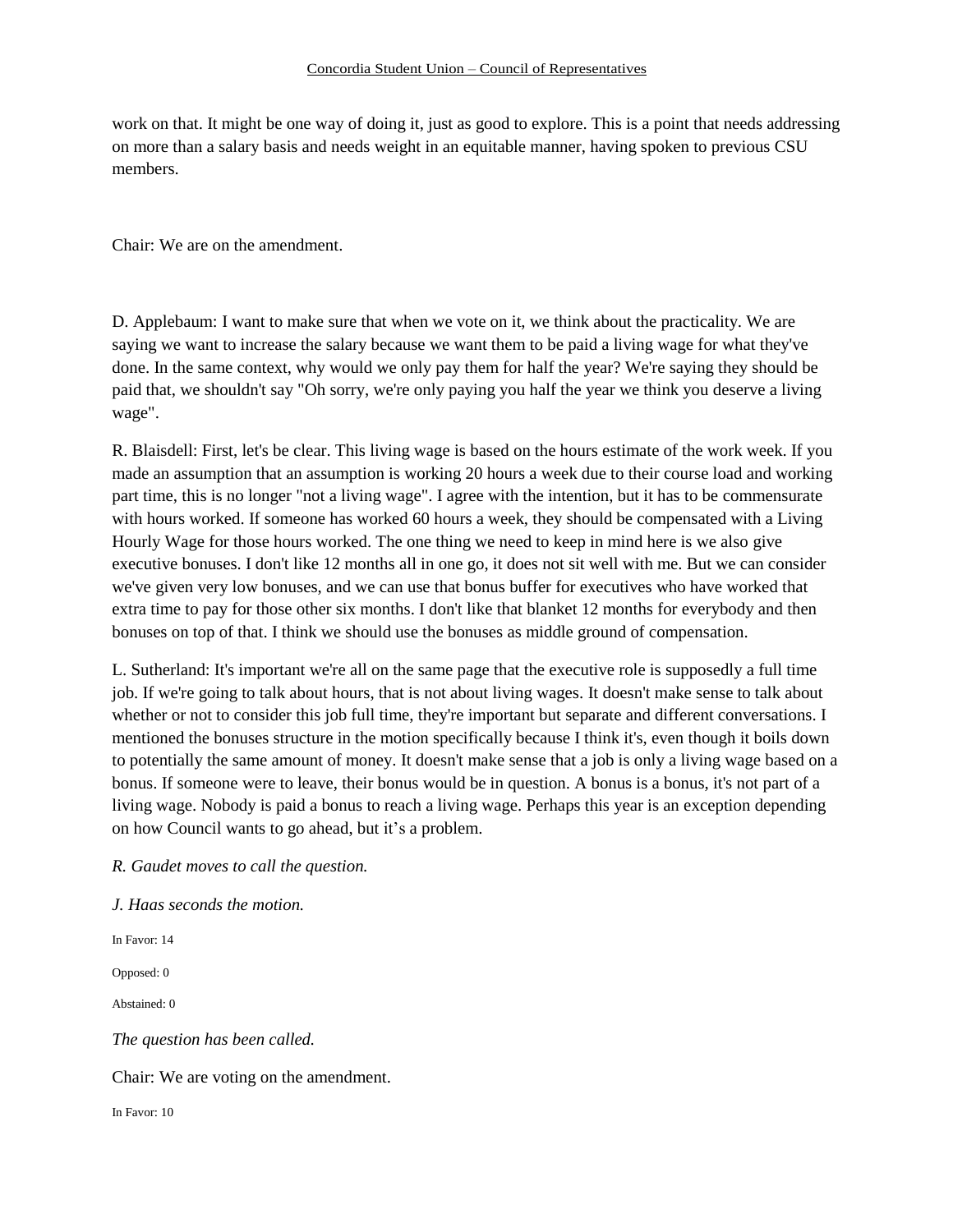Opposed: 1

Abstained: 3

*The amendment has been adopted.*

O. Riaz: Something Veronika mentioned for hours to be logged and presented, AVEQ does that and from experience I would advocate to be used next year in addition to executive reports.

D. Abrams: I wanna respond to something Sophie said. Even if the people have no bias at all, there's some conscious bias in the sense that there are people who are going to become executives in the room that I don't think should be able to vote on this.

Chair: Council is council now. Nobody can force anyone morally to vote. It's up to you whether you should or shouldn't.

D. Abrams: Then I rescind.

D. Applebaum: Now we have to have the conversation of whether it's a true salary or a contract. When they're voted in, they're voted in on a contract. They're not getting paid by the hour. There are people here who probably did work 60 hours a week. They should be compensated. But we're trying to put a "salary per hour" in a contract environment. When we looked at the individuals who ran in different slates, last year, not this year, people ran on the assumption that wages would decrease for executives and certain people were voted in for that reason. And now we have the argument that the salary would increase? Our students voted for a platform of not increasing salaries.

V. Rydzewski, L. Sutherland: Whose platform?

Chair: This isn't a point of information.

R. Gaudet: I want to bring up something I take big issues with how it was brought to Council. It should have been sent Friday and the Executive has had all year to put this forward. It should come at any point, the night before the last council meeting; suddenly asking for a 10,000 retroactive pay increase...it looks bad. It hasn't been filtered through committee discussions. It has been discussed between CSU members; it will look like something to the student body. It looks like we're handing cash off to the executive, it looks non-transparent. I agree we should pay the living wage and increasing the bonuses. The 10% is small, all good ideas. Retroactively decreasing in a last-minute motion a year-long salary. It looks unprofessional and it looks sketchy. I am not comfortable with the CSU doing this.

K. Khánh Trân: We're discussing salaries? Thank you.

L. Sutherland: I want to acknowledge that the timing optically is bad and I understand that. What is being requested is a living wage. If it is being done in a way that is transparent, I have spoken about this all year. It shouldn't come as a surprise that this is being discussed. I understand the motion was sent out late, and that it can look sketchy during the last meeting, but if the CSU's position to pay a living wage, the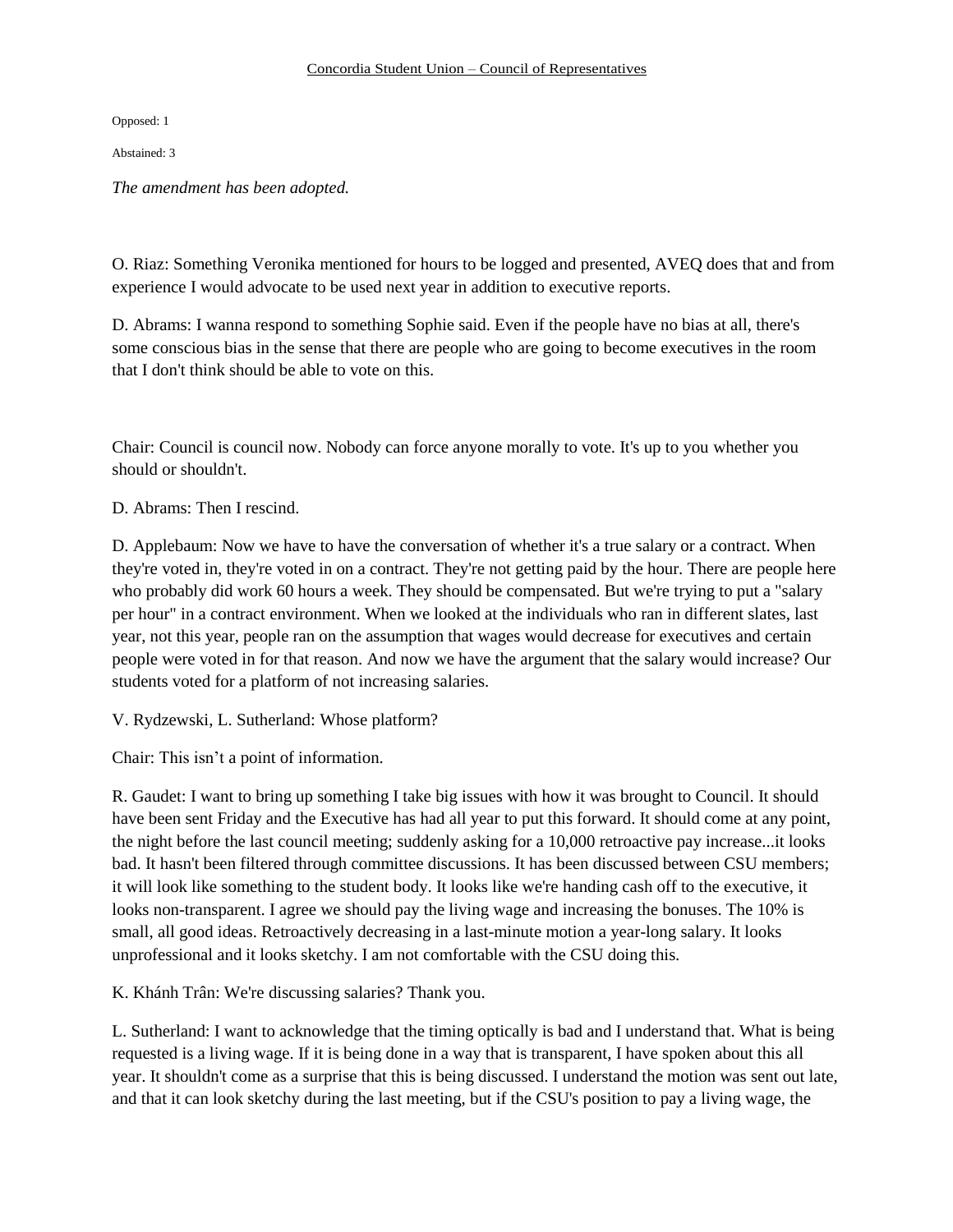decision not to because of timing wouldn't change the principle. Either you agree with the intention or you don't, and if you do you should be able to defend that as a councilor to your peers.

A. Badr: I believe it's a matter of my memory, it's not the first time we discussed this. We discussed it as an informed point. I can't remember, either January or February and we mentioned we were working on this process. We wanted to review executive salaries, and the timing just for everyone, we just finished our finals and some of us are finishing degrees. I had many projects I was taking care of, and I didn't postpone them. I can't postpone my classes or projects or finals. It was the least important project for us, although it's important to recognize we get paid less than staff. We're demanding a living wage, not a luxury.

D. Applebaum: I have to agree it will look bad in timing, there isn't a lot of time between when we got the original motion, and I don't think we can adequately defend this. They'll ask "how many hours do they work", how do we answer that? They'll ask a lot about bonuses, twelve months, they'll bring up those things to make it difficult. When the Judicial Board came to us asking for their needs, we said as a board "whoa this is very last minute", it didn't run through our channels and it's almost the same situation here.

R. Blaisdell: Maybe this is a point of order, who was the first mover on the amendment to increase to twelve months?

Chair: Dylan was.

R. Blaisdell: So Dylan was. So Dylan can you explain what you just said, I really don't understand what position you're voicing on this.

D. Applebaum: The original position on increasing to twelve months based on the Living Wage without changing the motion to make it more acceptable, the original one had twelve months. My stance on that was we should not change the number, if we should do a living wage it should be fully retroactive as a separate point. It was my argument.

R. Gaudet: I want to move into the discussion of the difference between salary and bonus. First off, to be clear the salary of next year's executive will be decided in June when they do the budget. Whether or not this is passed, whether next council follows this is at their whim. I get the idea of wanting to put this forward, but it doesn't stand for anything. I agree with a lot of these points about Policy Committee be demanded to re-evaluate this, it makes sense. There are fair concerns about living wage, it doesn't force anything for next year. If changing the salary now doesn't make much of a difference for this year versus a bigger bonus instead of a retroactive salary. If the executives want to demand a living wage while deciding bonuses, retroactively increasing salaries is a weird way around it, to me.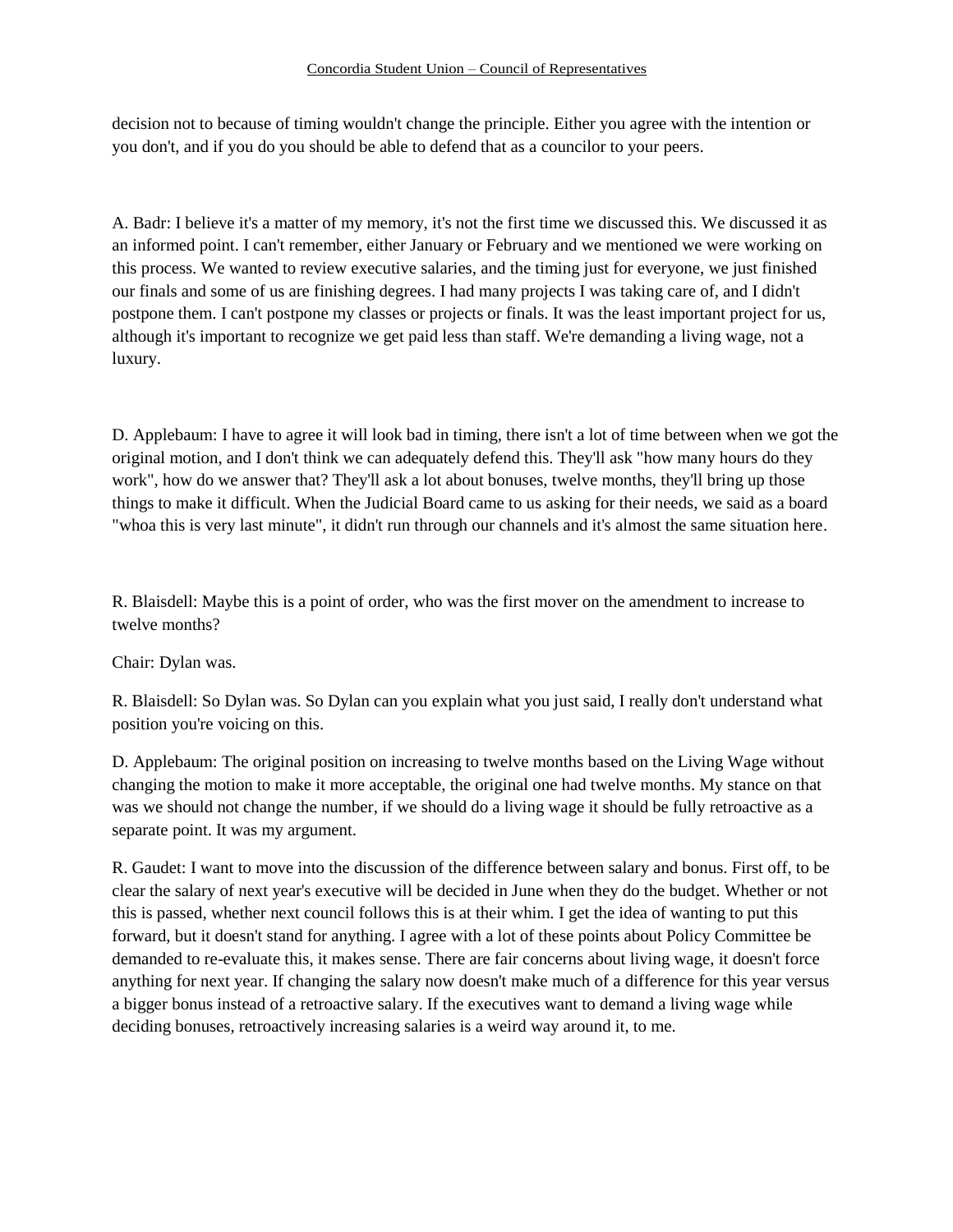A. Jemma: I believe it is never too late, as a matter of principle. Everyone must be paid a living wage, maybe in terms of bonuses; maybe it would be more transparent.

L. Sutherland: I think there is a very large difference between a bonus and a living wage. A living wage indicates you would be paid that amount because you worked that amount; a bonus is an evaluation on the quality of your work. There are many choices that we make in the budget over this year that help incoming teams decide their budget lines. That is how finance coordinators help each other. As things are increased and decreased during budget presentations I don't see a situation in which it would not make sense, that it wouldn't be able to be carried over to other councils as it is in conjunction with the CSU's living wage mandate. It's a strange way to operate; it sets a bad dynamic if an executive's work is only a living wage based on Council's determination. No member of council sits and watches us work, if we have a position on a living wage that is only supported by the whim of Council it questions whether they should receive a living wage.

C. Thompson-Marchand: I'd like to point out the weird or sketchy practice of strongly advocating for a living wage and then pulling the rug under their feet. I will agree with Leyla concerning the difference between a living wage and bonuses. From my point of view it is a much better to give a retroactive living wage than bonuses. It's just clearer. It's not a living wage what we have right now and we have positions on this. What we don't have is that in bonuses.

A. Sherra: I find it troubling that a lot of people agree with living wage but are afraid to go to the student body okay; we gave these people a living wage. You should be proud of that. I don't understand. That we have principles we do not abide by is troubling.

K. Khánh Trân: I don't know who tried to compare an executive from the CSU from the Judicial Board. An Executive from the CSU to work part time on top of that, to compare the Judicial Board to CSU work. It's been brought up before. This is the last meeting, but when else could it have been brought up? Leyla has talked about this consistently throughout all the meetings. This is tying up loose ends, there is nothing sketchy about it. We're supposed to end the year and we took a stand on living wages. For anyone else working under the CSU roof, the Executive team is part of that and it's only fair.

A. Mushtaq: I would reiterate many of the points made, so many of the conversations on the Living wage are about forms and complaints about work efforts. If we brought up the context of salaries and the original contexts of living wages, those conversations should be kept apart to keep those intentions intact. We should understand what a living wage is, our stances on unpaid internships. We started our mandate and we have positions. If we focus on the issue of pay, then other issues like bonuses can be dealt with practice and mechanisms like tracking hours. Putting this all back in a pot and stirring it is cyclical. We can move ahead.

M. Hafiz: I know there were some points about optics, I'd really like to clarify something that in terms of justification to the students: This is a very reasonable justification. Students can be informed this is for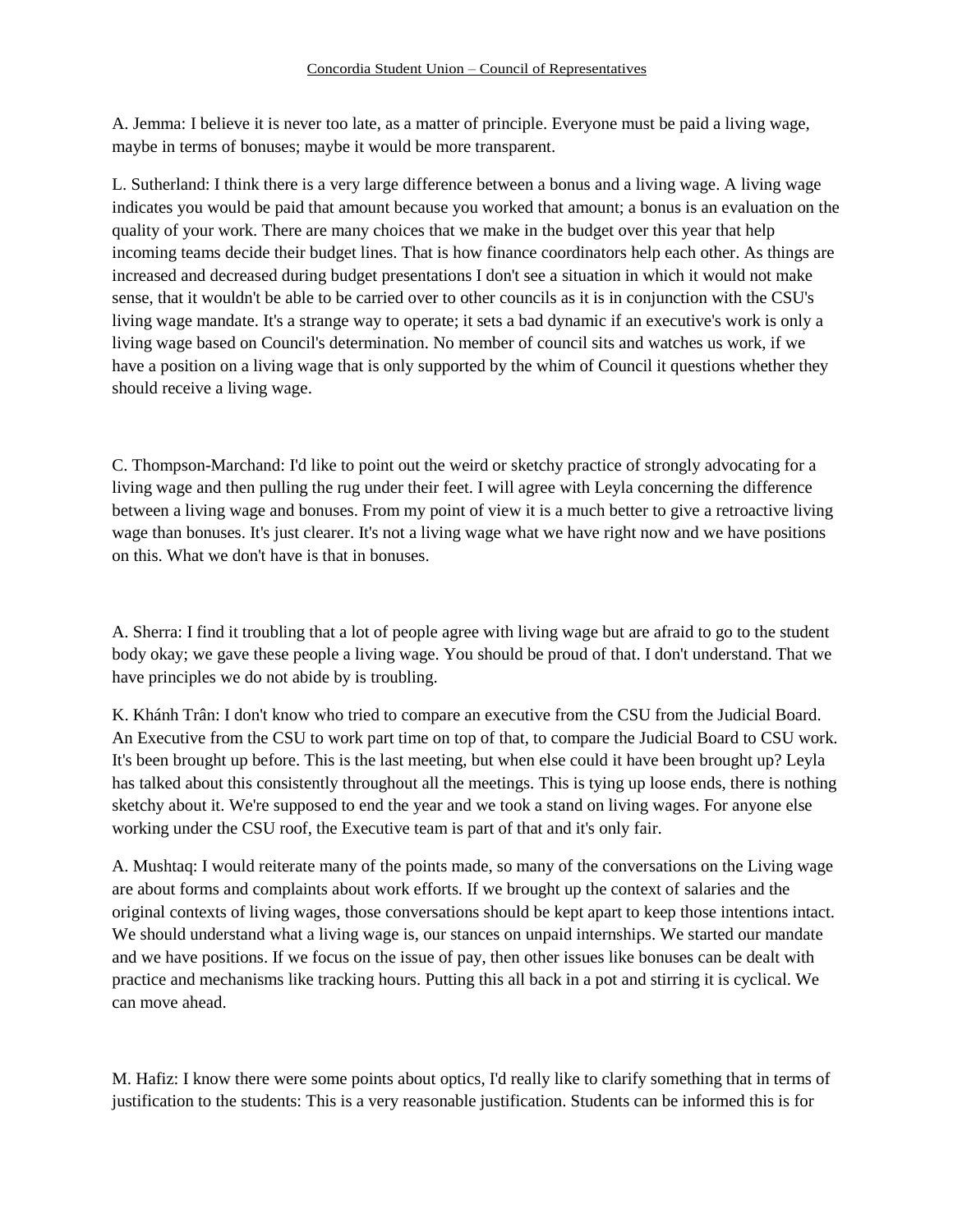#### Concordia Student Union – Council of Representatives

living wage. "Bonuses" are time and time again are the worst ways to do this. Bombardier was scrutinized for this. Bonuses for executives isn't good, why did we increase a living wage if we were going to give bonuses? They should be completely separate. This is retroactive pay, that's it that's all, it's fine. If you increase bonuses, THAT creates precedence. This is consistent, it stands, it stays years and years as a salary increase. That's it.

*D. Applebaum moves to call the question.*

*J. Haas seconds the motion.* 

In Favor: 13

Opposed: 0

Abstained: 1

*The question has been called.*

Chair: With the six months changed to twelve, we can vote on the main motion.

In Favor: 8

Opposed: 3

Abstained: 5

*The motion passes.* 

*S. Hough Martin, M. Clark-Gardner, C. Thompson Marchand's votes of Abstention have been noted.* 

A. Jemma: Maybe instead of 12 months we can say until the end of their mandate.

Chair: It's already been passed.

A. Jemma: Maybe they won't stay the whole time.

Chair: There's only two more weeks. So with that, we can move on.

### **7. C) Executive Bonuses**

*V. Rydzewski moves to move into closed session.*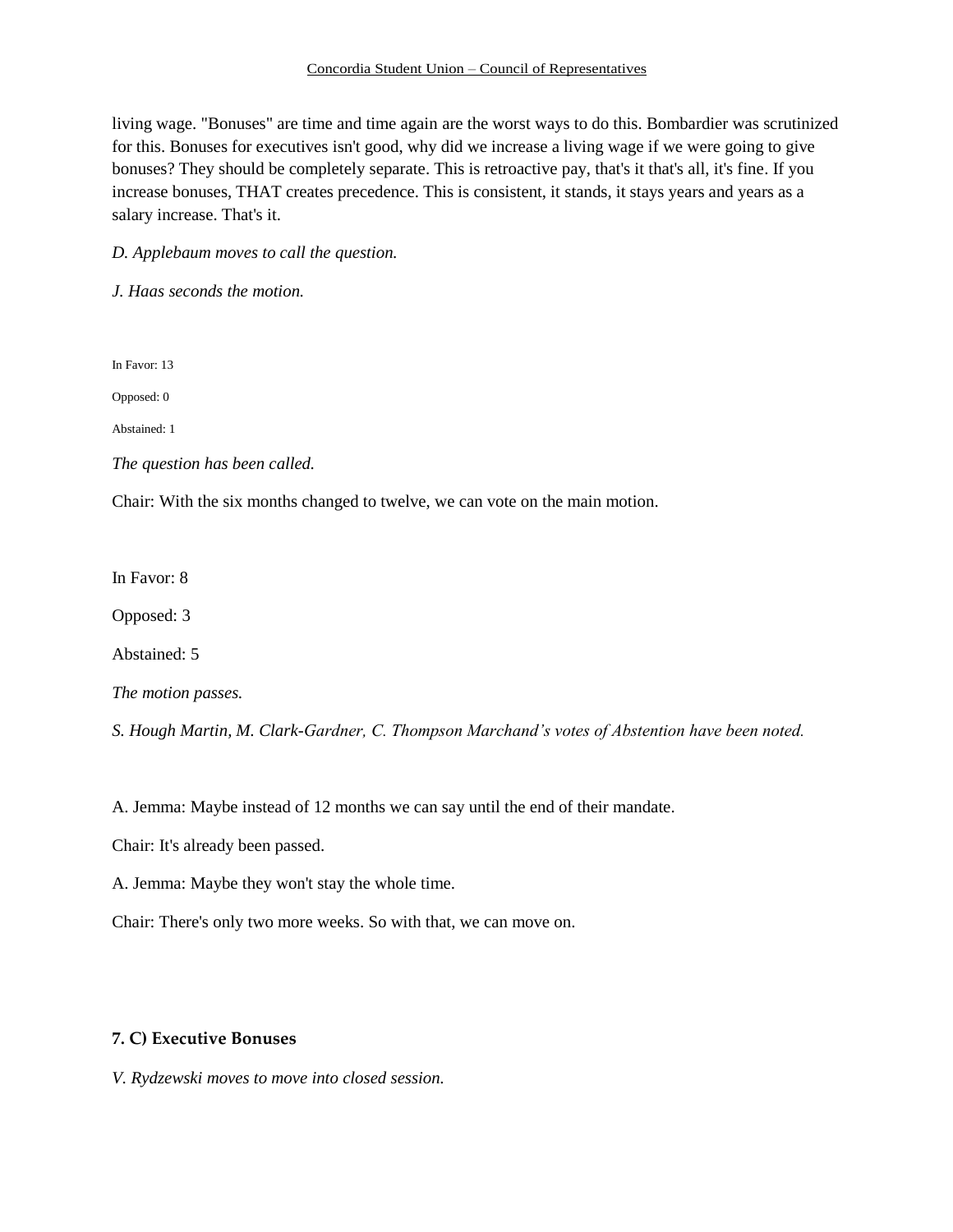*O. Riaz seconds the motion.* 

In Favor: 14

Opposed: 0

Abstained: 0

*The meeting is now in closed session, as of 10:12pm.*

*The Executive has voluntarily exited for the duration of Closed Session.*

*M. Clark-Gardner moves that Leyla Sutherland, Veronika Rydzewski and Kamden Biggart receive a bonus of 10% of their pay.*

*R. Blaisdell seconds the motion.*

In Favor: 13

Opposed: 0

Abstained: 3

*The motion carries.*

*R. Blaisdell presents the following motion:* 

*"Given that Leyla, Kamden and Veronika performed double the role of an expected CSU executive, Given that Omar and Soulaymane El Alaoui fulfilled none of their projects during their mandates and underperformed their duties as expected, with no exceptional work,*

*Be it resolved the CSU give Omar Riaz and Soulaymane a 0% bonus*."

*A. Sherra seconds the motion.*

In Favor: 10

Opposed: 0

Abstained: 6

*The motion carries.* 

*M. Clark-Gardner moves to give A. Mushtaq, D. Ellis-Darity and G. Polanco a 5% bonus.*

*J. Haas seconds the motion.*

In Favor: 9

Opposed: 3

Abstained: 3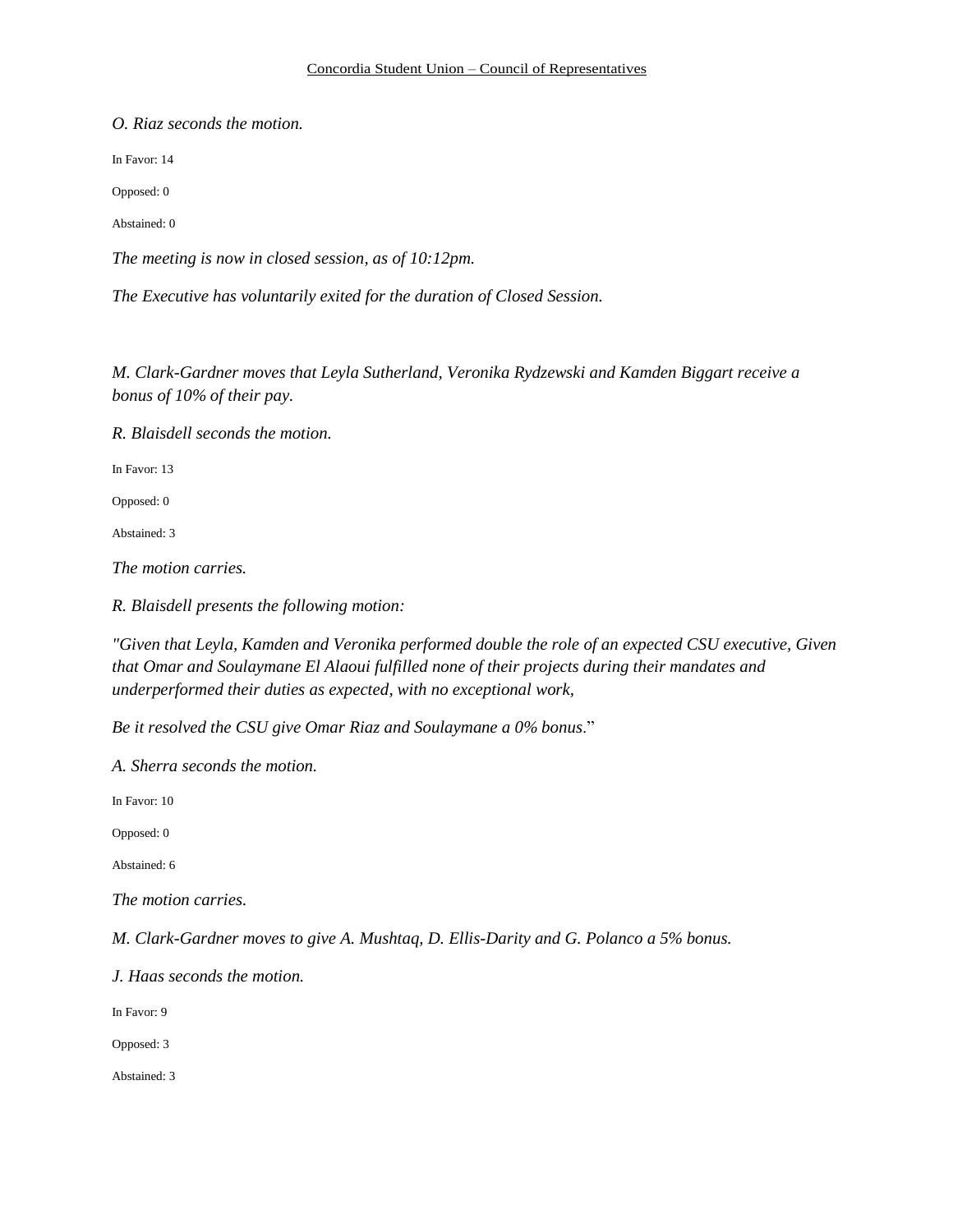*The motion carries.* 

*The meeting returns to open session.* 

# **7. D) Chair and Minute-Keeper Pay**

*K. Biggart presents the following motion:* 

*"Whereas the Finance Committee reviewed the honorarium for the Chairperson and Minute Keeper based on the standing regulations and requisitions submitted by the chair.*

*Whereas the committee recommends adopting a fixed amount of honorarium for regular and special council meetings.* 

*Be it resolved that the honorarium for the minute keeper be \$100 for both regular and special council meetings.*

*Be it further resolved that the honorarium for the chairperson be \$250 for regular and \$200 special council meetings.*

*Be it further resolved that Chapter 3 Section 2 #13 and Chapter 3 Section 3 #15 in the standing regulations be amended to reflect these changes."*

*A. Sherra seconds the motion*

K. Biggart: This was something on the Agenda month after month, Finance Committee met and discussed it and this is what we came up with. It's in the finance committee report.

In Favor: 11

Opposed: 0

Abstained: 0

*The motion carries.* 

### **7. F) CSU Student Care Letter**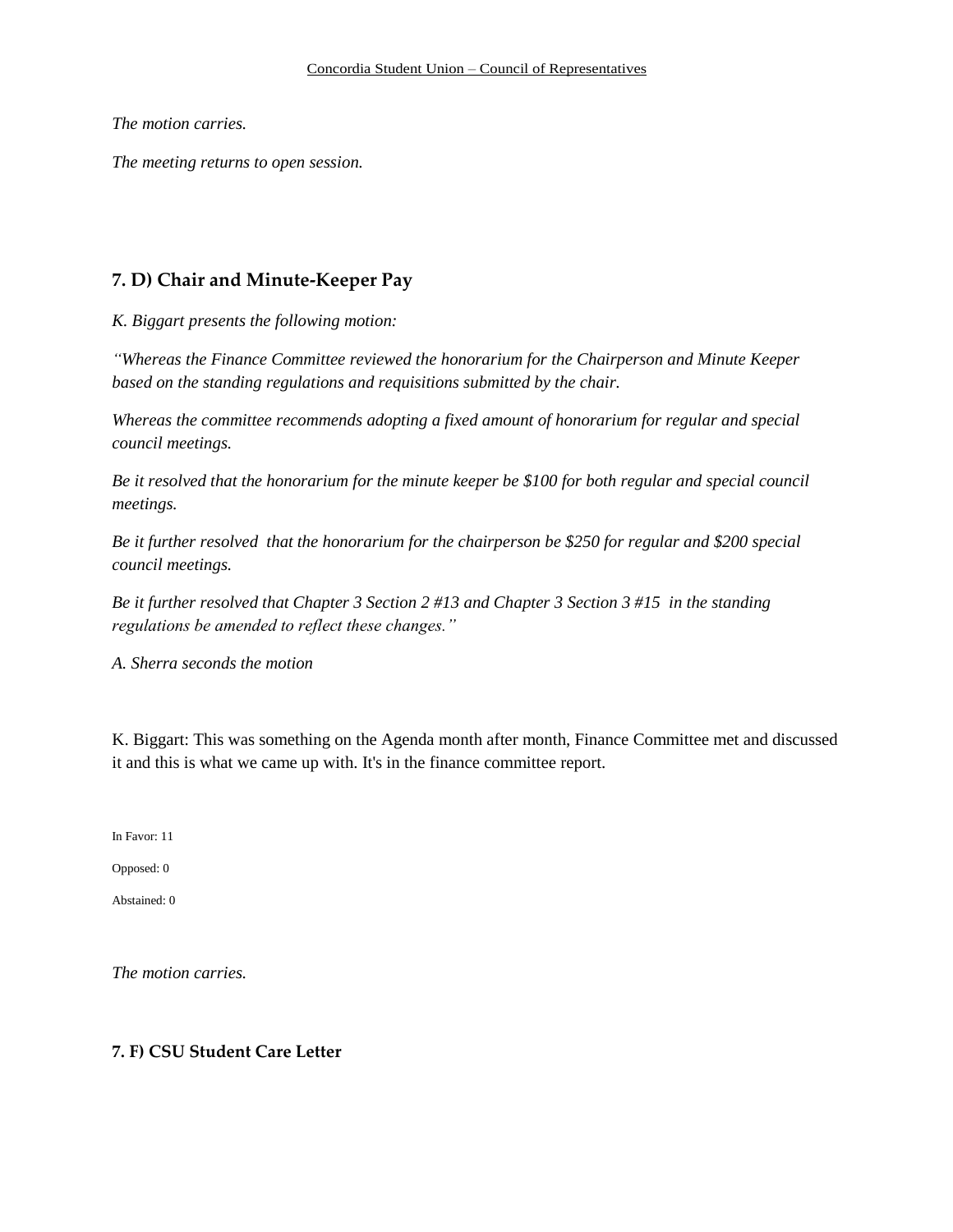*V. Rydzewski presents the following motion:* 

*In order to clarify the situation, Be It Resolved we issue the following letter:* 

*"Dear StudentCare,* 

*The motions passed at the CSU Council of Representatives on September 20th 2017 regarding the SUDS Conference and the BC trip is a matter of internal disclosure policy that was not followed by Omar Riaz and Soulaymane El Alaoui as officers of the corporation.* 

*The policy states that officers of the union must disclose and describe any and all gifts or sponsorship received courtesy of their position at the Union and that the Council of Representatives has the final approval on whether they can be accepted or not, all the while taking into consideration the Positions Book.*

*Additionally, the two officers of the Union had a legal duty to disclose all such information under the Civil Code of Quebec, Canadian Business Corporation Act, and the Quebec Business Corporation Act.* 

*Omar Riaz and Soulaymane El Alaoui did not follow the disclosure policy, and as a result, were reprimanded by the CSU Council of Representatives.*

*The travel sponsorship provided by StudentCare was offered to the CSU as an organization, not to the individuals in their personal capacity; however, as noted above: They did not follow internal procedures in selecting themselves as the beneficiaries of this sponsorship. The motions are internal and do not suggest or imply wrongdoing on the part of StudentCare or Lev Bukhman, Founder and CEO.* 

Sincerely<sub>s</sub> Véroníka Rvdzewsk Internal Affairs Coordinator

Concordia Student Union *"*

### *A. Sherra seconds the motion*

V. Rydzewski: This is a letter explaining the situation at Council, we didn't accuse Lev Bukhman of anything in the Suds Report. It was about the procedural problems.

In Favor: 9

Opposed: 0

Abstained: 3

*The motion carries.*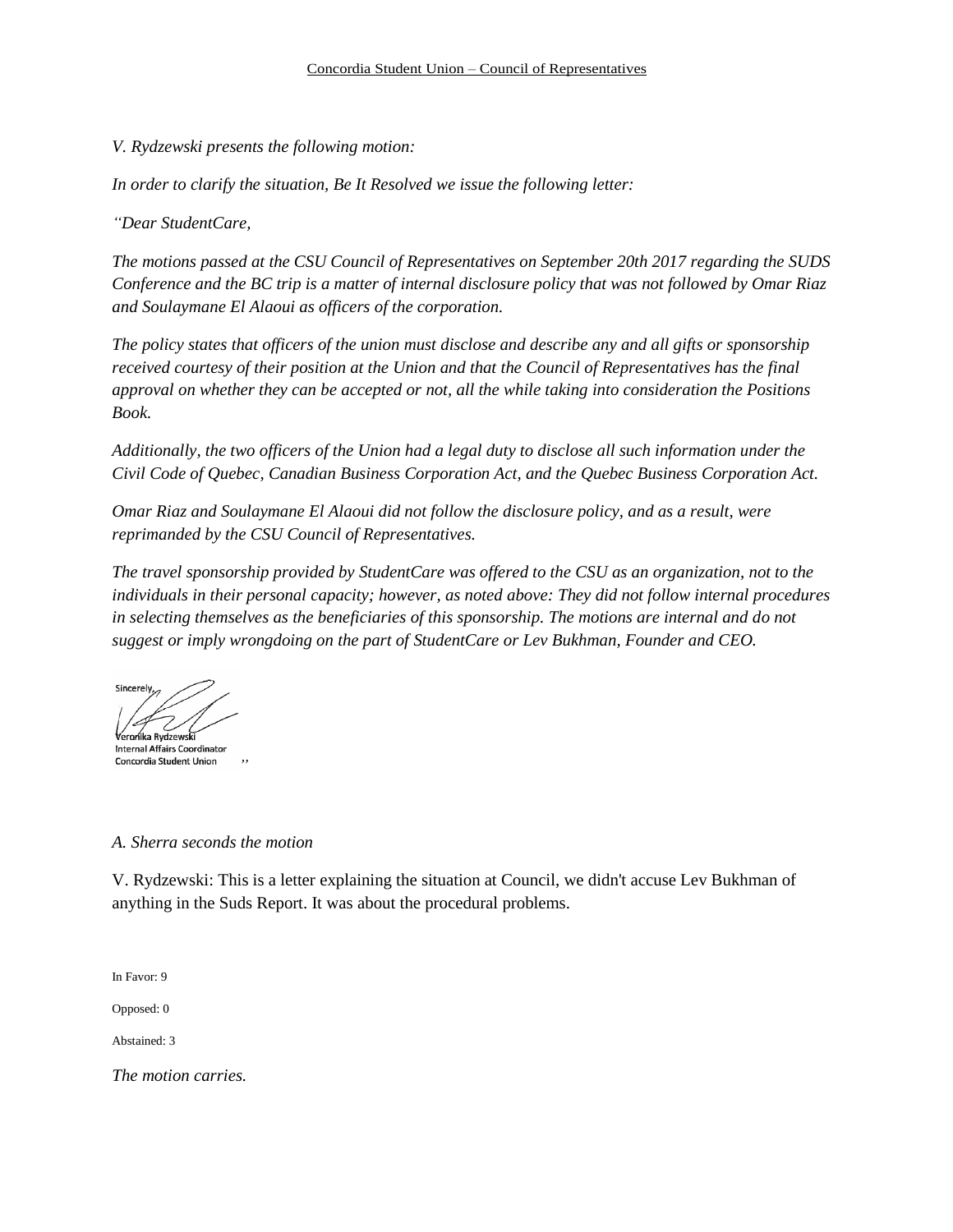# **7. G) CEO**

*A. Sherra presents the following motion:* 

*Whereas the CEO has failed at their duties.*

*Whereas the CEO has failed to give public access to information and reports relating to election regulations.*

*Whereas the CEO has refused to report in person at any public event including council.*

*Whereas the CEO has removed, and destroyed Art worth \$10,000 in the VA building.*

*Whereas the CEO has held very few office hours*

*Whereas the CEO has re-hired a DEO that was busy with another job.*

*Whereas the CEO has asked for pay over the original honorarium, when they were given an honorarium not a salary.*

*Be it resolved that the CEO is dismissed from their current position as the Chief Electoral Officer of the Concordia Student Union."*

*R. Blaisdell seconds the motion.* 

R. Gaudet: Point of order, can you clarify where we get the regulations from? I think it's Article 2.77? The Chair should check.

*R. Blaisdell moves to amend to notwithstand the standing regulations.* 

*R. Gaudet seconds the amendment.* 

*The amendment is considered friendly.*

A. Sherra: We are not happy with the job done, and a lot of students are very upset with them. It was a mess during the whole elections. I think they should be removed from their position, if we don't they will continue their job next year.

K. Biggart: I think we should also put in a stipulation about when they should be notified and they have unsubmitted pays, if it's effective now we inform them immediately.

S. Hough-Martin: Can we mandate that they're terminated as soon as they submit the official election results, which haven't been released.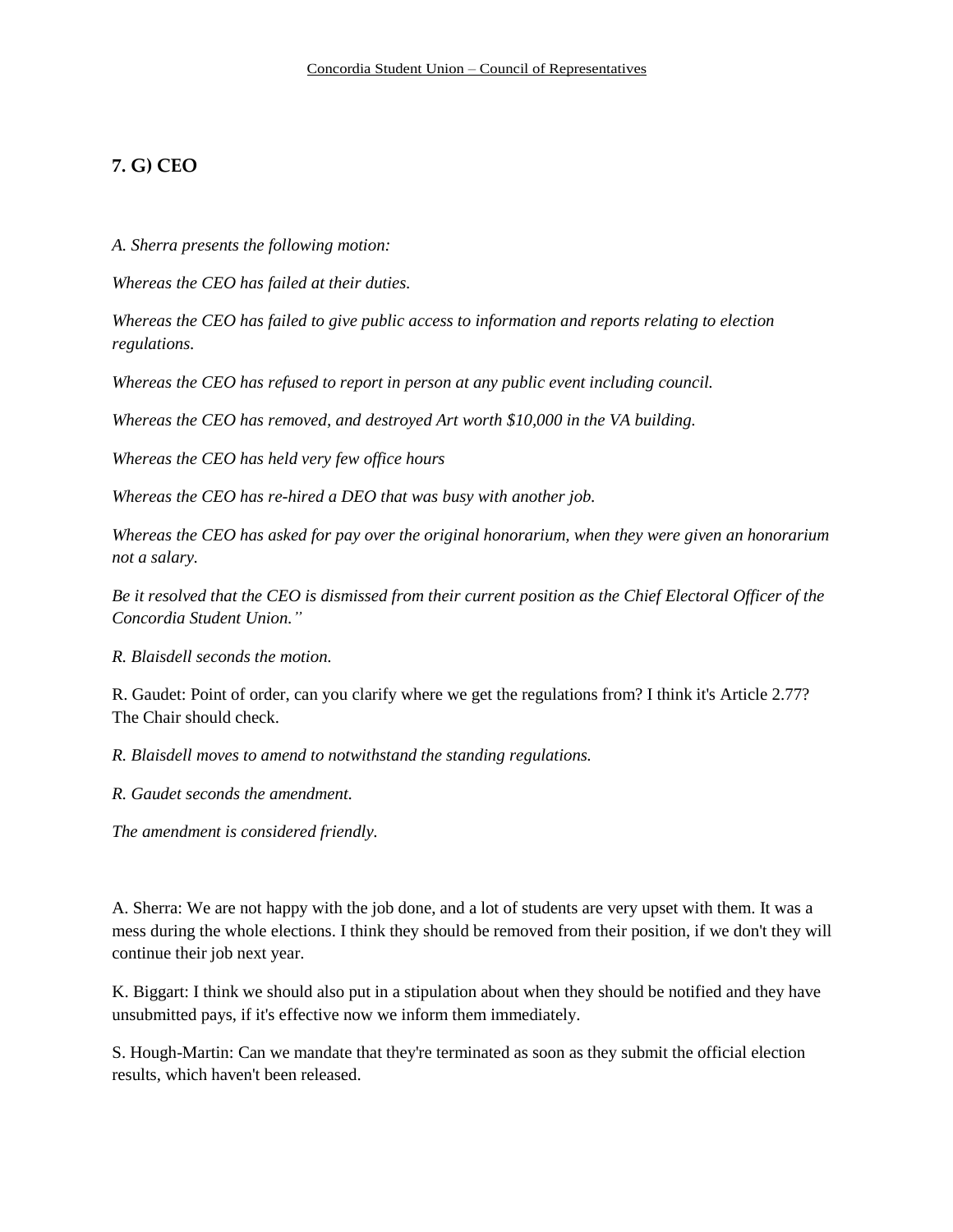D. Applebaum: When we talked about their pay, there were two stipulations for additional amounts, did they?

Chair: It was a draft because there were issues with booking rooms for the recount. They submitted everything with the exception of the recount, I have not heard the results despite having emailed them after the sixth. The official results post-recount have not been release.

P. Magallanes: I don't think we'll be notified about the recount, if there was a recount that the ballots affected things, we'd know.

M. Clark-Gardner: There was one, we were not notified. It happened on May 6th.

R. Blaisdell: Him not performing his job correctly does not mean we should pay for the added time to fix those mistakes. I'm completely against that.

S. Hough-Martin: I have a question. If we terminate the CEO right now and they disappear with the official results, what do we do? Our mandate starts June first and we're not officially reelected, is my question.

Chair: The standing regulations offer some options. We could hire an interim CEO, Council could re-hire a CEO which would require a callout and so on. Judicial Board has to oversee the recount, that's why it took so long. If you let me confirm if Judicial Board minus the CEO we could do it, but I'd have to check.

M. Clark-Gardner: Someone else could write the report. The results are done, we can get somebody else, maybe the DEO to write the report.

R. Gaudet: Do we have...does someone other than the CEO have the results? Was Judicial board there?

M. Clark-Gardner: We haven't been notified, it's ridiculous.

R. Gaudet: Worst case scenario, we can update it. It's already drafted.

R. Blaisdell: Is there some way, we could have them do the work that's still required and then fire them?

Chair: This is all open session. There is no date for the termination, you could say "at the end of the mandate of the council". In past years it was "recommended" that the CEO resign themselves. At this point I, not since my six years being here have I seen a CEO be "terminated" per se. That's different. It depends what time frame Council wants to put on the motion.

*R. Gaudet moves to amend the motion to say "at the end of this CSU mandate".* 

*C. Thompson-Marchand seconds the amendment*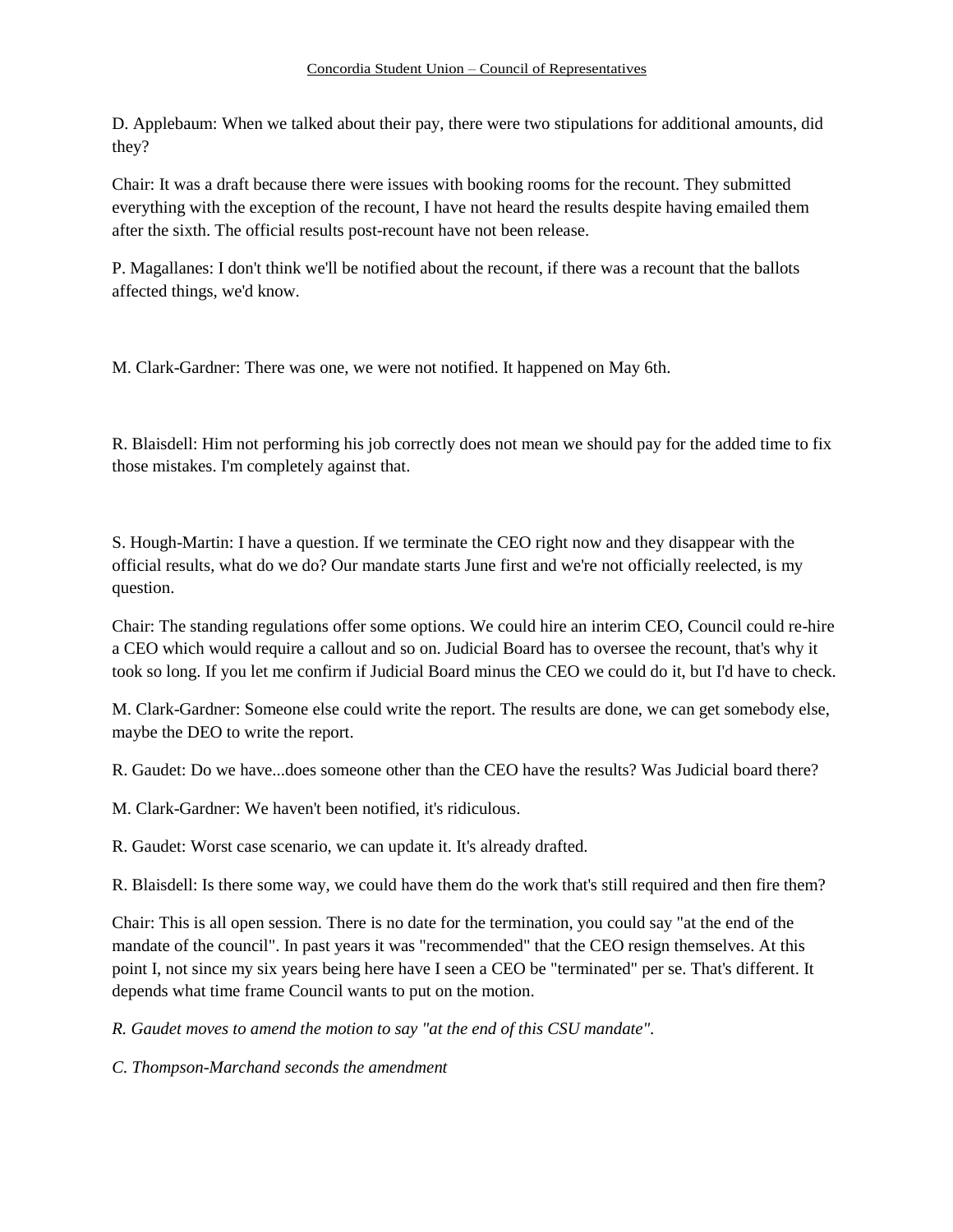R. Gaudet: It allows the CEO to finish the job, but if people want to terminate them immediately that can work too.

R. Blaisdell: Can we let them try to finish their job, once they submit the results the reply back is...well. It's conditional. We tie the termination to the results. We don't need to put a date. We can just say "once this has been completed". It doesn't need to be rude, their job is over.

Chair: Can that be considered friendly; instead of May 31st it is "when they submit their report".

## *The amendment is considered friendly.*

S. Hough-Martin: To motivate a little bit, as someone who has been disqualified twice and had Judicial Board overturn twice overturn the CEO for ridiculous reasons, due to a misunderstanding of the basic tenets of the standing regulations. When corrected or when the regulations were brought up as to why the CEO might be mistaken, they'd double down on these presumptions that were made. The fact that the CEO unilaterally decided they could censor the student press, that the CEO decided that they could decide who was in the room for ballot counting or not, just kind of baffled me entirely after elections the CEO had to be chased down literally, for anything. Not just by candidates, anyone. And never in person came to Council to account for any of the misunderstandings or mishaps is unacceptable for someone in that position. The condescension, derogatory nature of conversations with this individual, being talked down to, the fact that my entire slate was disqualified mid-way through ballot counting when we won with the most votes. For something we had nothing to do with, no evidence, with regulations stipulating evidence needs to be provided, this individual lacks competency befitting anyone in this role. They should have been fired long before this point in time.

D. Applebaum: The CEO sounds like a certain president, that is all.

A. Sherra: I want to connect what the CEO has been doing with the Judicial board with why Judicial Board came and complained. It's clearly because the person in the middle isn't doing their job. 212 emails is a lot of emails.

Chair: Council can move to a vote. There's a notwithstanding, we need a 2/3rds mark.

In Favor: 8

Opposed: 0

Abstained: 5

*The motion carries.*

# 7. I) Fund Committee Report

*O. Riaz moves to approve the Fund Committee Report*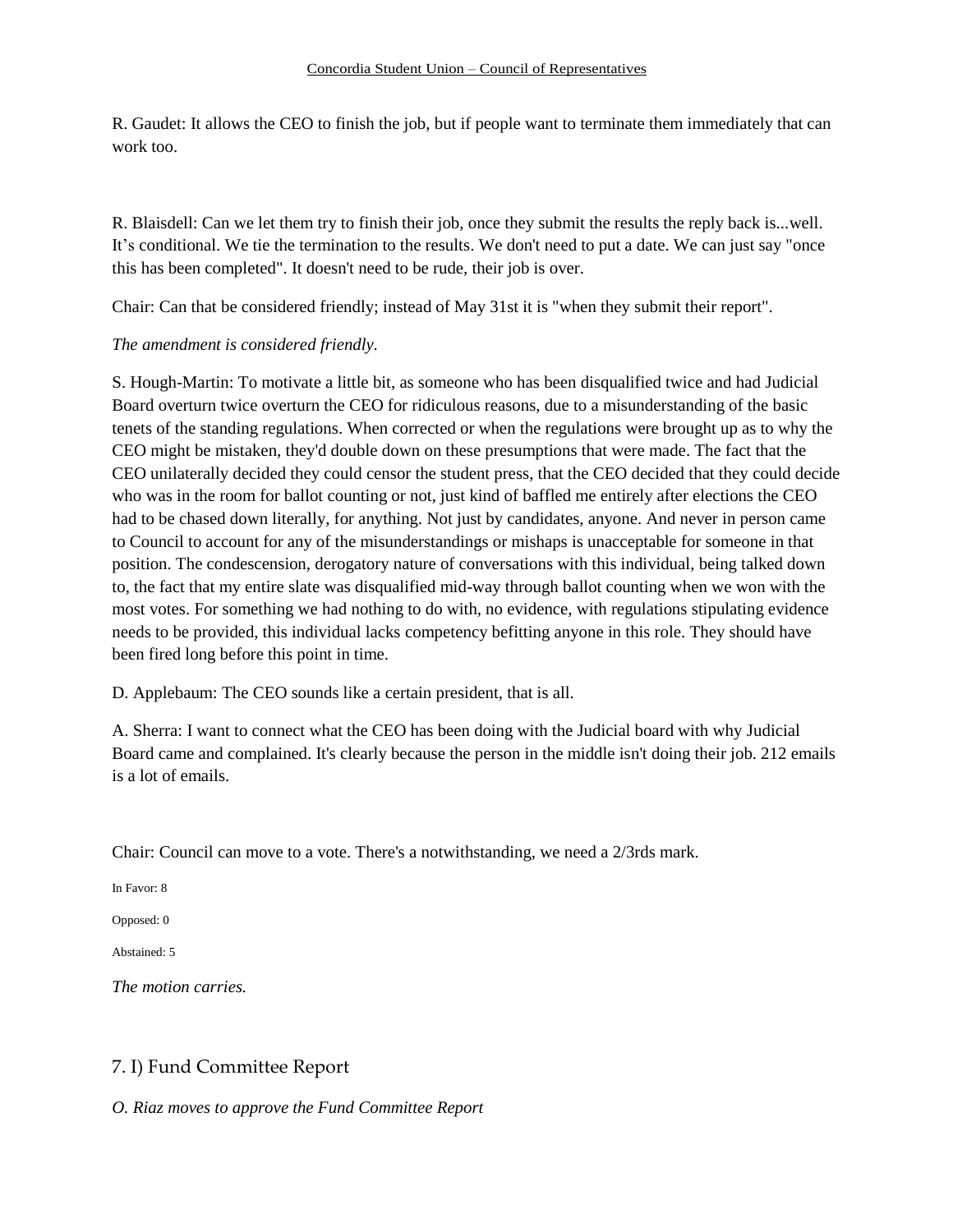## *D. Applebaum seconds the motion*

O. Riaz: They have to make a report every year. About a million for the daycare, 200,000 for the HOJO renovation, appliances for the daycare, and more funding for SUCCR. We got feedback last night from them, we'll have a meeting at the end of this month to approve it, otherwise it would go to referendum.

In Favor: 9

Opposed: 0

Abstained: 1

*The fund committee report has been approved.*

# **8. New Business – Informational**

# **a) Sustainability Coordinator Report**

R. Gaudet: I realize these need to be approved, so I made a mistake pulling them.

*R. Gaudet moves to approve the report.*

*C. Thompson-Marchand seconds the motion.*

R. Gaudet: It was sent to Council an hour before Council started. So the Sustainability Coordinator, it's the same for everyone involved to briefly outline the report for good practice.

*O. Riaz moves to omnibus to cover all the reports under the header.*

O. Riaz: This is covering stuff from after the final report, after April 30th. There's an update on the Daycare, we've shortlisted manager candidates. There was a structural problem with the roof which the University will cover. The board has been presented with two layouts for the back yard. We've finalized the archival digital documents policy, during the RCM we'll need as motion to approve those policies. The fund committee met to ratify the SUCCR funding. We got the information needed for that yesterday, and we will start the training for General Coordinator Elect. That is all.

D. Ellis-Darity: I went over the projects I completed and which I am still finishing up. There are some ongoing, like the recycling station. In my mid-mandate report they wouldn't be designed, but they got funding so they will be ready for September. It's exciting. and going over things I've completed but that still need to be done, and an update on the boards I was sitting on.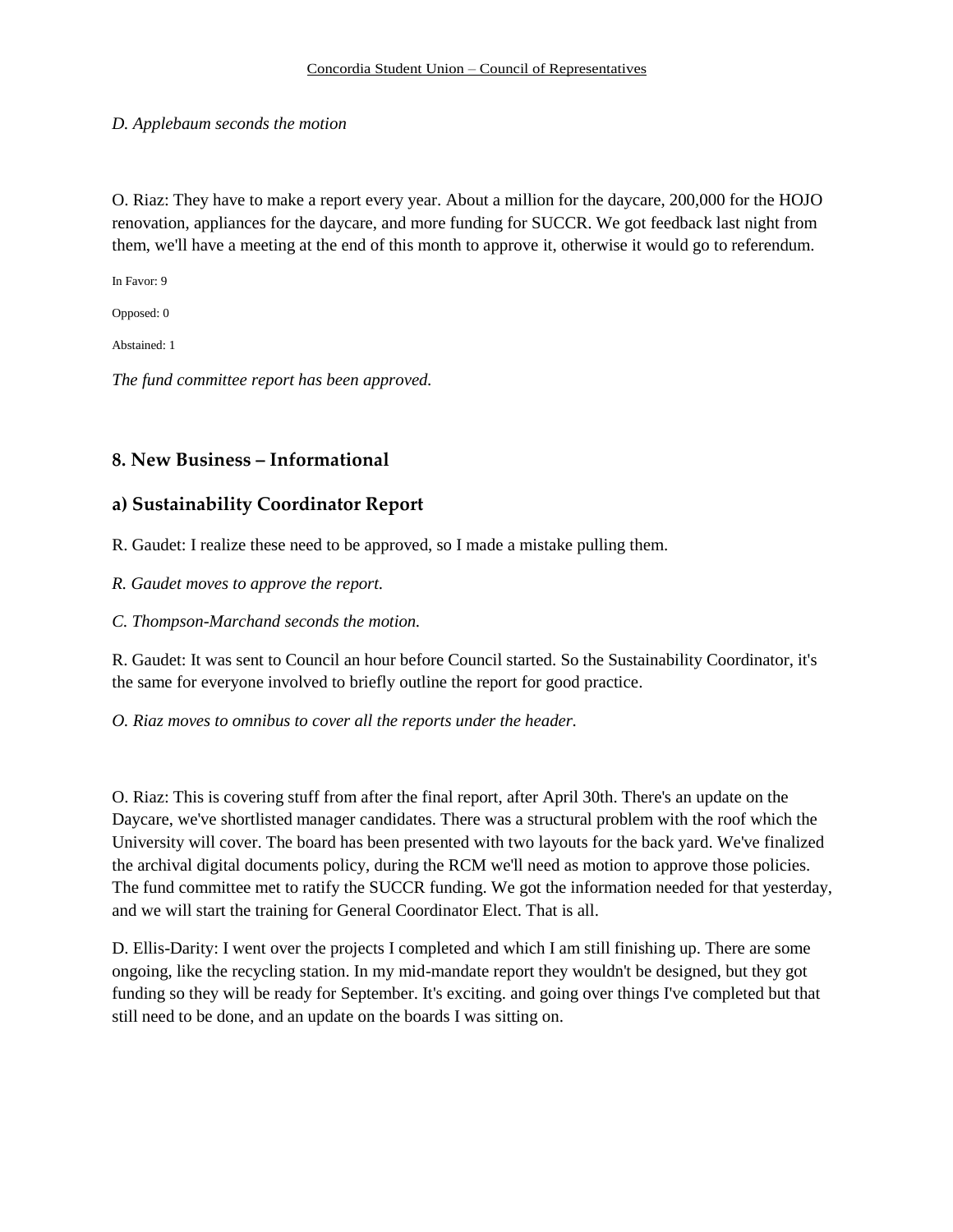#### Concordia Student Union – Council of Representatives

R. Blaisdell: Maybe we should have gone over reports before talking about bonuses as a procedural comment.

R. Gaudet: Would Asma like to go over theirs?

A. Mushtaq: I have written reports on the committee and caucus meetings. I also covered the web conference we delivered for two hours about our action plan against sexual violence on campus and we are the only group who sit on the Minister of education's advisory committee for Bill 151, and I mentioned the AVEQ board, the daycare meeting, the equipment which the General Coordinator which has alluded to, the retreat at the end of the year between the 23rd and 25th which overlaps the date of the other committee's retreat. This involves a flight costs, I approached the board to see if it's an issue. It's the most sensible option given the route. For undergraduate bursaries, they were missing ten of the applications and caused caucus to go into closed session and caused them to approve some of them. We're over going the rate of distribution for 2017-2017, expected to take about 2 sessions. We have many more than we had last year. There's the breakdown of the last committee meeting of the year, the CSU's annual general meeting covered in the report. There are mentions of the advocacy center coordinator dealing with accusations of misconduct while we were left out of the process. And there is mention of consultation. At the moment this needs to be investigated, and our in-house IT person does not have the IT knowhow and outsourcing might cost us 300\$ an hour. There are other things not suited to a report but are worth discussing.

In Favor: 13 Opposed: 0 Abstained: 0 *The motion carries.*

# **9. Question Period & Business Arising**

A. Sherra: I have a question for the general coordinator, about the website. I don't understand how the new website isn't ready. The back image, the word press theme, pages not working. Clubs not being able to access their pages to reapply, none of the updated stuff is available; none of the executives know the password for the website to update things. When will that be finalized?

O. Riaz: I also do not have the password.

A. Sherra: I'm asking you.